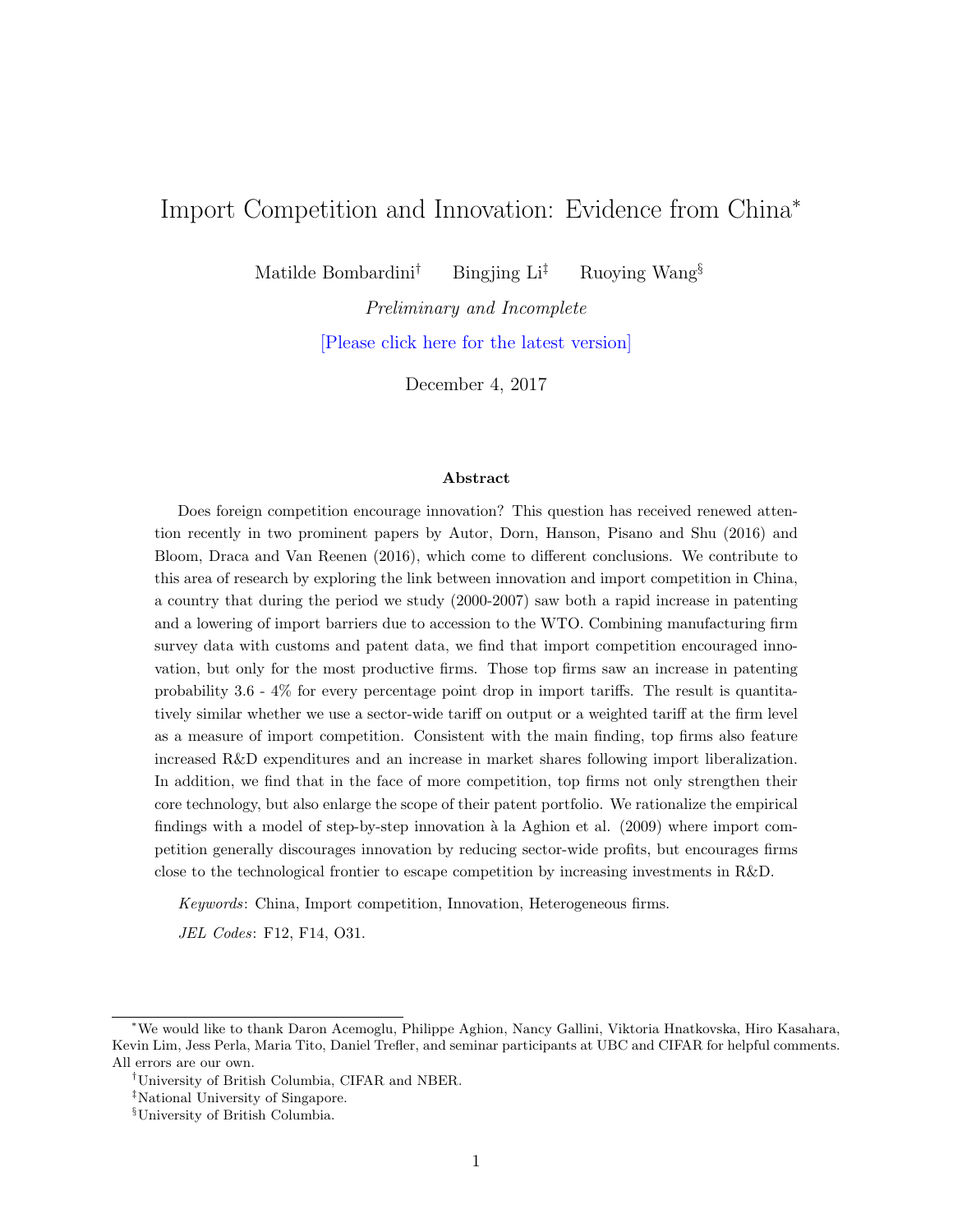## 1 Introduction

The link between innovation and prosperity is not only at the heart of a large literature on endogenous growth, but also the target of much attention by policymakers. A recent paper by [Akcigit](#page-22-0) [et al.](#page-22-0) [\(2017\)](#page-22-0) documents a long-run relationship between innovation and growth in the United States. This broad consensus on the value of innovation stands in contrast with the disagreement on what are its main drivers. We focus on a question that has proven particularly difficult to settle, that is the link between competition, in particular import competition, and innovation. In fact, despite recent evidence on the effect of trade on innovation in several developed countries [\(Aghion et al.,](#page-22-1) [2017;](#page-22-1) [Autor et al.,](#page-22-2) [2016;](#page-22-2) [Bloom et al.,](#page-23-0) [2016\)](#page-23-0), no clear consensus has emerged on whether import competition encourages or discourages innovation. This paper contributes to this discussion by analyzing firm level evidence from China. We ask the following questions: what is the impact of import competition on Chinese firm's capacity to innovate? And what firms are affected the most?

China serves as an interesting case to study the relationship between import competition and innovation because it experienced both a rapid growth in patenting and intensified foreign competition after its accession to the WTO in December 2001. From 2001 to 2007, invention patents filed in the State Intellectual Property Office (SIPO) of China grew at an average annual rate of 25 percent, comparing to 6 percent in the US patent office (USPTO). In 2007, the number of total patents filed in SIPO has reached 53 percent that of the USPTO. During this post-WTO period, China experienced large drop in import tariff barriers and other kinds of local protections mandated by WTO, which significantly increased presence of foreign competition. The effectively applied tariff dropped by 6.2 percentage points, from 0.166 to 0.104. Total import quadrupled from 243.5 billion USD in 2001 to 956.1 billion USD in 2007. We exploit the variation in the import tariff decreases across industry and over time to identify the shock to import competition on firms. It is worth noting that, even though China's first application to the GATT dates to 1986, the schedule of tariff changes was not known until September 2001. The negotiation took 18 meetings between 1996 and 2001 and was characterized by Vice Minister LONG Yongtu, Head of the Chinese Delegation in his Statement on Sep 17, 2001: "The complexity and difficulty of this process are beyond the imagination of almost everybody." It is unlikely that anybody knew the timing and extent of tariff cuts and much less the impact of those tariff custs on imports.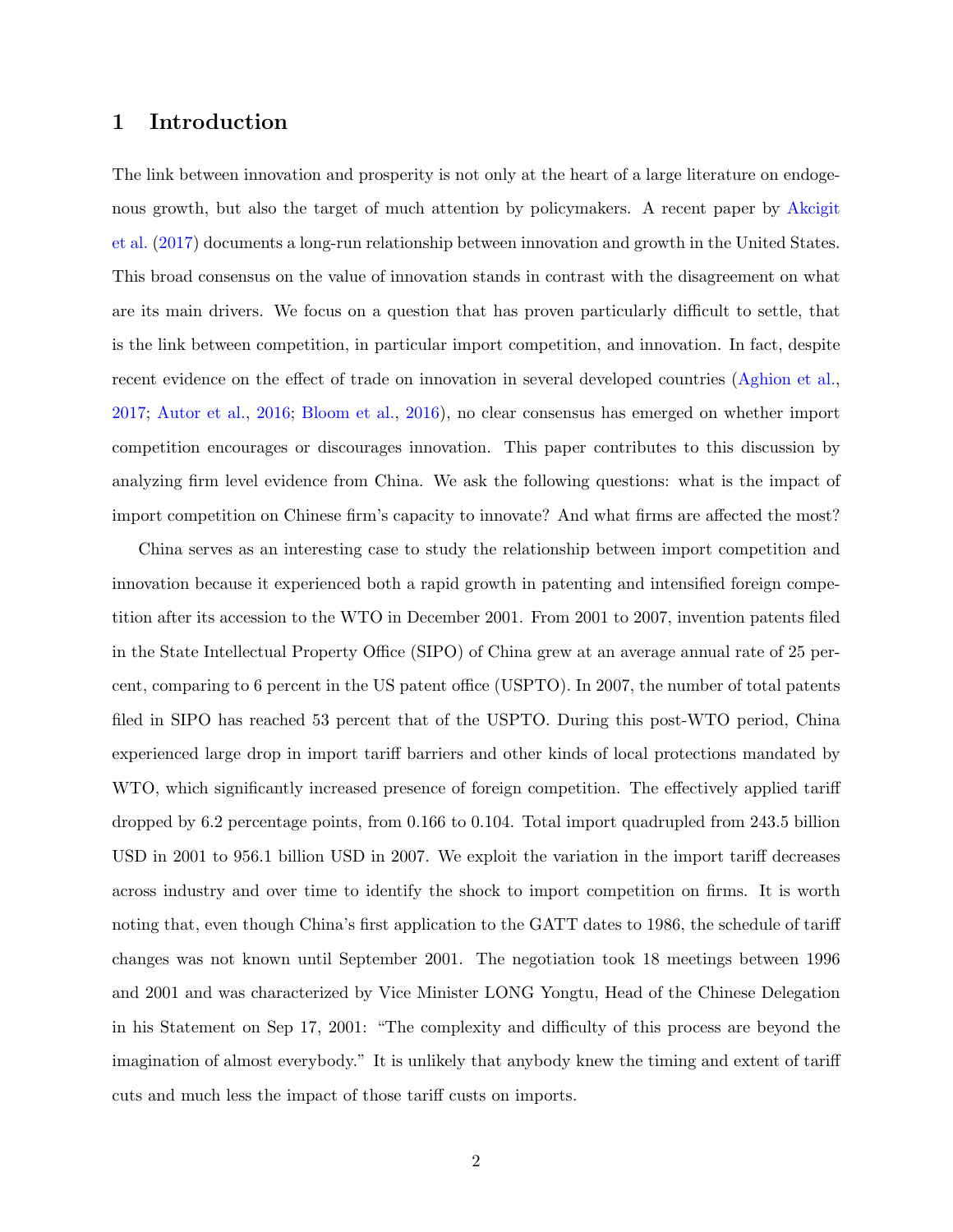More specifically, we draw on the Chinese Annual Survey of Manufacturing firms and match it to the patent and customs data. The matched firms account for over two thirds of total patents filed by Chinese enterprise assignees during 2001-2007. We estimate the elasticity of firm patent application on two-period lagged industry output tariff through a Poisson count data model, controlling for industry fixed effects and time trends. Output tariff is measured as the average import tariff faced by products that the industry (firm) produces. The idea is that, when the import tariff decreases, there are more competing foreign goods (final or intermediates) in the domestic market. Thus a decrease in the import tariff proxies for an increase in total import of the industry. Moreover, we use the WTO accession tariff that is scheduled at the time of China's WTO entry, instead of using the actually applied tariff for each year. In this way, we try to minimize the concern that concurrent tariff may be affected by industry lobbying that is correlated with productivity or innovation, our outcome variable. We find that for firms above the 75 percentile in terms of productivity, a one percentage point decrease in output tariff could induce 3.6 - 4 percent increase in patenting. This increase is due to both strengthening firms' core technology, and enlarging the technology scope.

There are several challenges in our measurement and identification of the problem at hand. First, we measure innovation with patent applications in SIPO. Of course, patent application is not the only output of innovation. Many innovative activities such as improvement in management or business model is not patentable, and firms may prefer to keep some new formula secrecy<sup>[1](#page-2-0)</sup>. However, survey evidence shows that all outputs of innovation are positively correlated [\(Hall et al.,](#page-24-0) [2014;](#page-24-0) [Moser,](#page-25-0) [2013\)](#page-25-0), and comparing to productivity, patenting is a more direct and precise way of measuring technology progress at the firm level [\(Griliches,](#page-24-1) [1990;](#page-24-1) [Nagaoka et al.,](#page-25-1) [2010\)](#page-25-1). Therefore, we use patent application count as our benchmark measure of innovation, and maintain the assumption that patent count is a sufficient statistic in measuring firm innovation.

Another concern is that the measured increase in patenting is totally driven by the change in the propensity to patent. For example, studies have shown that stronger IP protection due to entrance into the WTO would boost domestic patent filing, and the patent system may shift firms' innovation effort from unpatentable to patentable products [\(Qian,](#page-25-2) [2007;](#page-25-2) [Arora et al.,](#page-22-3) [2015\)](#page-22-3).

<span id="page-2-0"></span> $<sup>1</sup>Hall et al. (2014) reviewed the literature on choice between formal IP and secrecy. They concluded that although$  $<sup>1</sup>Hall et al. (2014) reviewed the literature on choice between formal IP and secrecy. They concluded that although$  $<sup>1</sup>Hall et al. (2014) reviewed the literature on choice between formal IP and secrecy. They concluded that although$  $<sup>1</sup>Hall et al. (2014) reviewed the literature on choice between formal IP and secrecy. They concluded that although$  $<sup>1</sup>Hall et al. (2014) reviewed the literature on choice between formal IP and secrecy. They concluded that although$ </sup> the choice is made strategically and is affected by various industry and market characteristics, empirical evidence shows that secrecy and IP are usually complements. And the choices within formal IP — patent, trademark and copyrights — are used as complements as well.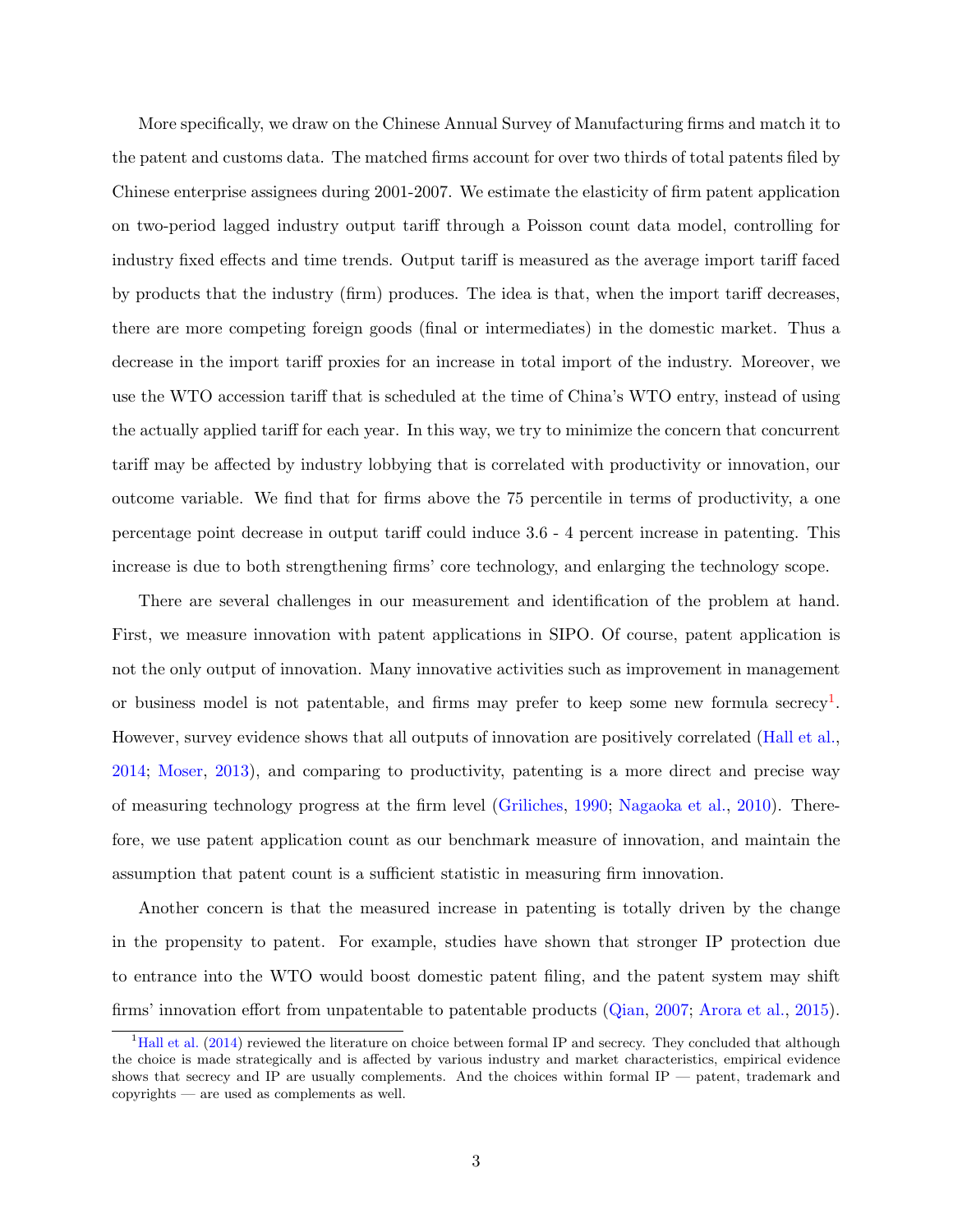There definitely exist nation-wide trends in IP protection and propensity to patent in China. The question is whether the propensity to patent due to IP protection has differentially affected sectors that experienced different degrees of import liberalization. Because we show, similarly to [Brandt](#page-23-1) [et al.](#page-23-1) [\(2017\)](#page-23-1), that tariff cuts are unrelated to observable pre-trends like productivity growth, we do not find the conditions for our regressions to pick up this type of spurious correlation. Furthermore, if patenting propensity differentially changes by aggregate sectors, our sector-time dummies will absorb different trends in industry patenting propensity. Another concern is that some firms may file multiple patents for the same technology to form a strategic portfolio. If firms become more strategic due to competition, our estimate will be upward biased. We check for the specification with patent dummy, instead of patent counts, as our dependent variable, and our results remain.

To reconcile our empirical findings with the theory, there are several existing frameworks that we can take off the shelf. First, there is the "trapped factor" theory used to explain findings in [Bloom et al.](#page-23-0) [\(2016\)](#page-23-0), who find that European firms increased investment in technology after Chinese imports increased. The basic idea is that the increased low-tech import lowers the opportunity cost of firms to switch technology, and frees up the labor that was initially trapped in low-tech tasks, so that they can now engage in research and development. This story is unlikely to be suitable to our case as China is still a developing country and its labor force in manufacturing is not well educated. The second possible theoretical framework is the monopolistic competition structure that is widely used in the trade literature. In these models, especially model with Constant Elasticity of Substitution (CES) demand system, the negative price effect tends to be very big, therefore, without any market size effect, it is hard to generate pro-innovation incentives after competition intensifies. The third strand of literature is the series of papers by Aghion and co-authors that explore the "escape competition" effect. This family of models emphasizes the distinction between pre- and post- innovation returns. While these models adopt a stylized framework with either duopolies or monopolies,<sup>[2](#page-3-0)</sup> we explore how robust their insights are in a more general model of monopolistic competition.

Therefore, we combine the features of the monopolistic competition as in [Melitz and Otta](#page-24-2)[viano](#page-24-2) [\(2008\)](#page-24-2) and the step-by-step innovation as in [Aghion et al.](#page-22-4) [\(2009\)](#page-22-4) to generate a model with heterogeneous firms and escape competition effect at the top. On the one hand, from the monopo-

<span id="page-3-0"></span><sup>&</sup>lt;sup>2</sup>See for example [Aghion et al.](#page-22-4)  $(2009)$ , and also the IO literature surveyed in [Gilbert](#page-24-3)  $(2006)$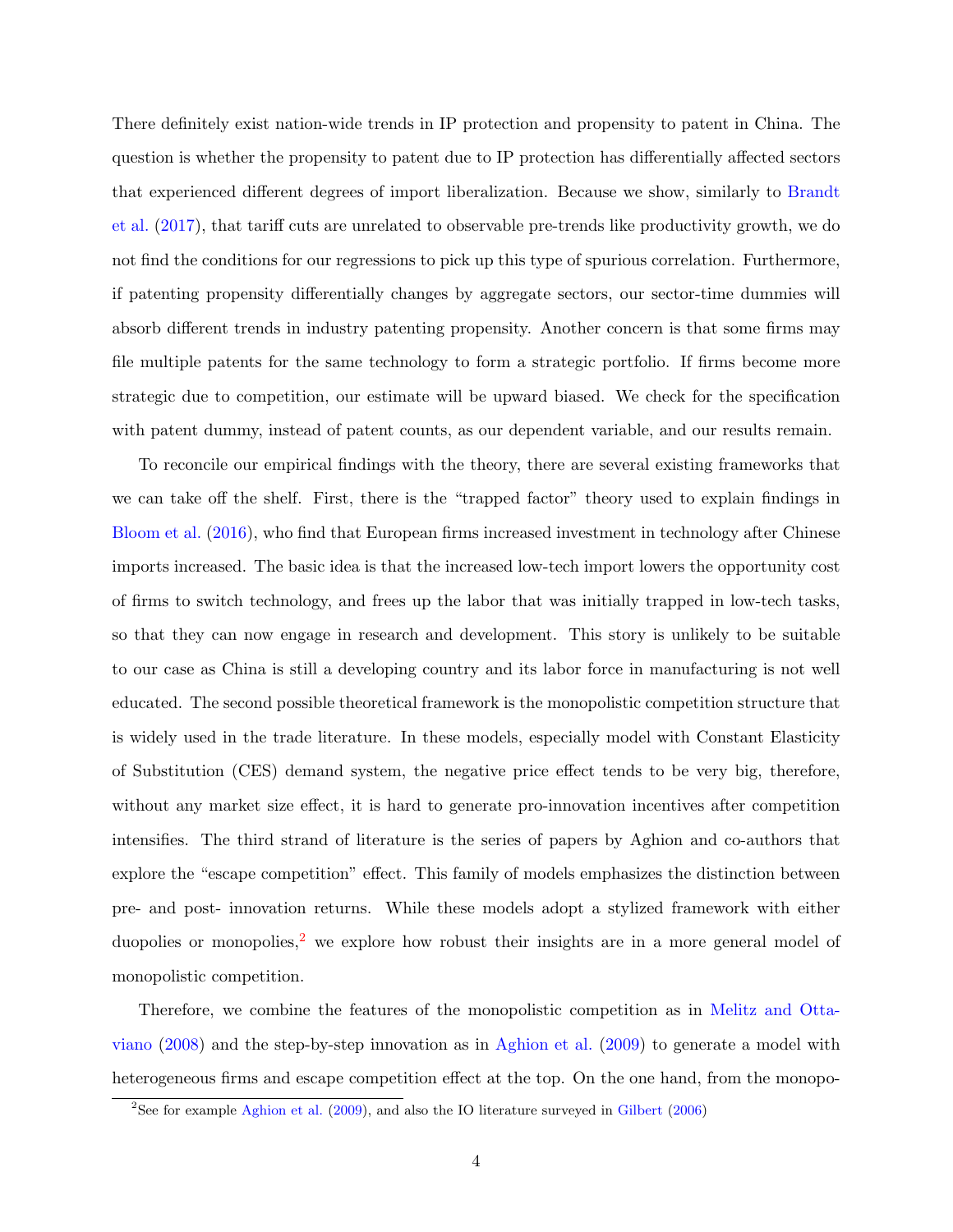listic competition framework, there is a "price index effect" that will discourage innovation for all firms. On the other hand, the opportunity of innovating and retaining the market from the foreign competitors generate incentives for top firms to innovate more.

Our paper is related to several strands of literature. First, it is related to the studies about China's gains from accessing the WTO. In addition to the usual gains from trade such as selection through exports, or access to more imported varieties, evidence has shown that accessing the WTO helped correct resource misallocation and accelerated the market reforms that is sometimes difficult to implement within political constraints [\(Khandelwal et al.,](#page-24-4) [2013;](#page-24-4) [Lu and Yu,](#page-24-5) [2015\)](#page-24-5). In a recent and very related paper, [Brandt et al.](#page-23-1) [\(2017\)](#page-23-1) studied the effect of lowering import tariffs on industry average productivity and mark-up. They find that when import competition intensifies, there is a decrease in output price level and mark-up, and an increase in aggregate productivity. While confirming their findings, we go one step further to study the innovation channel of productivity increase, among other potential channels such as purchasing new machines.

The second strand of literature looks at channels through which trade could impact firm's capacity to innovate. On the one hand, getting access to bigger markets due to export liberalization has been found to induce firms to switch to skill intensive technology [\(Bustos,](#page-23-2) [2011\)](#page-23-2), increase R&D spending [\(Aw et al.,](#page-23-3) [2011\)](#page-23-3) and engage in more innovation [\(Aghion et al.,](#page-22-1) [2017;](#page-22-1) [Trefler and Yu,](#page-25-3) [2017\)](#page-25-3). On the other hand, import liberalization could enable access to better imported inputs, which helps to enhance knowledge diffusion [\(MacGarvie,](#page-24-6) [2006\)](#page-24-6), complement R&D spending [\(Bøler](#page-23-4) [et al.,](#page-23-4) [2015\)](#page-23-4), and induce quality upgrading [\(Fieler et al.,](#page-24-7) [2016\)](#page-24-7).<sup>[3](#page-4-0)</sup> We focus on the specific channel of import competition brought by trade liberalization, while controlling for other channels, i.e. accessing the export market and better intermediate inputs.

We also contribute to the theory on trade and innovation in a heterogeneous firm framework. Conclusions usually differ because of different assumptions or targeted data moments. An earlier contribution is [Atkeson and Burstein](#page-22-5) [\(2010\)](#page-22-5). Under the assumption of zero spillover or diffusion, they find theoretically that there is little dynamic gains from trade by allowing firms to innovate. [Perla et al.](#page-25-4) [\(2015\)](#page-25-4) could generate dynamic gains from trade, while the prediction on the heterogeneous effect among firms is contrary to ours: only firms at the productivity cutoff would find it optimal to innovate. Three recent work in progress that is closely related to our model are [Aghion](#page-22-1)

<span id="page-4-0"></span> ${}^{3}$ See also [Teshima](#page-22-1) [\(2008\)](#page-25-5)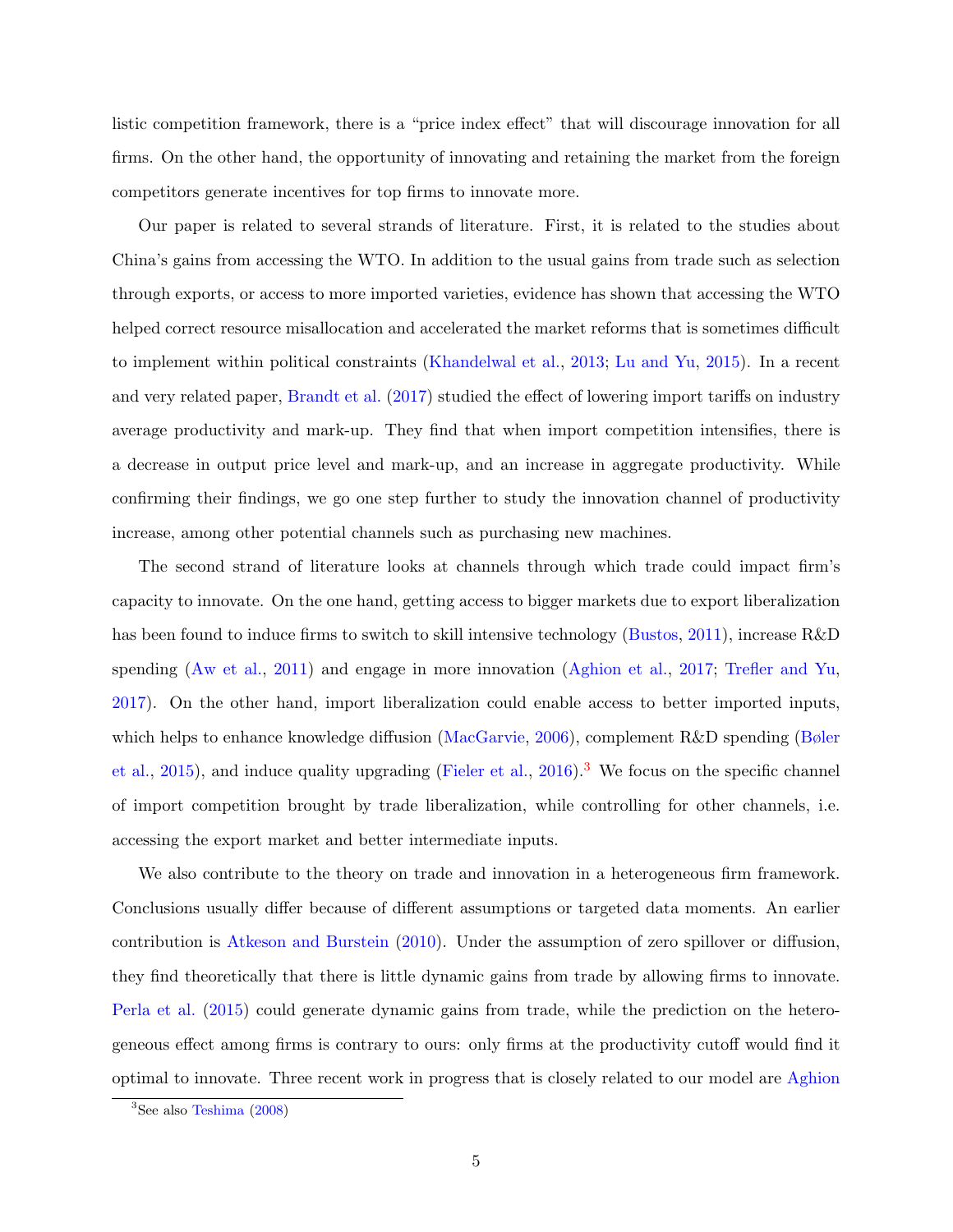[et al.](#page-22-1) [\(2017\)](#page-22-1), [Akcigit et al.](#page-22-6) [\(2017\)](#page-22-6) and [Lim et al.](#page-24-8) [\(2017\)](#page-24-8). [Aghion et al.](#page-22-1) [\(2017\)](#page-22-1) also builds on the framework of [Melitz and Ottaviano](#page-24-2) [\(2008\)](#page-24-2), but focus on the effect of exporting. Consistent with us, they also find a negative effect of competition on the price index which would discourage innovation among firms away from the technology frontier. In [Akcigit et al.](#page-22-6) [\(2017\)](#page-22-6), importing happens in sectors the home country is very lagged behind, therefore, only firms at the middle-lower part of the productivity distribution would react to import competition. In contrast, we model foreign entry to be more technological advanced, which is more consistent with the data in China. [Lim](#page-24-8) [et al.](#page-24-8) [\(2017\)](#page-24-8) build a dynamic model where firms have to move up a quality ladder and endogenously choose to upgrade or not. Their framework could also generate an escape-competition effect in face of trade liberalization.

Our paper is also related to the literature that explores the reason behind the rapid increase in patenting in China after 2000. The most studied causes are increased investment in R&D [\(Wei](#page-25-6) [et al.,](#page-25-6) [2017;](#page-25-6) [Hu et al.,](#page-24-9) [2005;](#page-24-9) [Hu and Jefferson,](#page-24-10) [2009\)](#page-24-10), improvement in Intellectual Property Right (IPR) protection [\(Ang et al.,](#page-22-7) [2014\)](#page-22-7), ownership reforms, government's pro-patenting policies, and FDI. [Fang et al.](#page-23-5) [\(2017\)](#page-23-5) found that privatization of state-owned firms motivate more patenting, especially in prefectures with higher IPR protection. Shifts in demographic structure also affects patenting behavior in China. [Xie and Zhang](#page-25-7) [\(2015\)](#page-25-7) find that rising wages have propelled laborintensive sectors to become more innovative, and firms in female-intensive industries have exhibited more innovations than those in male-intensive industries. While we focus on the effect of import competition and market structure, we take into consideration these other forces through controlling for region and ownership characteristics.

The remainder of the paper is organized as follows: Section [2](#page-5-0) shows our theoretical framework and the escape-competition mechanism. Section [3](#page-11-0) describes the data and summary statistics. Section [4](#page-16-0) shows our empirical framework, and section [5](#page-18-0) discusses the empirical results. Section [6](#page-21-0) concludes.

## <span id="page-5-0"></span>2 Theoretical framework

We build a model of monopolistic competition where domestic producers compete in the home market (China) with other domestic firms. Let us consider a model with a home country (China)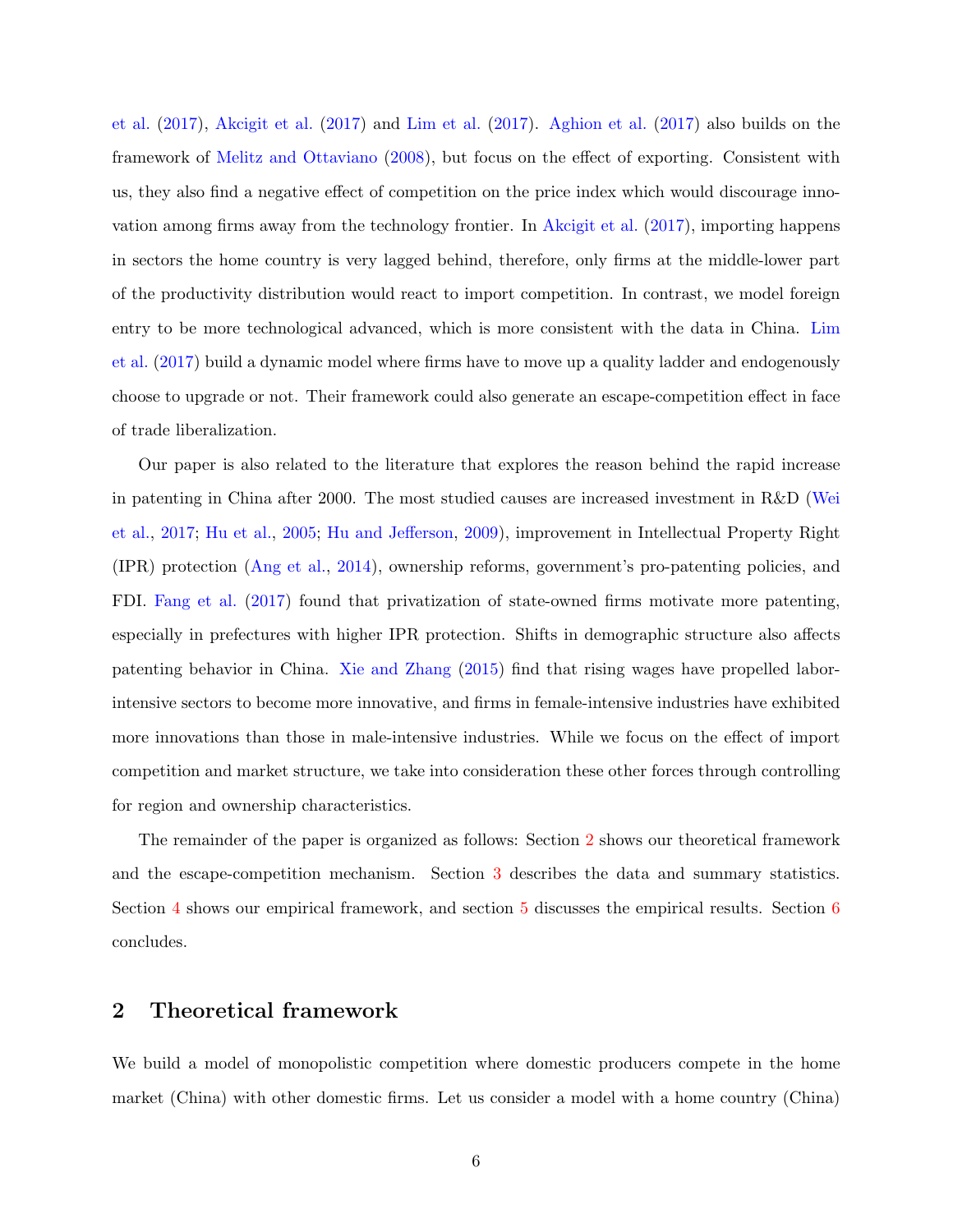and a foreign country (the rest of the world).

#### 2.1 Market structure

There is a finite number,  $N$ , of varieties in a sector indexed by i, and a homogeneous good which we also use as numeraire. To simplify notation we also assume that  $L = 1$  since population size will not play any role in our analysis. The consumer utility function follows the linear demand literature as in [Ottaviano et al.](#page-25-8) [\(2002\)](#page-25-8) and [Melitz and Ottaviano](#page-24-2) [\(2008\)](#page-24-2),

$$
U = q_0 + \alpha \sum_{i=1}^{N} q_i di - \frac{1}{2} \gamma \sum_{i=1}^{N} (q_i)^2 di - \frac{1}{2} \eta \left( \sum_{i=1}^{N} q_i \right)^2
$$
 (1)

where  $q_0$  and  $q_i$  denote the individual consumption of, respectively, the numeraire good and differentiated good *i*. The parameters  $\alpha$  and  $\eta$  index the relative importance of the differentiated good over the numeraire. The parameter  $\gamma$  governs the degree of substitutability between the differentiated varieties. Following [Melitz and Ottaviano](#page-24-2) [\(2008\)](#page-24-2), the quantity demanded for each variety can be expressed as a function of the average price and the price of the variety  $p_i$ :

$$
q_i = \frac{\alpha}{\eta + \gamma} - \frac{1}{\gamma} p_i + \frac{\eta}{\eta + \gamma} \frac{1}{\gamma} \bar{p}
$$

Differently from [Melitz and Ottaviano](#page-24-2) [\(2008\)](#page-24-2) we fix the number of varieties and do not allow for free entry. We assume that for each variety there is one domestic firm and one foreign firm and that they compete in a Bertrand fashion. This is a similar setup to [Bernard et al.](#page-23-6) [\(2003\)](#page-23-6). The domestic firm has unit cost  $c_i$  while the foreign firm has cost  $c_i^*$ , which includes an iceberg transport cost  $d > 1$  so that d units have to be shipped for one unit to arrive. The firm cost parameter  $c_i$  follows a distribution  $F(c)$  in the home country, while  $c_i^*$  is distributed according to  $F^*(c)$  in the foreign country.

The presence of foreign firms intensifies competition in three ways. First, if a foreign firm is more productive than the domestic firm, the domestic firm will be priced out of the market. Second, even if a foreign firm is not as productive as the domestic firm, it could force the domestic firm to engage in limit pricing instead of charging the unconstrained monopolistic markup. Third, there is a general effect of foreign entry on the average price in the market.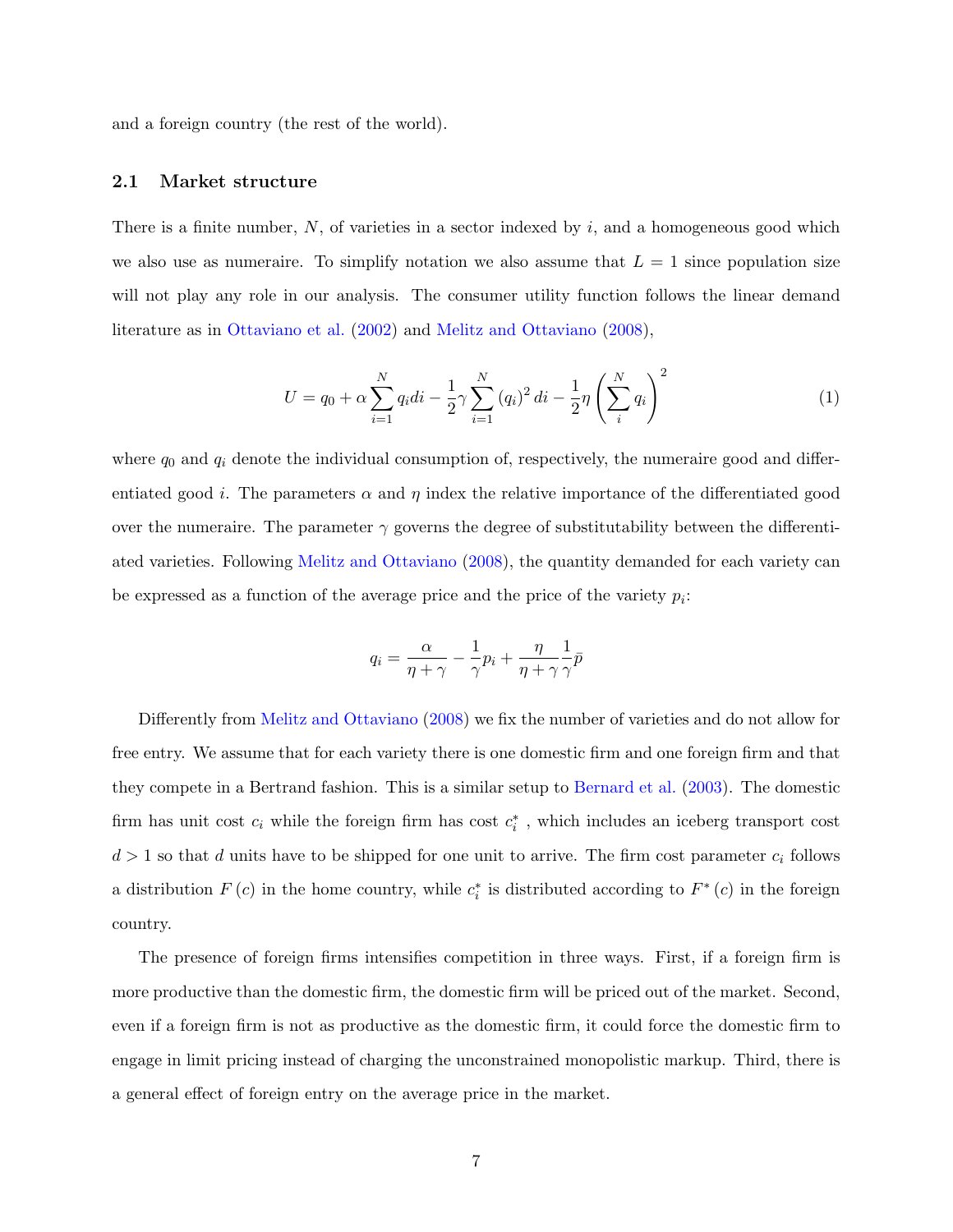When not ambiguous, we drop the subscript  $i$ . The unconstrained profit-maximizing price  $p_i$  and markup  $m_i$  (defined here as price minus marginal cost) are given by the following linear functions of the average price  $\bar{p}$ , and the firm cost  $c_i$ :

$$
p = \rho + \mu \bar{p} + \frac{c}{2}
$$
  
\n
$$
\overline{m} = \rho + \mu \bar{p} - \frac{c}{2}
$$
\n(2)

where we defined  $\rho = \frac{\alpha \gamma}{2(n+1)}$  $\frac{\alpha \gamma}{2(\eta + \gamma)}$ , and  $\mu = \frac{\eta}{2(\eta + \gamma)}$  $\frac{\eta}{2(\eta+\gamma)}$ . When unconstrained by its direct competitor, profits for firm  $i$  take the following quadratic form:

$$
\pi(c,\bar{p}) = \frac{1}{4\gamma} \left(2\rho + 2\mu\bar{p} - c\right)^2
$$
\n(3)

Under the threat of foreign entry, the domestic firm cannot charge a price higher than the cost of the foreign firm, therefore the markup is either the unconstrained one,  $\bar{m}_i$  or the difference between the foreign firm's cost and the firm's own cost:

$$
m = \min \left\{ \bar{m}, c^* - c \right\}.
$$

Although there is a potential number of  $N$  firms, some may decide not to operate if their cost is too high. We denote like [Melitz and Ottaviano](#page-24-2)  $(2008)$  by  $c<sub>D</sub>$  the highest cost compatible with non-negative profits. Given the average price  $\bar{p}$ , the cutoff cost  $c_D$ , price, quantity and profit can be rewritten as:

$$
c_D = 2\rho + 2\mu \bar{p}
$$
  
\n
$$
\bar{m} = \frac{c_D - c}{2}
$$
  
\n
$$
p = c + m
$$
  
\n
$$
q = \frac{1}{\gamma} (c_D - c - m)
$$
  
\n
$$
\pi (c, m) = \frac{1}{\gamma} m (c_D - c - m)
$$

We next describe the innovation decision of the firm.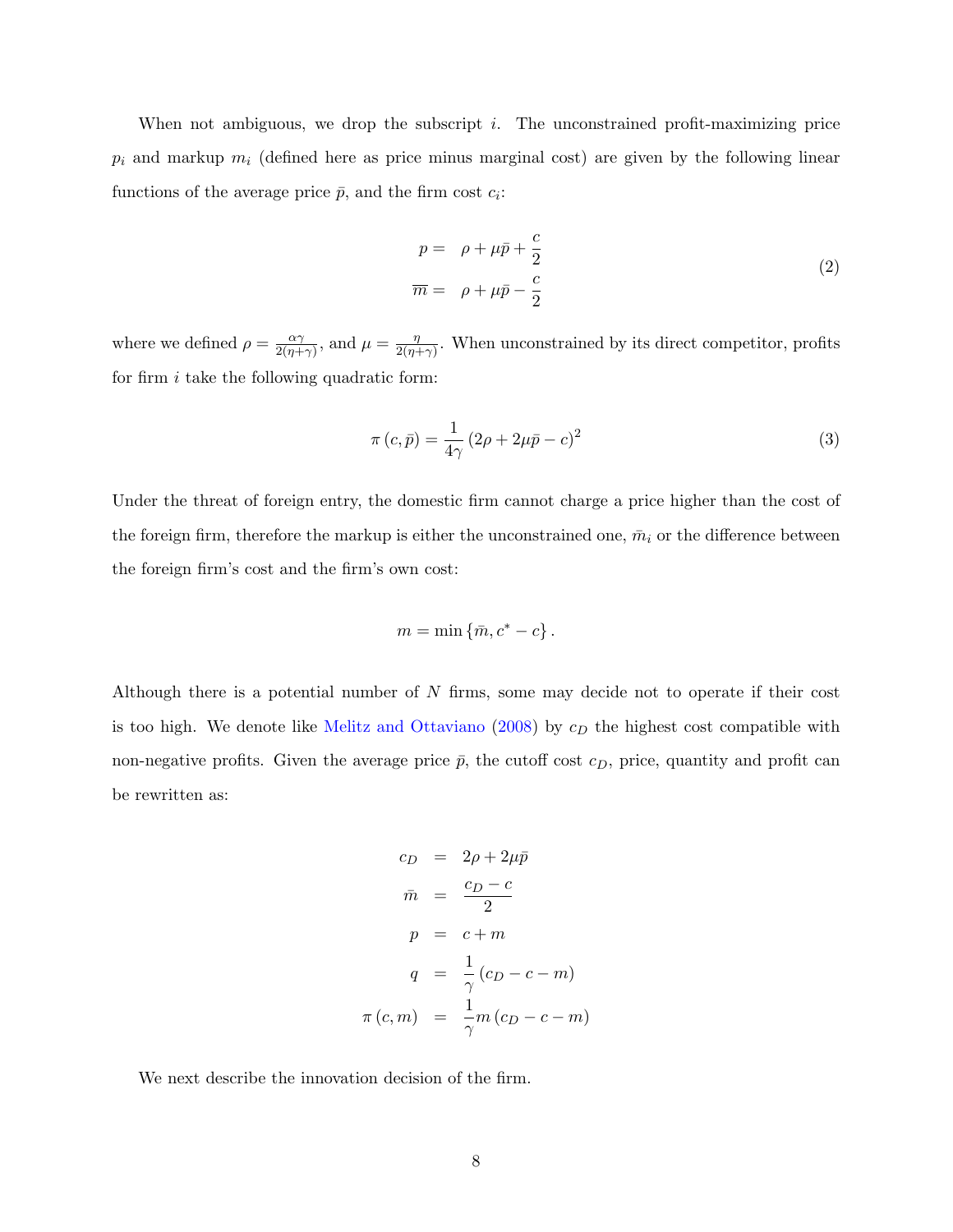## 2.2 Firm innovation decisions

We assume that the cost of innovation is quadratic in the probability of success, that is a firm pays  $C(I) = \frac{1}{2\phi}I^2$  to achieve a probability of improving its productivity by a fixed step size  $\Delta$ .<sup>[4](#page-8-0)</sup> The firm's expected return is then equal to:

$$
\Pi(I, c) = I \cdot \mathbb{E}\pi(\Delta c) + (1 - I) \cdot \mathbb{E}\pi(c)
$$

The first order derivative for the firm problem delivers an optimal level of investment that is proportional to the expected increase in profits due to the cost improvement:  $I(c) = \phi (\mathbb{E} \pi (\Delta c) - \mathbb{E} \pi (c)).$ Indicating by  $\pi(c, m)$  the profit for firms with cost c and markup m we can rewrite the investment as follows:

$$
\frac{I(c)}{\phi} = \int_{\Delta c}^{\Delta c + \bar{m}(\Delta c)} \pi (\Delta c, c^* - \Delta c) dF(c^*) + \int_{\Delta c + \bar{m}(\Delta c)}^{c_D} \pi (\Delta c, \bar{m}) dF(c^*)
$$

$$
- \int_{c}^{c + \bar{m}(c)} \pi (c, c^* - c) dF(c^*) - \int_{c + \bar{m}(c)}^{c_D} \pi (c, \bar{m}) dF(c^*)
$$

In order to write the profit for firm of productivity  $c$  we have to distinguish different cases.

- i) Profits are equal to  $\pi (\Delta c, c^* \Delta c)$  if the home firm successfully innovates and the foreign firm's cost is low enough to force the domestic firm to engage in limit pricing
- ii) Profits are equal to  $\pi(\Delta c, \bar{m})$  if the home firm innovates and the foreign firm is not productive enough to affect pricing
- iii) Profits are equal to  $\pi (c, c^* c)$  if the home firm does not innovate and the foreign firm is productive enough to induce limit pricing
- iv) Profits are equal to  $\pi(c, \bar{m})$  if the home firm does not innovate, but can charge the unconstrained markup

<span id="page-8-0"></span><sup>&</sup>lt;sup>4</sup>The fixed step size is an assumption common to the literature, e.g. [Aghion et al.](#page-22-4)  $(2001)$  and Aghion et al.  $(2009)$ but can be micro founded easily by assuming that the firm draws from the cost distribution conditional on the cost being below its current one. Under common productivity distributions like Pareto this in expectation leads to an average step that is a constant.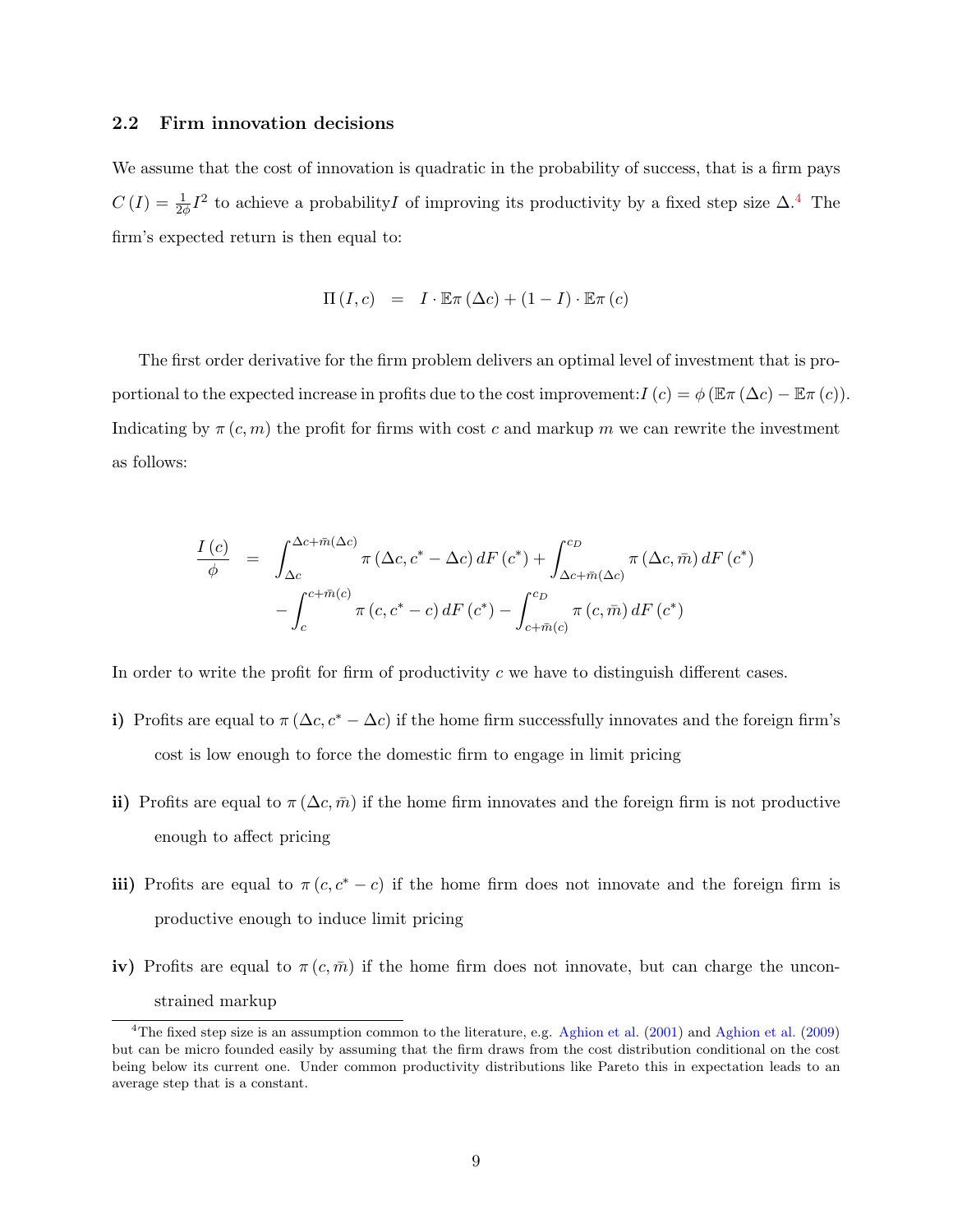v) Profits are equal to zero if the foreign is more productive than either  $\Delta c$  (if the home firm innovates) or  $c$  (if the home firm does not innovate)

Replacing profits with their expressions, we find the following expression for the value of investment:

$$
\frac{I(c)}{\phi} = \frac{1}{\gamma} \int_{\Delta c}^{\Delta c + \bar{m}(\Delta c)} (c^* - \Delta c) (c_D - c^*) dF(c^*) + \frac{1}{4\gamma} \int_{\Delta c + \bar{m}(\Delta c)}^{c_D} (c_D - c)^2 dF(c^*)
$$

$$
- \frac{1}{\gamma} \int_{c}^{c + \bar{m}(c)} (c^* - c) (c_D - c^*) dF(c^*) - \frac{1}{4\gamma} \int_{c + \bar{m}(c)}^{c_D} (c_D - c)^2 dF(c^*)
$$

The difference in profits due to innovation is depicted in figure [1.](#page-26-0) The figure is drawn against possible values of the Foreign cost  $c^*$  given Home cost  $c$ . The expected profit gain from innovation can be derived by aggregating the red line over the distribution of  $c^*$ . Given cost cutoff  $c_D$ , the expected profit gain from innovation is the highest when foreign firms enter more where the gain in profit is the most, that is, around the Home cost  $c$ .

### 2.3 The price index

So far we have expressed the innovation decision as a function of the average price  $\bar{p}$ . To derive the average price we first express the expected price for a good that was initially produced by domestic firm with cost  $c$ :

$$
\bar{P} \equiv E(p|c) = I(c) p_1(c) + (1 - I(c)) p_0(c)
$$

where  $p_1(c)$  and  $p_0(c)$  are defined as follows:

$$
p_{1}(c) = \Lambda \left(\Delta c > \frac{1}{2}c_{D}\right) \int_{0}^{c_{D}-2(c_{D}-\Delta c)} \frac{c_{D}+c^{*}}{2} dF(c^{*}) + \int_{\max\{0,c_{D}-2(c_{D}-\Delta c)\}}^{\Delta c} \Delta c dF(c^{*}) + \int_{\Delta c}^{\bar{m}(\Delta c)+\Delta c} c^{*} dF(c^{*}) + \int_{\bar{m}+\Delta c}^{c_{D}} \frac{c_{D}+\Delta c}{2} dF(c^{*}) + \int_{\max\{0,c_{D}-2(c_{D}-c)\}}^{c_{D}-2(c_{D}-c)} \frac{c_{D}+c^{*}}{2} dF(c^{*}) + \int_{\bar{m}+\Delta c}^{c_{D}} \frac{c_{D}+c}{2} dF(c^{*}) + \int_{\max\{0,c_{D}-2(c_{D}-c)\}}^{c_{D}-2(c_{D}-c)} c dF(c^{*}) + \int_{c}^{\bar{m}(c)+c} c^{*} dF(c^{*}) + \int_{\bar{m}+c}^{c_{D}} \frac{c_{D}+c}{2} dF(c^{*})
$$

where  $\Lambda$  () is an indicator function. Whether the firm successfully innovates or not, there are four possible cases for the final price of a good. In the first case, the foreign cost is significantly lower than the domestic one, so that the foreign firm can charge a monopoly price. In the second case, the foreign cost is lower than the domestic, but not sufficiently low, so the foreigner firm has to do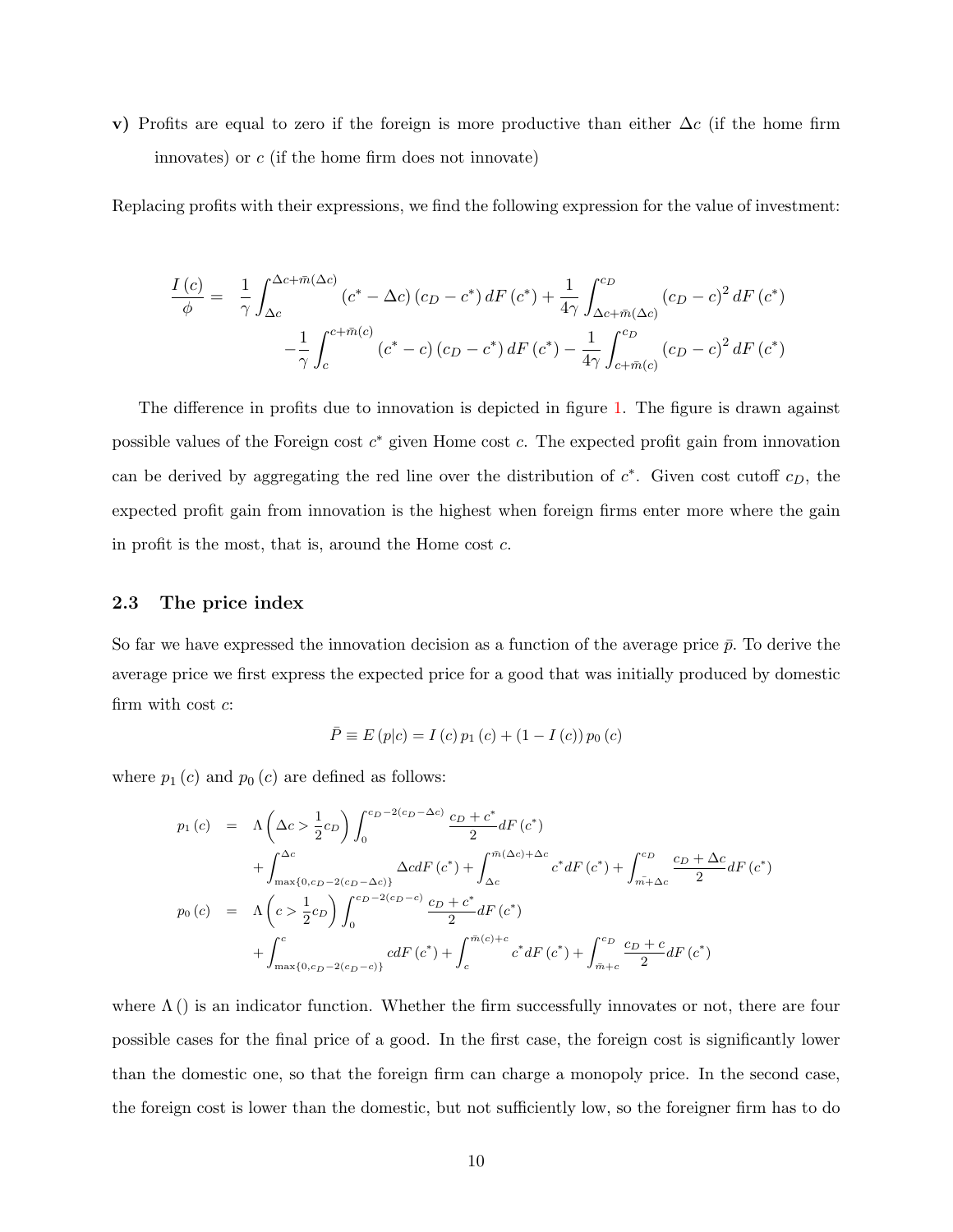limit pricing and charge the domestic firm's cost. In the third case, the foreign firm has slightly higher cost than the domestic firm and the domestic firm has to do limit pricing. In the fourth case, the foreign firm is so unproductive that the domestic firm can still charge the monopoly price. The four cases for given  $c_D$  and the average price are illustrated in figure [2.](#page-26-1) For illustration purposes, we make the assumption that  $\Delta c > \frac{1}{2}c_D$ , i.e.  $c > \frac{c_D}{2\Delta}$ . This ensures the existence of case one. In other words, if the domestic cost is low enough, foreign firms could never come in and charge the monopoly price.

## 2.4 Simulation

For our numerical simulation we assume that productivity in both countries follows a Fréchet distribution, i.e.  $Z = \frac{1}{6}$ c

$$
\text{Prob}\left(Z < z\right) = e^{-Tz^{-\theta}}
$$

so that the domestic and foreign costs  $c = \frac{1}{z}$  $\frac{1}{z}$  and  $c^* = \frac{d}{z^*}$  $\frac{d}{z^*}$  distribute as Weibull. We adopt the following parameters for the simulation.

| Parameter Value |     | Parameter Value |         |
|-----------------|-----|-----------------|---------|
| θ               | 5   | $\mu$           | $0.1\,$ |
| T               | 4   | $\rho$          | 1       |
| $T^*$           | 10  | Л               | $0.5\,$ |
| $d_0$           | 1.6 | $d_1$           | 1.1     |

The steps for the simulation are as follows:

- 1. Simulate 1000 domestic and 1000 foreign firms according to the distribution parameters  $\theta$ , T, T<sup>\*</sup> and the iceberg cost d.
- 2. Solve for the optimal price and investment decision for an initial guess of the cutoff cost  $c_D$ . We set it to the maximum value of the Home cost distribution draws;
- 3. Construct the average price and the new cutoff production cost based on the pricing and innovation decisions in step 2;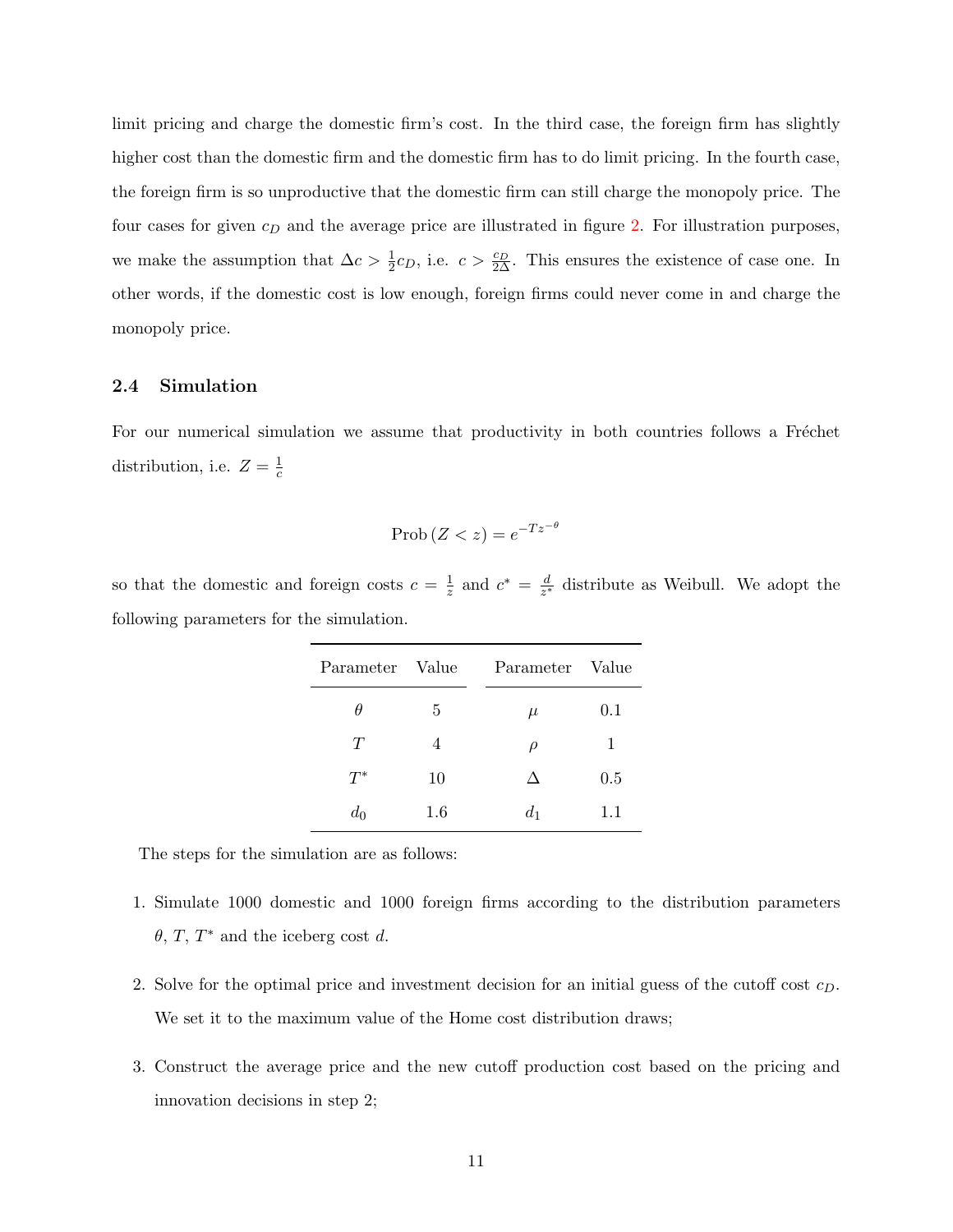4. Iterate on steps 2 and 3 until individual pricing decisions and the average price are mutually consistent.

We compute this equilibrium under two levels of trade costs: an initial  $d_0$  and a lower  $d_1$ . Figure [3](#page-27-0) shows how effective foreign costs decrease with a decrease in the transport cost.

Figure [4](#page-27-1) shows how, when the iceberg cost decreases, the top firms increase innovation, while the bottom firms do not. This is the escape-competition effect as in [Aghion et al.](#page-22-4) [\(2009\)](#page-22-4): only the most productive firms have a sufficiently high probability of surviving the increase in foreign competition, so for those firms the overall decline in profits due to entry of potentially more productive firms firms is dwarfed by this incentive to innovate that would not have been present in the absence of foreign competition. Having illustrated how this prediction can emerge even in a model that is more general and rich than the stylized version in [Aghion et al.](#page-22-4)  $(2009)$ , we proceed to show how this prediction is borne out in the context of import liberalization during China's accession to the WTO.

## <span id="page-11-0"></span>3 Data

## 3.1 International trade

#### Industry level

Our baseline measure of import competition uses the average import tariff China imposes on the products of each four-digit industry. The import tariff information is obtained from China's WTO accession document, which specifies the tariff target for each year since 2001 for each six-digit HS product. Figure [5](#page-28-0) plots the actually applied tariff against the bounded tariff for 2001 and 2005. In the early years, the actual tariff did not completely comply with the bounded tariff. In 2001, only 32% of the 5,085 six-digit HS products complied with the WTO bounded tariff. The compliance rate increased to 97% in 2005. Figure [6](#page-28-1) shows the average and inter-quartile range of the WTO accession tariff and the actual tariff during 2001-2007. During this period, the average bounded tariff dropped from 0.1372 to 0.1002, and the average actual tariff dropped from 0.1588 to 0.0982. Both tariffs exhibit variation across products and time.

We map the products into the China Industrial Classification (CIC) system at the four-digit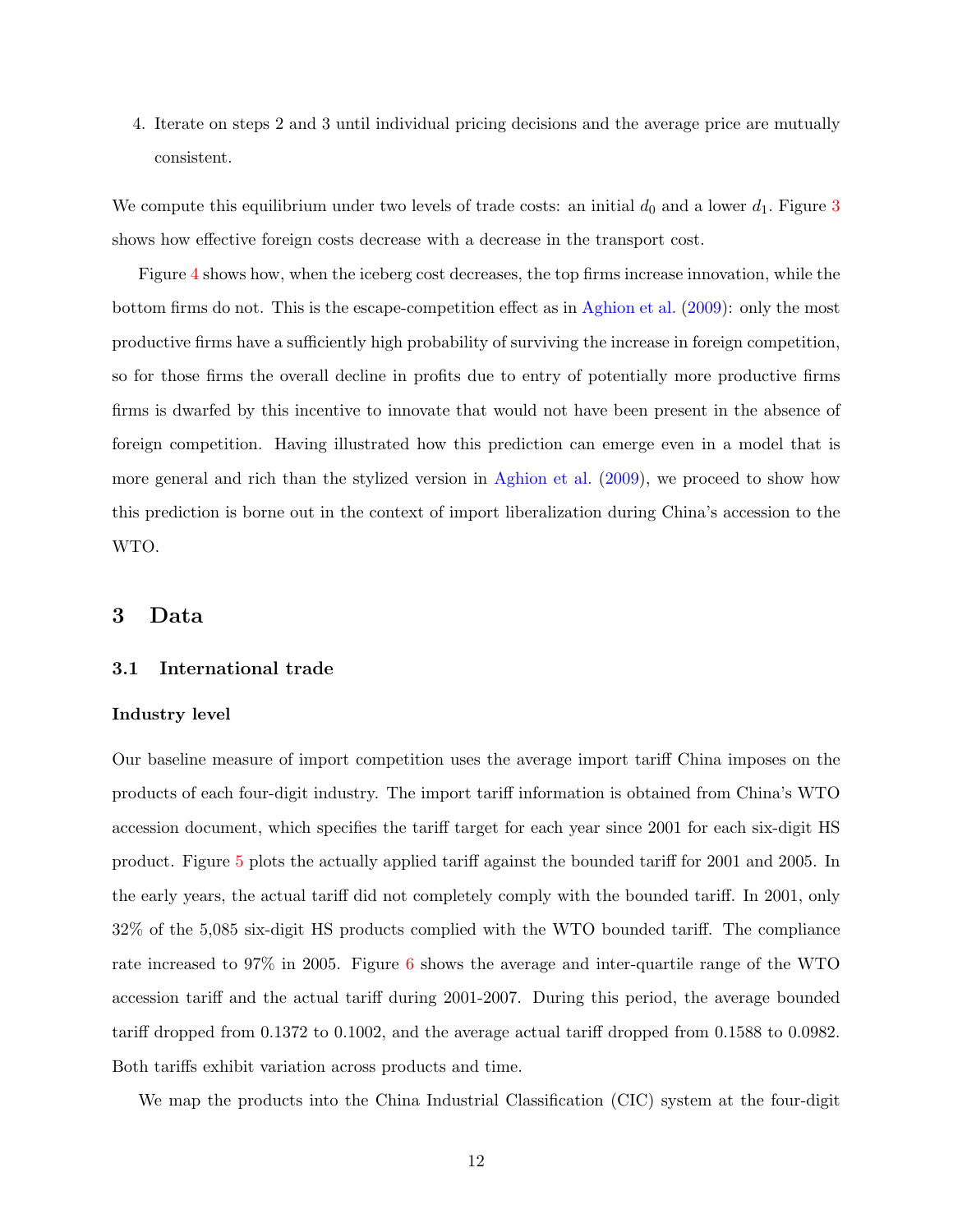level (424 sectors), using the concordance developed in [Brandt et al.](#page-23-1)  $(2017)^5$  $(2017)^5$  $(2017)^5$ , and take simple average<sup>[6](#page-12-1)</sup> to arrive at the industry level output tariff. Then we take log plus one to arrive at our measure of log output tariff,

<span id="page-12-3"></span>
$$
\tau_{st}^{\text{output}} = \ln \left( 1 + \frac{1}{H_s} \sum_{p=1}^{H_s} \text{tariff}^{\text{import}}_{pt} \right). \tag{4}
$$

For product p that is matched to industry s, tariff<sup>import</sup> is the WTO specified import tariff for China in year  $t$ .  $H_s$  denotes the total number of six-digit HS products within industry  $s$ .

We use the accession tariff instead of the actually applied tariff, because the actual tariff may be subject to the same contemporaneous forces that affect firms' innovation incentives. While the pre-determined accession tariff is exempt from such endogeneity concerns, we require it to be also independent from any expectations in future innovation trends. We test such restriction by regressing the change in the accession tariff from 2001 onward on the change in patenting or firm productivity during 1998-2000. Table [3](#page-30-0) shows that we cannot reject the hypothesis that the accession tariff is not correlated with pre-trend in patenting or productivity growth.

Any effect that industry output tariff have on the industry could affect other industries through the input-output linkages. If the upstream industries experienced higher competitive pressure, the downstream firms would likely to get cheaper and higher quality inputs. We capture such effect through the change in input tariff. Specifically, we define input tariff as

<span id="page-12-2"></span>
$$
\tau_{st}^{\text{input}} = \ln\left(1 + \sum_{k} c_{sk} \text{tariff}_{kt}^{\text{output}}\right). \tag{5}
$$

The input share of industry k good used in industry s,  $c_{sk}$ , is obtained from China's 2002 inputoutput table. The sum of  $c_{sk}$  is smaller than 1, and the other shares include non-manufacturing inputs, and labor and capital inputs. The effect of these other inputs are subsumed into the error term of our specification and is assumed to be independent from our main explanation variable:

<span id="page-12-0"></span><sup>&</sup>lt;sup>5</sup>Their concordance is based on the HS-CIC concordance table constructed by the National Bureau of Statistics (NBS).

<span id="page-12-1"></span><sup>&</sup>lt;sup>6</sup>There is a possible bias with trade volume weighted averages: Trade volume is negatively correlated with tariff levels. Taking weighted average will tend to give more weight to the most liberalized product lines and thus underestimate the change in effective protection and could cause an upward bias in the estimated effect of trade liberalization. To add: result using weighted tariff in the appendix.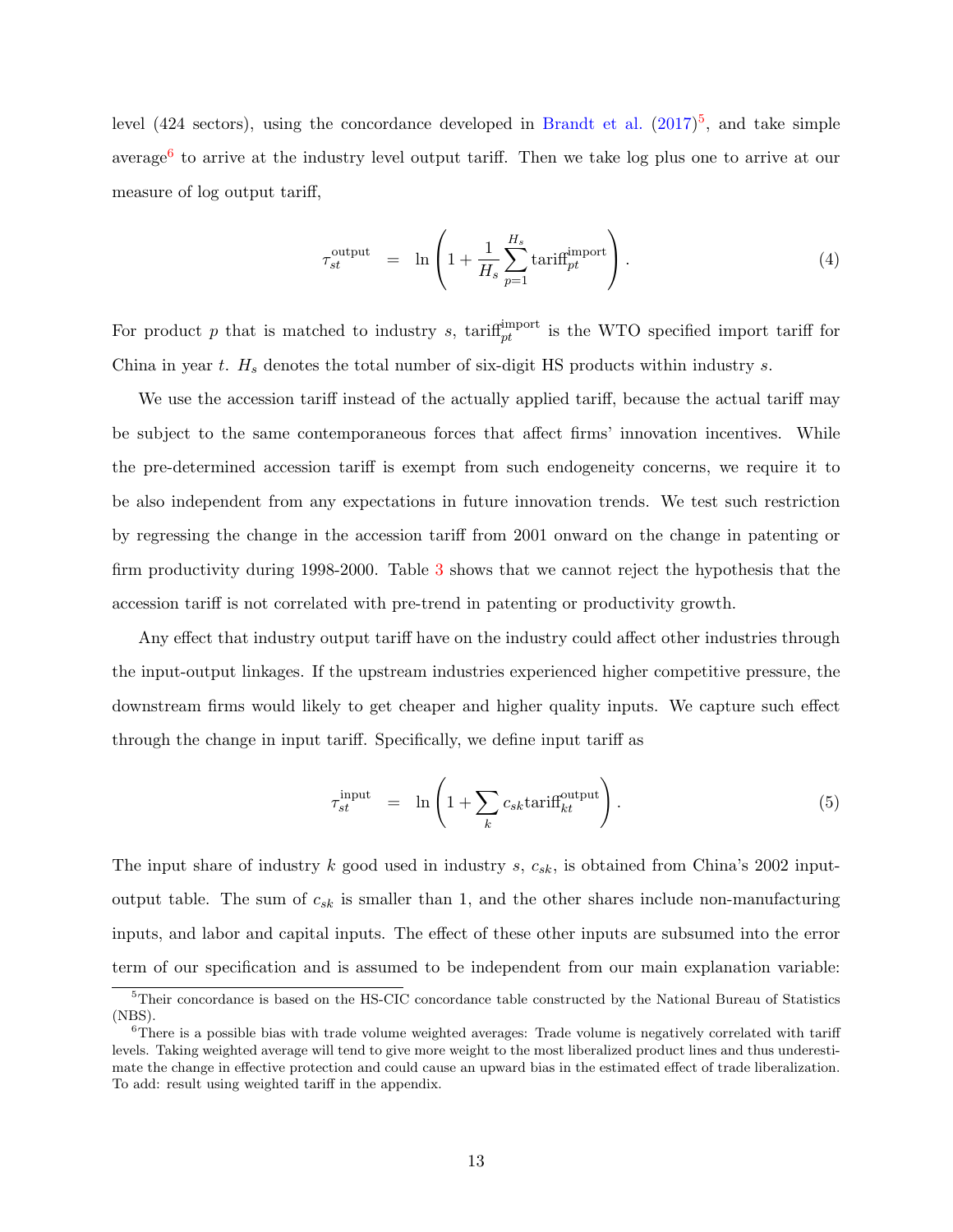change in trade induced competition in the manufacturing sector. The input tariff captures any competition effects transferred from import liberalization in input industries. This is what [Fieler](#page-24-7) [et al.](#page-24-7) [\(2016\)](#page-24-7) call the magnifying effect in their quantitative analysis.

For the importers, the input tariff calculated in equation [\(5\)](#page-12-2) also captures the direct effect of getting access to cheaper or better foreign inputs. Therefore, we also control for an importer dummy and the interaction between the input tariff and the dummy. A firm is defined as importer after its initial appearance in the customs importer registry.

Another channel through which trade could affect innovation is the market size effect brought by export liberalization as studied in [Aghion et al.](#page-22-1) [\(2017\)](#page-22-1) and [Trefler and Yu](#page-25-3) [\(2017\)](#page-25-3). We control for such effect through export demand shock from other countries, which is defined as

<span id="page-13-1"></span>
$$
E_{st}^{\text{demand}} = \sum_{p,c} \frac{X_{pcs,2000}}{X_{s,2000}} \log M_{pct} \tag{6}
$$

where  $M_{\text{pot}}$  denotes country c's import from the world other than China of product p at time t. After taking log, we weight the country-product demand shocks by the export share of China during year 2000.  $X_{pcs,2000}$  denotes China's export of product p to country c in industry s in year 2000.<sup>[7](#page-13-0)</sup>

Finally, we focus on year 2001-2005 because this is the period that experienced highest tariff change after the WTO accession for most products and industries.

#### Firm Level

In addition to the industry level measure of trade shocks, we also construct firm level trade shocks.

<span id="page-13-2"></span>
$$
\tau_{ist}^{\text{output}} = \ln\left(1 + \sum_{p} \frac{X_{pi,t-1}}{\sum_{p'} X_{p'i,t-1}} \text{tariff}^{\text{import}}_{pt}\right); \tag{7}
$$

$$
E_{ist}^{\text{demand}} = \ln\left(1 + \sum_{p,c} \frac{M_{pci,t-1}}{\sum_{p'c'} M_{p'c'i,t-1}} \log M_{pct}\right);
$$
\n(8)

$$
\tau_{ist}^{\text{input}} = \ln\left(1 + \sum_{p} \frac{X_{pi0}}{\sum_{p'} M_{p'i, t-1}} \text{tariff}^{\text{import}}_{pt}\right). \tag{9}
$$

<span id="page-13-0"></span><sup>&</sup>lt;sup>7</sup>The definition of demand shock in equation  $(6)$  is consistent with those in [Bombardini et al.](#page-23-7) [\(2016\)](#page-23-7) and [Aghion](#page-22-1) [et al.](#page-22-1) [\(2017\)](#page-22-1). An alternative measure is  $E_{st}^{\text{alternative}} = \log \left( \sum_{p,c} \frac{X_{pcs,2000}}{X_{s,2000}} M_{pct} \right)$ . This measure gives similar results.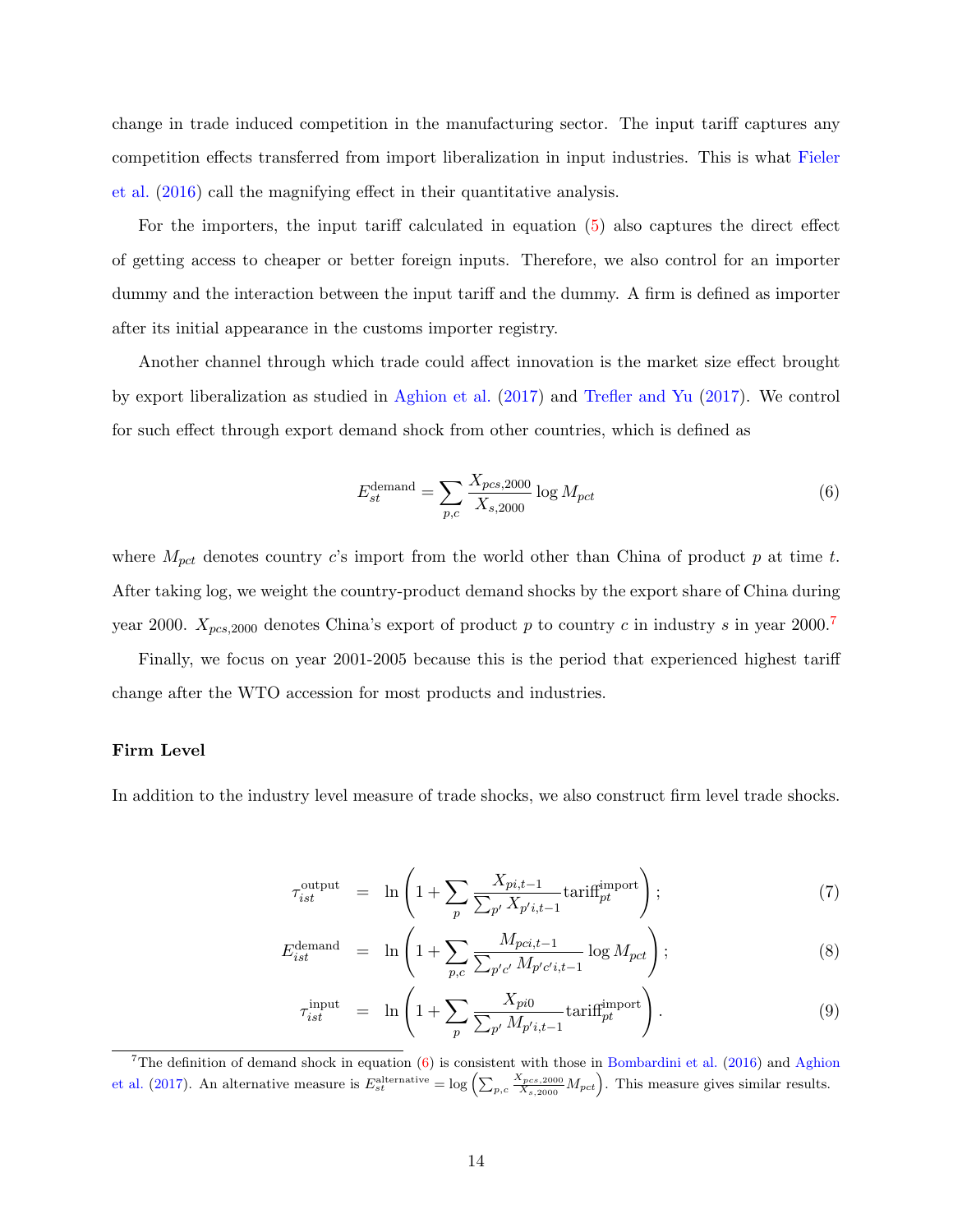where  $X_{pit-1}$  and  $M_{pit-1}$  denotes firm i's export and import in product p in the previous year, respectively. To reduce missing values, for firms that import (export) with gap years, we use the most recent year that it had imported (exported) to calculate the weight. The firm level export demand shock is constructed from the product-country level export demand faced by China, where c denotes destination countries.

### 3.2 Patent and other Firm-Level Data

The firm level sample of our study comes from the Annual Industrial Survey conducted by the National Bureau of Statistics (NBS) of China (Hereafter referred to as the NBS data), 1998-2007. The survey covers all state-owned firms, and private firms with annual sales larger than 5 million RMB. It has become a standard data set for studying firm level behavior in China's manufacturing sector [\(Brandt et al.,](#page-23-8) [2012;](#page-23-8) [Hsieh and Song,](#page-24-11) [2015\)](#page-24-11). In addition, we match the NBS data the customs data and patent data to get firm level trade and patenting information.

We distinguish between processing and non-processing firms. A firm is defined as processing firm if during all years with available customs data (2000-2007), over 90% of its total export is through processing export. Among the firms defined as processing firms, 88% are foreign or HMT owned. On the one hand, processing trade is not subject to any import tariffs, and since most processing firms are oriented abroad, they are not likely to be subject to domestic competition either. On the other hand, fall in import tariff could affect firm's choice between ordinary and processing trade mode [\(Brandt and Morrow,](#page-23-9) [2016\)](#page-23-9) , thus indirectly affect firms' incentive to innovate. To avoid such complication, we drop the processing firms from our NBS sample (account for 12% in terms of patents filed during 2003-2007).

We measure innovative activity using invention patent applied by firms. There are three categories of patents in the Chinese system: invention, utility and industrial design. The invention patents are equivalent to the utility patents in the US, and is subject to the agreement on Trade-Related Aspects of Intellectual Property Rights (TRIPS), which requires, for example, a search in the international patent database to determine the novelty of patents during examination. Each application under the invention category needs to go through two rounds of examination for novelty and non-obviousness, while the other two categories got granted immediately<sup>[8](#page-14-0)</sup>. It takes on aver-

<span id="page-14-0"></span><sup>&</sup>lt;sup>8</sup>The granted utility or design patents can be revoked if another party sue the patent holder in the court.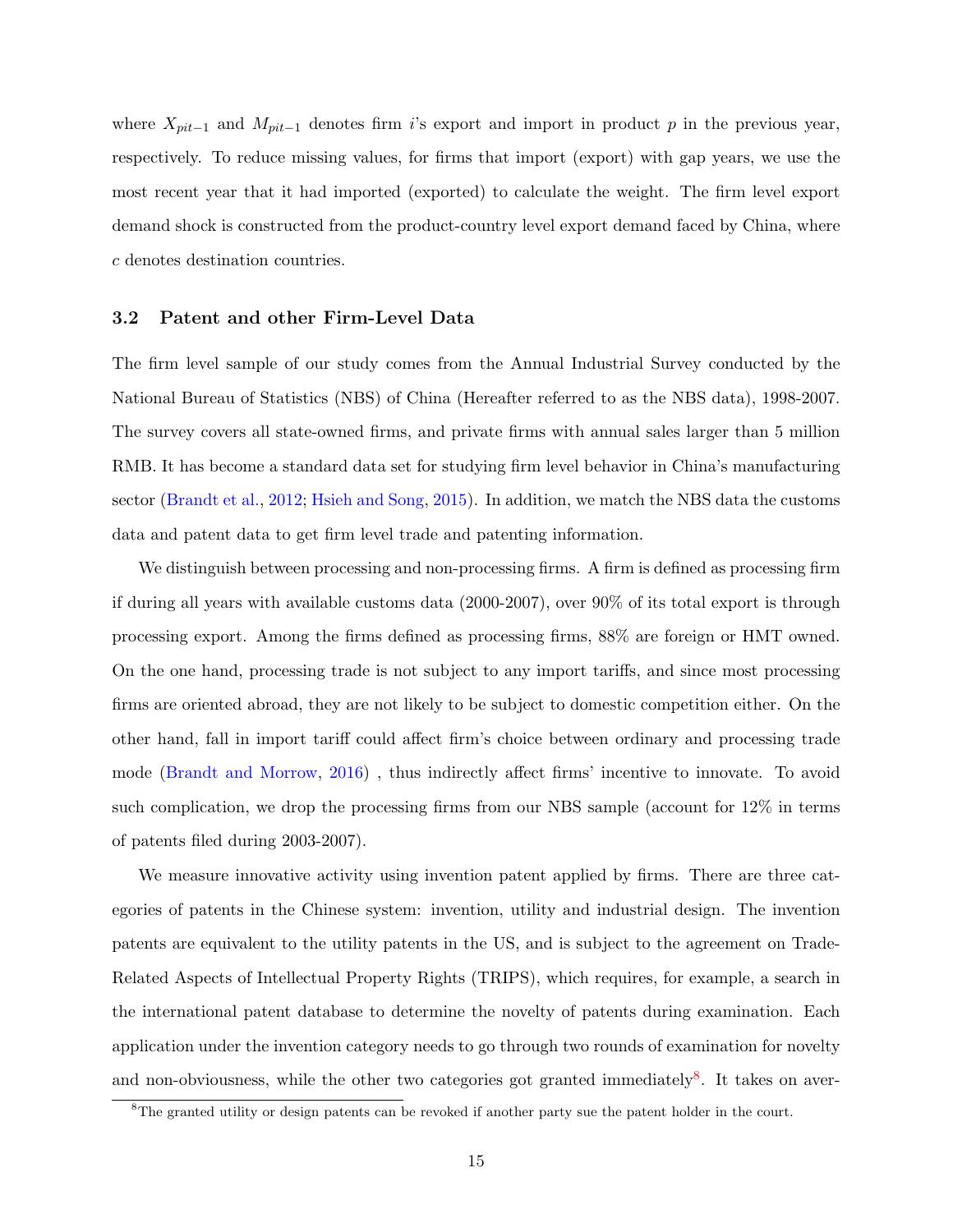age two to four years from application to patent granting. The length of protection for invention patents is twenty years, while that for the other two categories is only ten years. For these reasons, we focus on the invention patent category as innovation outputs.

Patent data is obtained from the State Intellectual Property Office (SIPO) of China. It covers all invention patents applied during 1985-2015. We identify whether a patent belongs to an NBS firm by matching assignee name to the list of NBS firms. Since the NBS data is an unbalanced panel, there are years during which an NBS firm does not have observation in the NBS data (most likely because it is not big enough), but it has observation in the patent data. Table [1](#page-29-0) shows the total patent count and the matched patent count for year 2007. Of all invention patents, 72% were applied by firms, among which 39% belonged to firms located in China. The NBS firms cover 62% of all patents applied by Chinese corporates. For comparison, [Autor et al.](#page-22-2) [\(2016\)](#page-22-2) found that the share of US corporate patents applied by Compustat firms in the manufacturing sector is around  $56\%$  in 1[9](#page-15-0)99 and around  $50\%$  in  $2007<sup>9</sup>$ . Our percentage is higher than theirs because their firm data set only include publicly traded firms, whereas ours cover a larger universe of Chinese firms. Out of the patents belonging to NBS firms, 81% falls in our sample of non-processing firms with non-missing data. 5,904 firms in our final sample filed for at least one patent in 2007.

[Autor et al.](#page-22-2) [\(2016\)](#page-22-2) emphasized the importance of controlling for different industry trends. Table [2](#page-29-1) shows the evolution of patent distribution and application per firm for 1999, 2003 and 2007. The sample used is the primary sample without Huawei and ZTE. As with the US, we do see different trends among sectors. The share of patent count in chemicals and petroleum declined from 39% in 1999 to 23.8% in 2007; the share metal and metal products sector decreased from 12.9% in 1999 to 7.5% in 2007. On the other hand, computers and electronics sector experienced increase in patenting share from 20.3% in 1999 to 34.6% in 2007. Machinery and equipment sector also experienced an increase, from 9.2% in 1999 to 17.2% in 2007. In terms of application per firm, all sectors experienced an increase, with the most notable increase happening for the computers and electronics sector. In 2003 and 2007, the top three patenting sectors are chemicals and petroleum, computers and electronics, and machinery and equipment sector, and they together account for over a quarter of manufacturing patent application. Therefore, when controlling for sectoral trends, we

<span id="page-15-0"></span><sup>&</sup>lt;sup>9</sup>In [Autor et al.](#page-22-2) [\(2016\)](#page-22-2), the percentage of US corporate patents in Compustat is 72%. Out of these patents, the share of manufacturing patents is 77.2% and 70% in 1999 and 2007, respectively. That is how we arrive at 56% and 50%.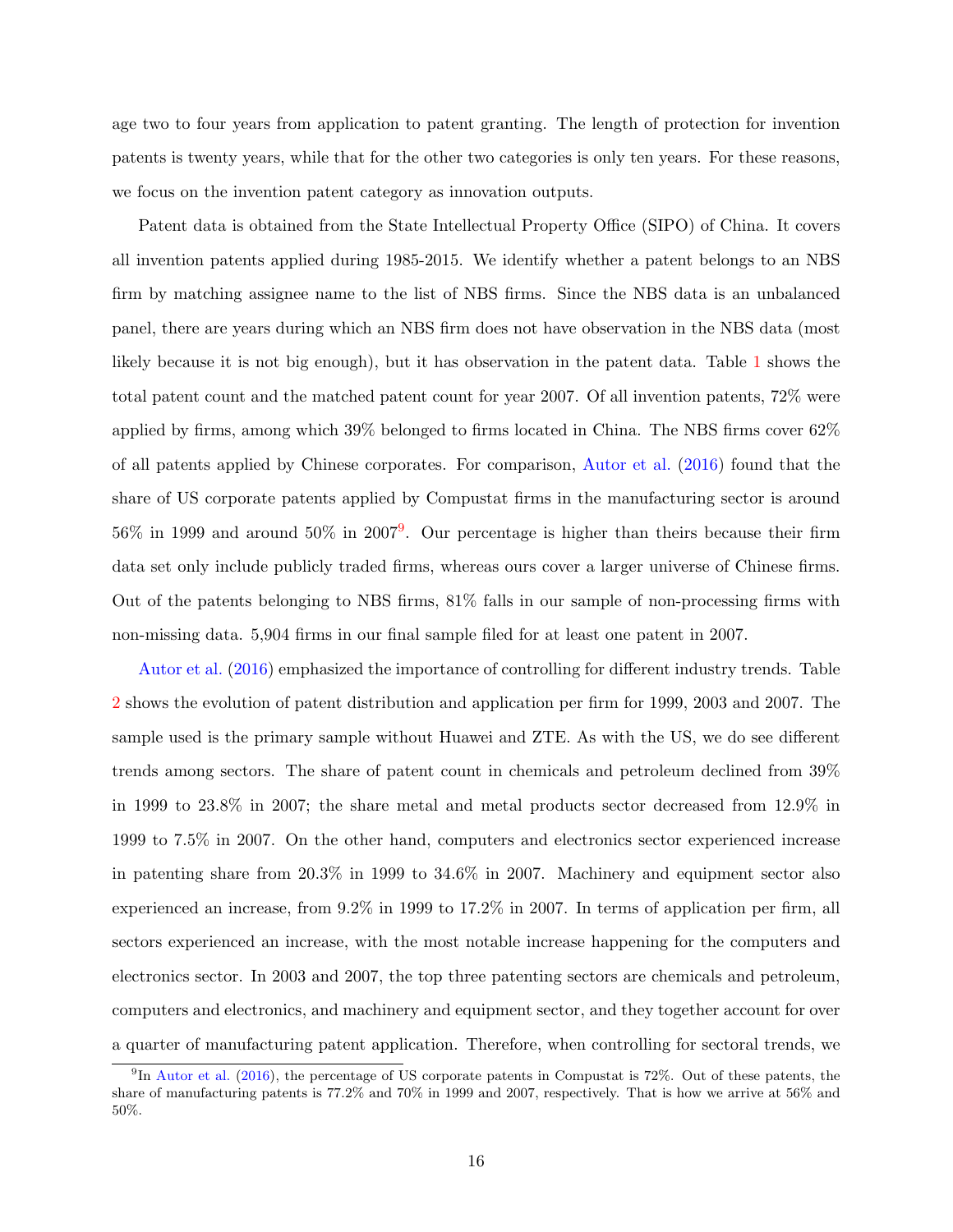control for these three sectors.

## 3.3 Tariff reforms and industry competition

Since our hypothesis is that the WTO accession tariff reduction affect innovation incentives through change in the competition environment, we now examine the industry market structure and its relationship with tariff and productivity.

Following [Aghion et al.](#page-22-9) [\(2015\)](#page-22-9), we measure competition through variations of the Lerner Index, which is usually defined as total profit net of financial cost, divided by total revenue or value added. We test three versions of the Lerner Index definition for robustness:

Lerner 
$$
I_{st}
$$
 =  $\frac{\sum_{is} \text{Profit}_{ist} - \sum_{is} \text{Finance Free}_{ist}}{\sum_{is} \text{Value added}_{ist}}$   
\nLerner  $\Pi_{st}$  =  $\frac{\sum_{is} \text{Profit}_{ist}}{\sum_{is} \text{Value added}_{ist}}$   
\nLerner  $\Pi I_{st}$  =  $\frac{\sum_{is} \text{Profit}_{ist} - \sum_{is} \text{Finance Free}_{ist}}{\sum_{is} \text{ Revenue}_{ist}}$ .

The indices are measured at the sector  $s$  - year  $t$  level, by aggregating up firm level values. We regress them on the WTO accession tariffs,

$$
\log \text{Lerner}_{st} = \beta_0 + \beta^\tau \tau_{st}^{\text{output}} + \delta_s + \delta_t + \varepsilon_{st}.\tag{10}
$$

Table [4](#page-30-1) shows the results. Taking column (1) as our baseline, a one percentage point drop in tariff is related to 5.6% drop in the Lerner index, which is 5.6% more competition.

## <span id="page-16-0"></span>4 Estimation Framework

In the empirical analysis, we estimate the effect of tariff reduction on firm's innovation capacity measured by patent application. We assume firms apply for patent at Poisson rate  $\lambda_{ist}$ , so that  $\text{Pat}_{ist}|\lambda_{ist} \sim \text{Poisson}(\lambda_{ist})$ , and  $E(\text{Pat}_{ist}|\lambda_{ist}) = \lambda_{ist}$ . The Poisson arrival rate is affected by firm and industry characteristics, as well as changes in market structure.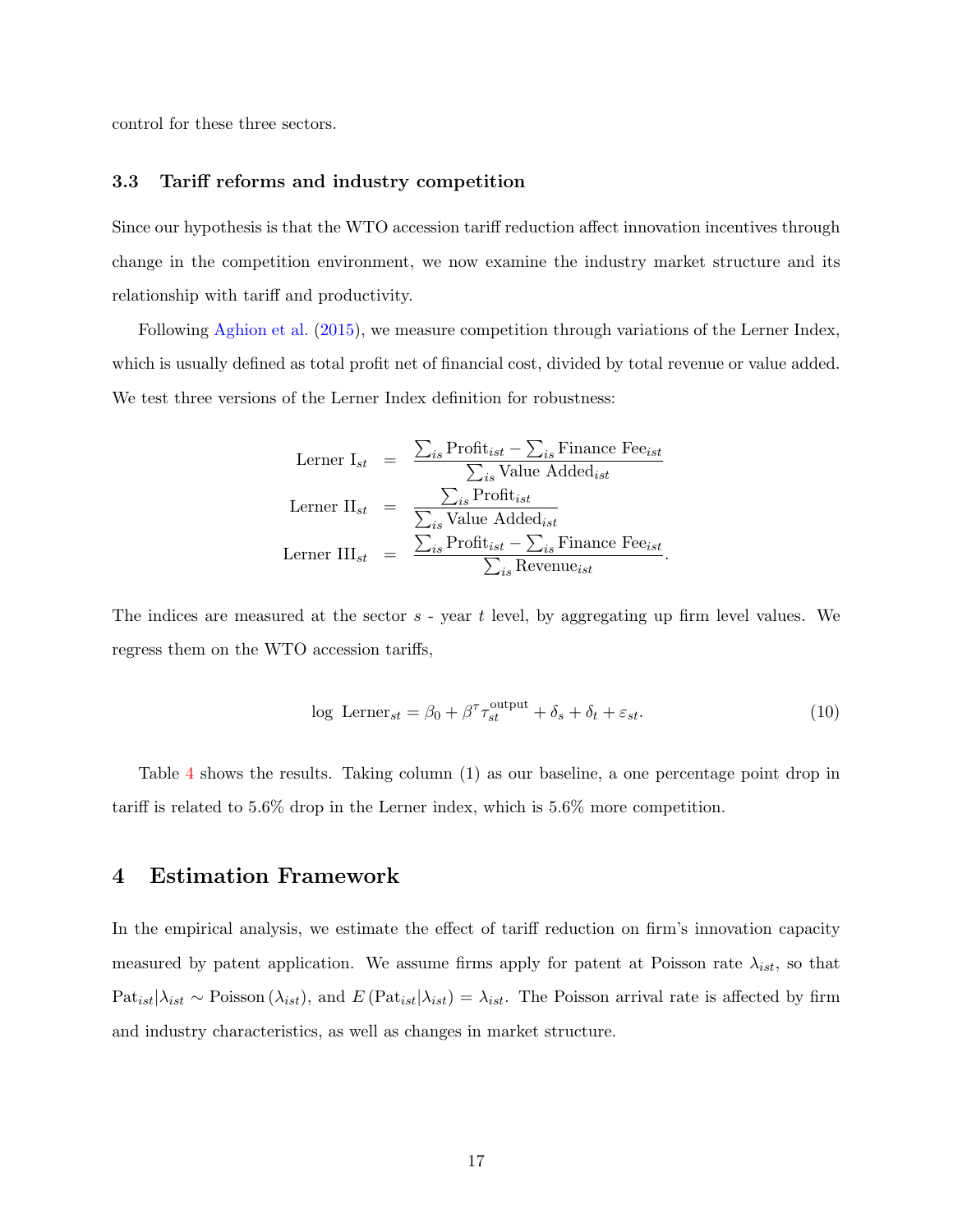We run the following baseline specification:

<span id="page-17-0"></span>
$$
\lambda_{ist} = \exp\left(-\beta_1 \tau_{s,t-2}^{output} \times \text{Top}_{is,t-2} + \beta_2 \tau_{s,t-2}^{output}\right)
$$
  
+EXP CONTROL<sub>ist-2</sub> + IMP CONTROL<sub>ist-2</sub>  
+Top<sub>is,t-2</sub> +  $\delta_s$  +  $\delta_{ct}$ ) (11)

where Pat<sub>ist</sub> denotes patent applied at time t for firm i in sector s.  $\tau_{s,t-2}^{output}$  $\sum_{s,t-2}^{output}$  is the industry import tariff as defined in equation [\(4\)](#page-12-3), EXP CONTROL<sub>ist-2</sub> and IMP CONTROL<sub>ist-2</sub> control for effects brought by shocks on exports and imported inputs,

$$
\text{EXP CONTROL}_{ist-2} = \alpha_1 \mathcal{D}_{ist-2}^{\text{exporter}} + \alpha_2 E_{s,t-2}^{\text{demand}} + \alpha_3 E_{s,t-2}^{\text{demand}} \times \mathcal{D}_{ist-2}^{\text{exporter}} \tag{12}
$$

IMP CONTROL<sub>ist-2</sub> = 
$$
\gamma_1 D_{ist-2}^{import}
$$
 +  $\gamma_2 \tau_{s,t-2}^{input}$  +  $\gamma_3 \tau_{s,t-2}^{input}$  ×  $D_{ist-2}^{import}$ . (13)

 $E_{s,t-2}^{\text{demand}}$  measures the market size effect brought by export tariff changes, as defined by equation [\(6\)](#page-13-1).  $\tau_{is\ t-2}^{\text{input}}$ <sup>input</sup> is the two period lagged input tariff measure which is defined by equation [\(5\)](#page-12-2). We use two-period lagged tariff shocks to take into account that it takes a while for innovative ideas to be turned into patents. Further, we control for industry fixed effect  $\delta_s$  at the four-digit level, and sector-year fixed effect  $\delta_{ct}$  to take into account the different sectoral trends. c is a categorical variable on four sectors: chemicals and petroleum, computers and electronics, machinery and equipment sector, and others .

Following [Bustos](#page-23-2) [\(2011\)](#page-23-2), we divide firms into four groups for any industry-year cell, according to two period lagged TFP quartiles. The TFP estimation procedure follows [Ackerberg et al.](#page-22-10) [\(2015\)](#page-22-10), [De Loecker and Warzynski](#page-23-10) [\(2012\)](#page-23-10) and [Brandt et al.](#page-23-1) [\(2017\)](#page-23-1). To $p_{is,t-2}$  is then defined to be a dummy which equals to 1 if the firm is above 75 percentile in terms of productivity among industry s firms two periods before. Coefficient  $-\beta_{top}^{out}$  measures the percentage change in patenting rate after the industry output tariff decreases by 0.01.

For firms with product composition information, we could also construct competition, export, and imported input shocks at the firm level, which are defined by equations [\(7\)](#page-13-2)-[\(9\)](#page-13-2). We run the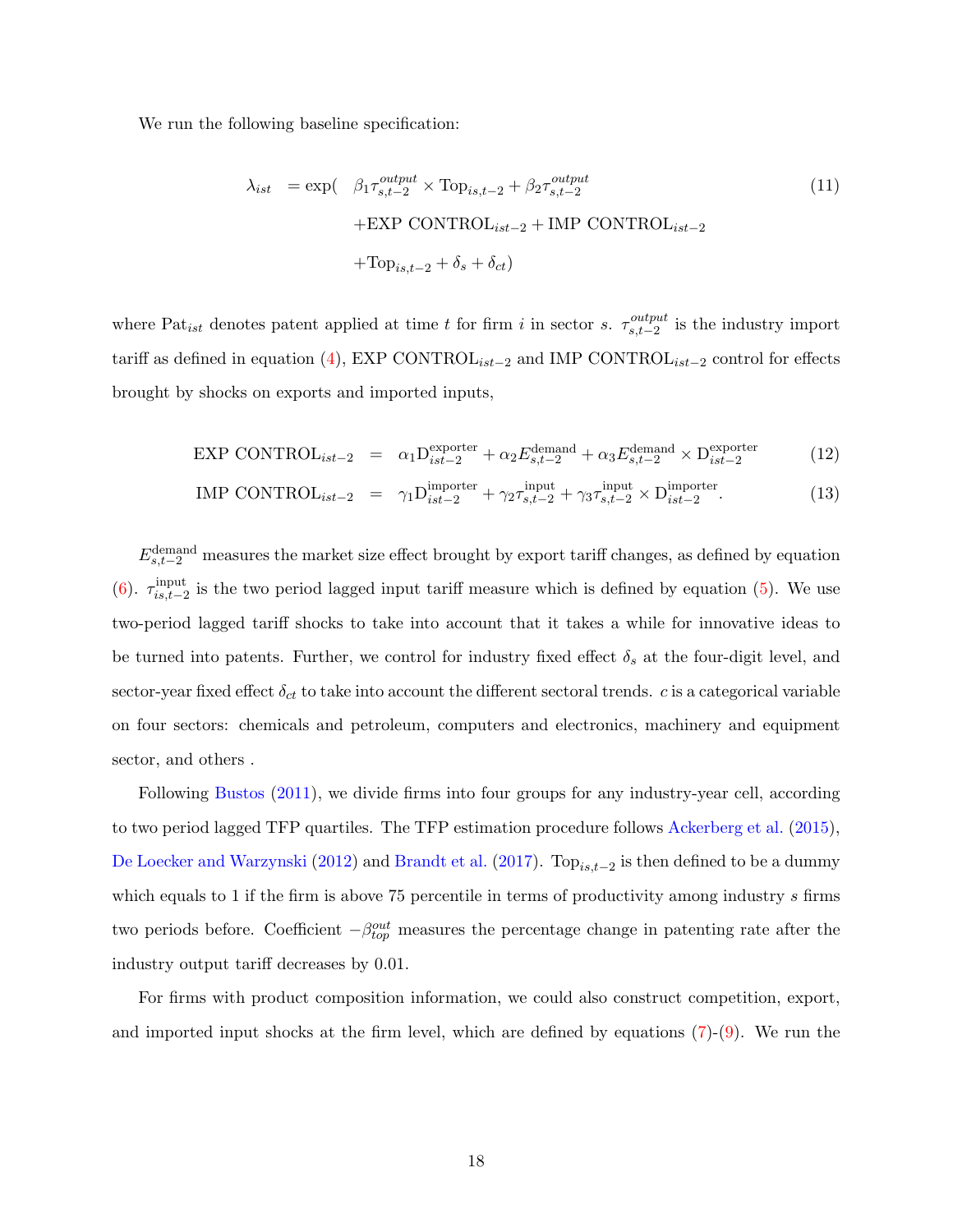following firm level specification:

<span id="page-18-1"></span>
$$
\lambda_{ist} = \exp\left(-\beta_1 \tau_{s,t-2}^{\text{output}} \times \text{Top}_{is,t-2} + \beta_2 \tau_{s,t-2}^{\text{output}} + \text{Top}_{is,t-2} + \alpha E_{s,t-2}^{\text{demand}} + \gamma \tau_{s,t-2}^{\text{import}} + \delta_s + \delta_{ct}\right)
$$
\n(14)

Since import tariff declined most during 2001-2005, we restrain our time period of analysis to 2001-2005 for the tariff shock. And since we assumed it takes one to two years for patents to come out, our patent variables cover years 2003-2007.

## <span id="page-18-0"></span>5 Main Results

#### 5.1 Baseline Estimates

Table [5](#page-31-0) shows the regression results for specification [\(11\)](#page-17-0). From left to right, we gradually add in export and input tariff controls. All columns control for the four-digit industry fixed effects and sector-year effects. For firms below 75 percentile of TFP, the effect of import competition is almost zero, with big standard errors. Relative to them, the top firm are highly responsive to import tariff drops. Taking column (4) as our baseline result, after a one percentage point drop in import tariff, the top firms increase their patent application effort by 3.6 percentage points more, relative to the less productive firms.

Being an exporter increases average patent application per firm by 0.9. Decrease in export tariffs in general discourages non-exporters to innovate, while it tends to encourage exporters. This result is consistent with what is found for French firms in [Aghion et al.](#page-22-1) [\(2017\)](#page-22-1).

For the effect of accessing imported inputs, importers on average file for one more patent than non-importers. While change in input tariff has no effect for non-importers, the encouragement effect of innovation for importers is quite big. A one standard deviation decrease in input tariff increases patenting rate by 3.7%.

Table  $6$  shows the results for firm level specification  $(14)$ . The coefficients on the heterogeneous effect of output competition remain stable across columns, and the magnitude is close to the industry specification in Table [5.](#page-31-0) Controlling for firm fixed effects significantly decreased the number of observation, as the Poisson routine would drop the firms that never patent. In Table [B3](#page-41-0)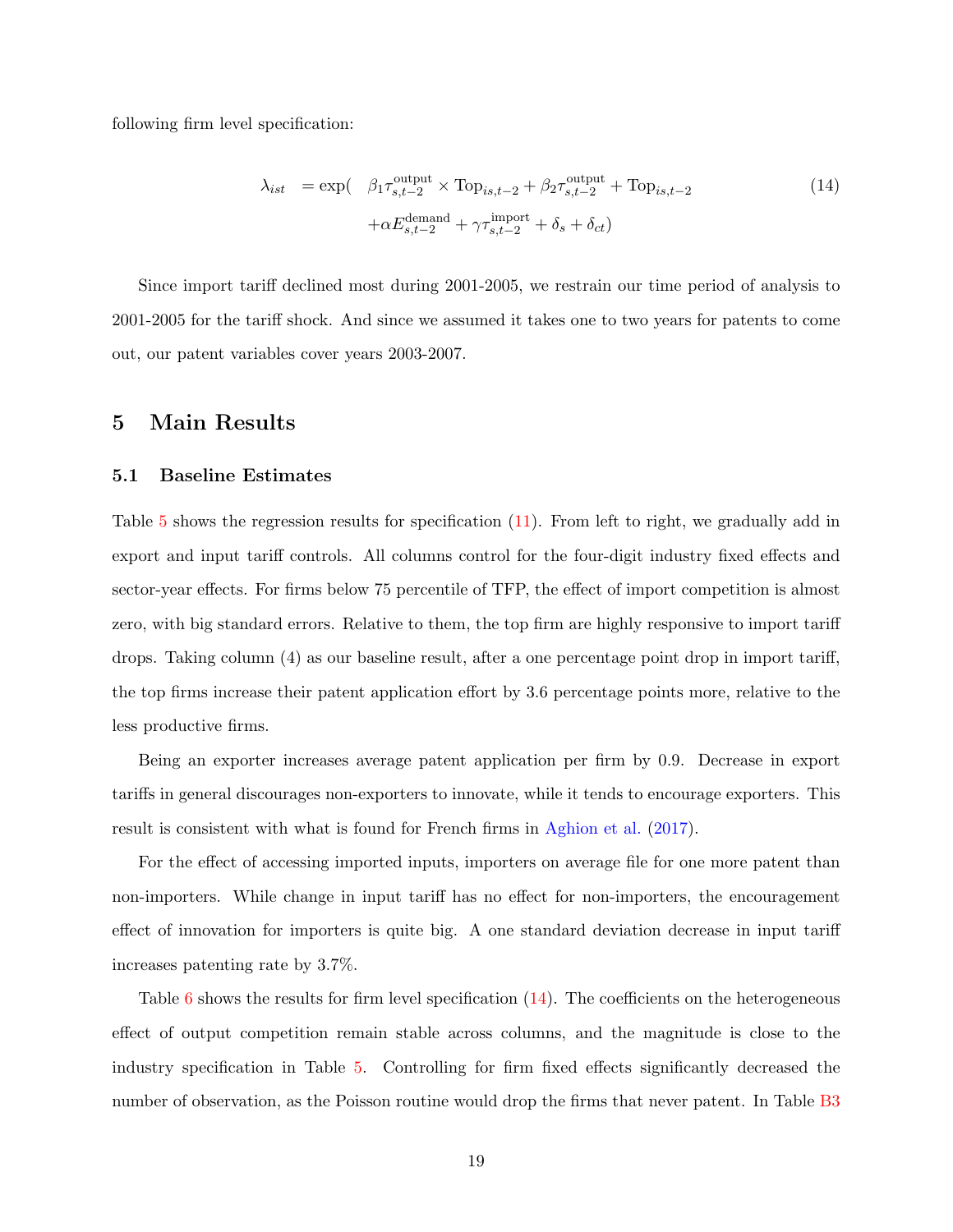in the appendix, we show regressions with firm fixed effect in an OLS specification, which would preserve firms that never patent.

In all the specifications so far, we use patent application counts as the measure of innovation outcome. The granting rate for the patent applications is around 60% during the sample period. To better control for the quality of patent application, in Table [B1,](#page-39-0) we run the same specification as in column (4) of Table [5](#page-31-0) using patent grants and citation weighted patent counts as our outcome variables. The effect of a one percentage point drop in output tariff remains the same as in our benchmark. One may also be concerned that firms file for multiple patents under the same technology to better protect itself in case of law suits. Therefore, giving each application the same weight would possibly overstate the effort to innovate. Further more, if firms become more strategic due to competition, our estimate would be upward biased. We check for the specification with patent dummy, instead of patent counts, as our dependent variable. The coefficient magnitude is not readily comparable, but the direction and significance of the effect remains. In column (4) and (5) of Table [B1,](#page-39-0) we use alternative specifications that have been used in the literature, other than Poisson, and still the direction and significance of the estimated effect remains.

In Table [7](#page-33-0) column  $(1)-(2)$ , we show the long term regression by running the industry specification on years 2003 and 2007 only. Both columns controlled for ownership, region, year and industry dummies. Column (2) also includes the export and import controls. The long term effect of a one percentage point decrease in output tariff encourages top firms to increase patent rate by 4.6 percentage points.

The time period we look at is one where the patent rate in China picked up rapidly. One concern is that the differential patenting behavior between top and other firms and across industries is caused by an unobservable factor that also determined the tariff measures. Therefore, in columns  $(3)-(4)$ , we first added to columns  $(1)-(2)$  firms' patent applications in the pre-exposure years as additional control. Indeed, patent application is a rather persistent feature for firms. The coefficient in front of past patent is highly significant and positive. Since patenting was a rather high-tech activity, we should expect that firms that patent before the WTO accession would continue patenting. The point estimate of the interaction term becomes smaller, with slightly higher standard errors, making the estimate less precise. Second, we run a falsification test in columns  $(5)-(6)$  by regressing the pre-exposure patent application in 1998 and 2001, on the future tariff rates in 2001 and 2005.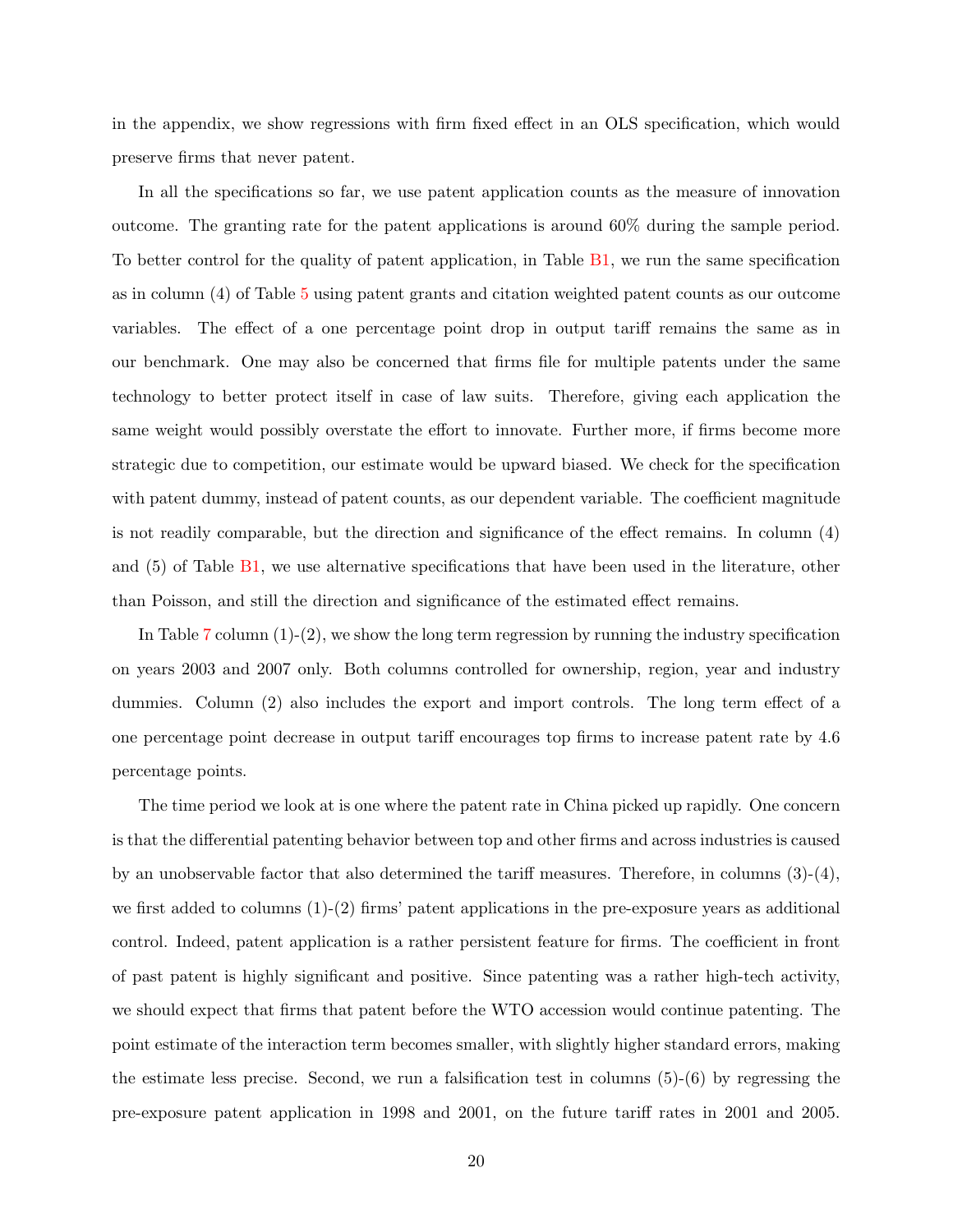The interaction term is weakly negative, and not significant at the 10 percent significance level. Therefore, we do not find evidence that the pre-exposure patenting behavior is related to the WTO accession tariffs.

## 5.2 Technology deepening v.s. technology scope

Next, we further investigate the dimensions of innovation that are induced by import competition. Specifically, we decompose the total patent count into patents filed in the core technology of a firm, versus the total number of technology classes the firm file patents into. Technology class is defined according to the six-digit International Patent Classification  $(IPC)^{10}$  $(IPC)^{10}$  $(IPC)^{10}$ . A technology class is defined as the core technology if a firm has accumulated the most patent applications in that class up to the previous year. The technology scope is the sum of the number of classes a firm files patent in a specific year.

Table [8](#page-34-0) shows the estimation result for the industry specification applying on core technology and technology scope. Column  $(1)$  is repeating column  $(4)$  in Table [5](#page-31-0) as benchmark. The results suggest that the top firms react to increase in import competition by both increasing innovation in the core technology as well as broadening its technology space. The point estimate for the effect on patent scope (column 2) is smaller than the overall effect (column 1), whereas the point estimate for the core patent (column 3) is larger than the overall effect. The result remains very similar when we only look at firms that have applied for patents before (columns 4-6). Column (7) shows the effect on the ratio of scope to core. The second row show that on average, firms react more by increasing their patent in core technology, which is consistent with previous columns. There isn't a differential effect for the top firms in terms of the relative magnitude of core and scope innovation.

#### 5.3 Effect on firm scale and productivity

In this section, we look at the effect of import liberalization on other firm outcome variables.

First, we are interested in whether surviving firms get bigger. Table [9](#page-35-0) runs OLS regressions of log domestic output on the industry output tariff and other import and export controls. There is

<span id="page-20-0"></span><sup>10</sup>There are 4944 six digit IPC in 2007. For example, in 2007, Huawei filed patents in 144 technology classes. According to our definition, its core patent class was H04L12, "Data switching networks". Other technology classes that it filed patent in are H04L29, "Arrangements, apparatus, circuits or systems", and H04L1, "Arrangements for detecting or preventing errors in the information received", etc.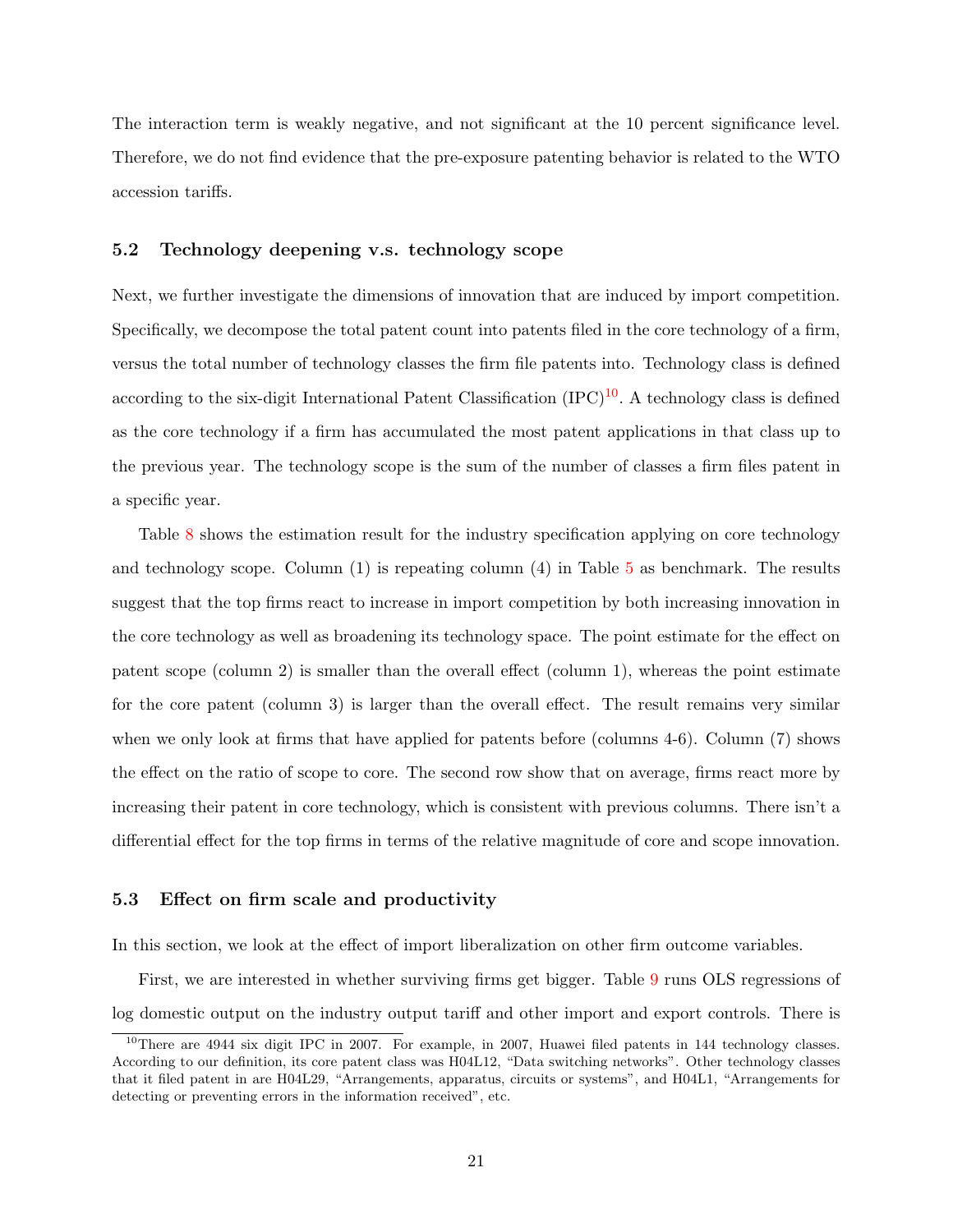a weak increase in the domestic output for firms surviving the competition, 0.43 percent increase, after a one percentage point drop in output tariff.

The effect on productivity is more pronounced. After a one percentage point drop in output tariff, the top firms see increase in productivity by 0.17 percent. This is consistent with the estimate of 0.19 percent in [Brandt et al.](#page-23-1) [\(2017\)](#page-23-1). In column (2), we estimate the effect of import competition on the R&D input. Consistent with the result for the patent application, the top firms react more to import competition and put more effort into research and development in the face of more liberalized import market. Column (3) and (4) shows that the elasticity of capital and labor on output tariff is 1.12 and 0.36, respectively.

## <span id="page-21-0"></span>6 Conclusion

The China Miracle has been a manufacturing success. But after over forty years of rapid growth with cheap labor, imitation, and institutional reforms, China's manufacturing sector has arrived at a crossroad where further growth depends much on indigenous innovation. In this paper, we study the impact of change in competition environment brought by foreign imports on Chinese firm's innovation capacity, measured by patent application. Using a newly combined data set that covers the universe of medium to large manufacturing firms, and more than 60% of corporate innovators, we find that the increase in import competition following China's accession to the WTO during 2001-2005 induced more productive firms to innovate more. We explain this phenomenon using a model with step-by-step innovation and monopolistic competition which could generate an escape competition effect for the top firms.

Our finding adds to the debate on the effect of international competition on innovation. For a developing country like China, opening to international competition served as a stimulating mechanism for the top firms to invest in research to improve products and processes. In the mean time, a less productive firm may find it not as attractive to innovate. Whether the aggregate effect is positive or negative depends on the extent of technology spillover and other policy environments. We believe this is a fruitful future research path to pursue.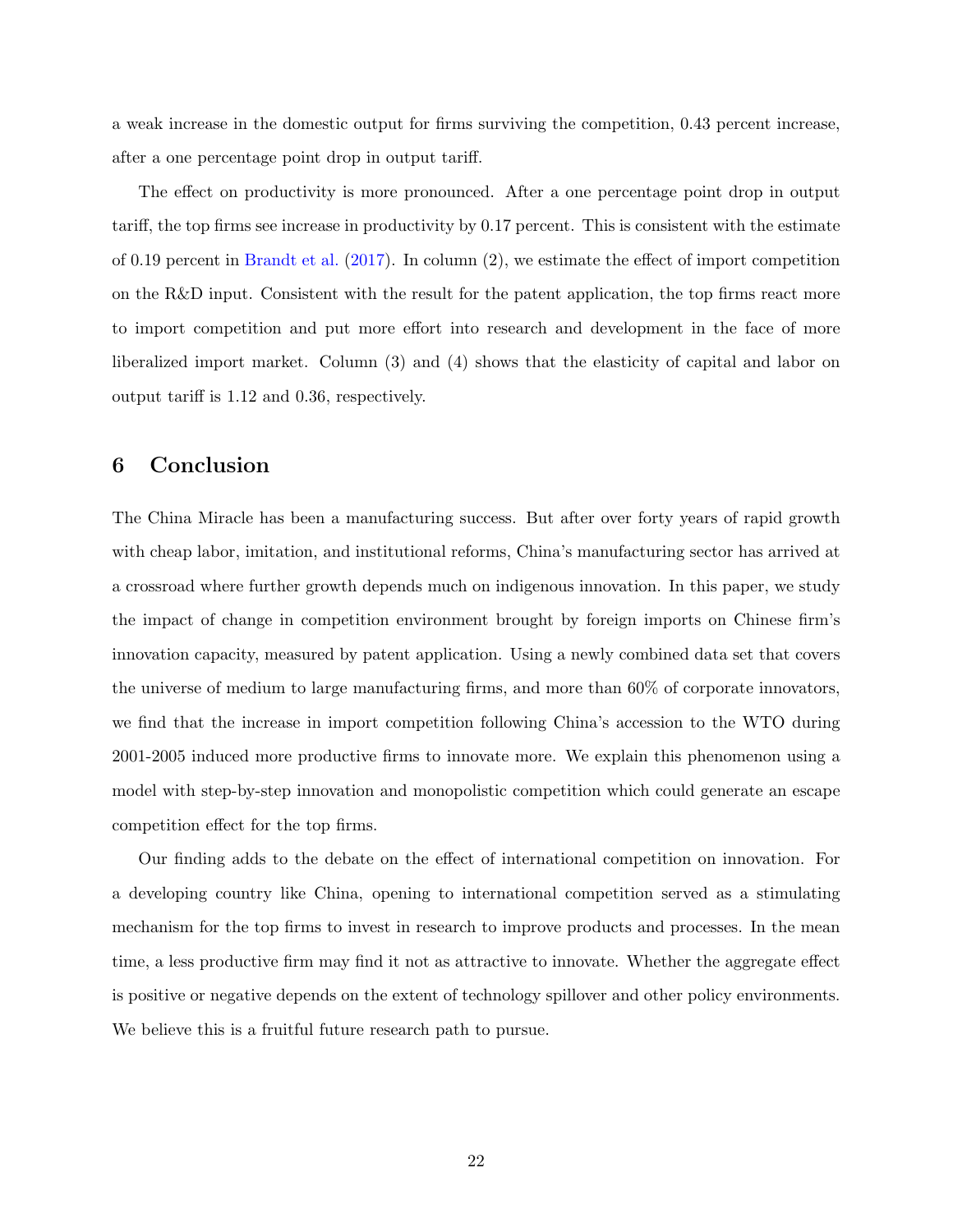# References

- <span id="page-22-10"></span>Ackerberg, D. A., K. Caves, and G. Frazer (2015). Identification properties of recent production function estimators. *Econometrica*  $83(6)$ , 2411–2451.
- <span id="page-22-1"></span>Aghion, P., A. Bergeaud, M. Lequien, and M. Melitz (2017). The impact of exports on innovation: Theory and evidence. Technical report, working paper.
- <span id="page-22-4"></span>Aghion, P., R. Blundell, R. Griffith, P. Howitt, and S. Prantl (2009). The Effects of Entry on Incumbent Innovation and Productivity. The Review of Economics and Statistics 91 (1), 20–32.
- <span id="page-22-9"></span>Aghion, P., J. Cai, M. Dewatripont, L. Du, A. Harrison, and P. Legros (2015). Industrial policy and competition. American Economic Journal: Macroeconomics  $\gamma(4)$ , 1–32.
- <span id="page-22-8"></span>Aghion, P., C. Harris, P. Howitt, and J. Vickers (2001). Competition, imitation and growth with step-by-step innovation. The Review of Economic Studies 68 (3), 467–492.
- <span id="page-22-6"></span>Akcigit, U., S. T. Ates, and G. Impullitti (2017). Innovation and trade policy in a globalized world. Technical report.
- <span id="page-22-0"></span>Akcigit, U., J. Grigsby, and T. Nicholas (2017). The rise of american ingenuity: Innovation and inventors of the golden age. Technical report, National Bureau of Economic Research.
- <span id="page-22-7"></span>Ang, J. S., Y. Cheng, and C. Wu (2014). Does enforcement of intellectual property rights matter in China? evidence from financing and investment choices in the high-tech industry. Review of Economics and Statistics 96 (2), 332–348.
- <span id="page-22-3"></span>Arora, A., S. Belenzon, and A. Patacconi (2015). Killing the golden goose? the decline of science in corporate r&d. Technical report, National Bureau of Economic Research.
- <span id="page-22-5"></span>Atkeson, A. and A. T. Burstein (2010). Innovation, Firm Dynamics, and International Trade. Journal of political economy  $118(3)$ , 433-484.
- <span id="page-22-2"></span>Autor, D., D. Dorn, G. H. Hanson, G. Pisano, and P. Shu (2016). Foreign competition and domestic innovation: Evidence from US patents. Technical report.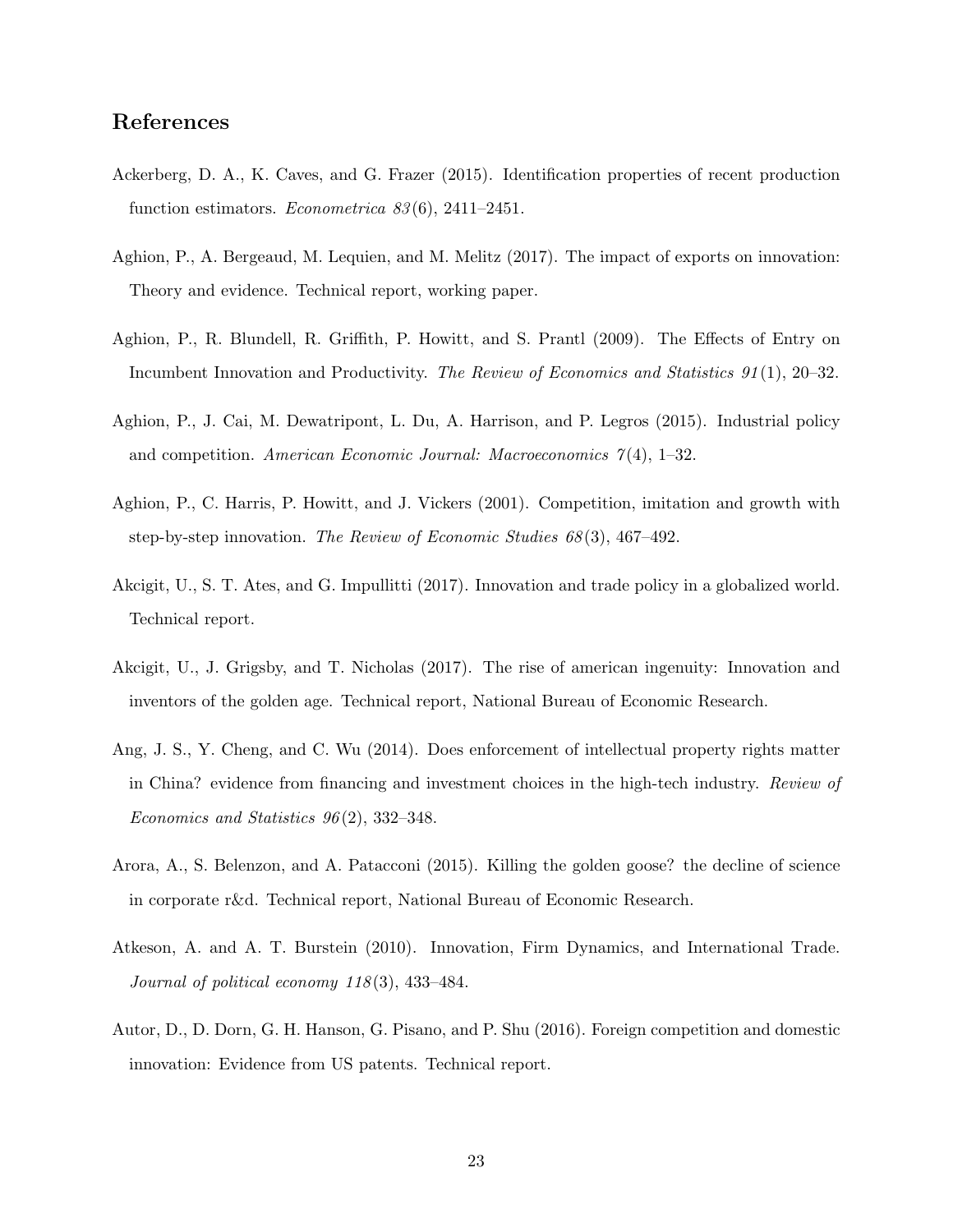- <span id="page-23-3"></span>Aw, B. Y., M. J. Roberts, and D. Yi Xu (2011). R&D investment, exporting, and productivity dynamics. The American Economic Review 101 (4), 1312–1344.
- <span id="page-23-6"></span>Bernard, A. B., J. Eaton, J. B. Jensen, and S. Kortum (2003). Plants and productivity in international trade. The American Economic Review 93 (4), 1268–1290.
- <span id="page-23-0"></span>Bloom, N., M. Draca, and J. Van Reenen (2016). Trade induced technical change? The impact of Chinese imports on innovation, it and productivity. The Review of Economic Studies  $83(1)$ , 87–117.
- <span id="page-23-11"></span>Blundell, R. and J. L. Powell (2003). Endogeneity in nonparametric and semiparametric regression models. Econometric society monographs 36, 312–357.
- <span id="page-23-4"></span>Bøler, E. A., A. Moxnes, and K. H. Ulltveit-Moe (2015). R&D, international sourcing, and the joint impact on firm performance. The American Economic Review 105 (12), 3704–3739.
- <span id="page-23-7"></span>Bombardini, M., K. Head, M. D. Tito, and R. Wang (2016). How the breadth and depth of import relationships affect the performance of Canadian manufacturers. Working paper.
- <span id="page-23-9"></span>Brandt, L. and P. M. Morrow (2016). Tariffs and the organization of trade in China. Technical report.
- <span id="page-23-1"></span>Brandt, L., J. Van Biesebroeck, L. Wang, and Y. Zhang (2017, September). Wto accession and performance of Chinese manufacturing firms. American Economic Review 107 (9), 2784–2820.
- <span id="page-23-8"></span>Brandt, L., J. Van Biesebroeck, and Y. Zhang (2012). Creative accounting or creative destruction? Firm-level productivity growth in Chinese manufacturing. Journal of Development Economics  $97(2)$ , 339-351.
- <span id="page-23-2"></span>Bustos, P. (2011). Trade liberalization, exports, and technology upgrading: Evidence on the impact of MERCOSUR on Argentinian firms. The American economic review  $101(1)$ , 304–340.
- <span id="page-23-10"></span>De Loecker, J. and F. Warzynski (2012, May). Markups and Firm-Level Export Status. American Economic Review 102 (6), 2437–71.
- <span id="page-23-5"></span>Fang, L. H., J. Lerner, and C. Wu (2017). Intellectual property rights protection, ownership, and innovation: Evidence from China. The Review of Financial Studies  $30(7)$ , 2446–2477.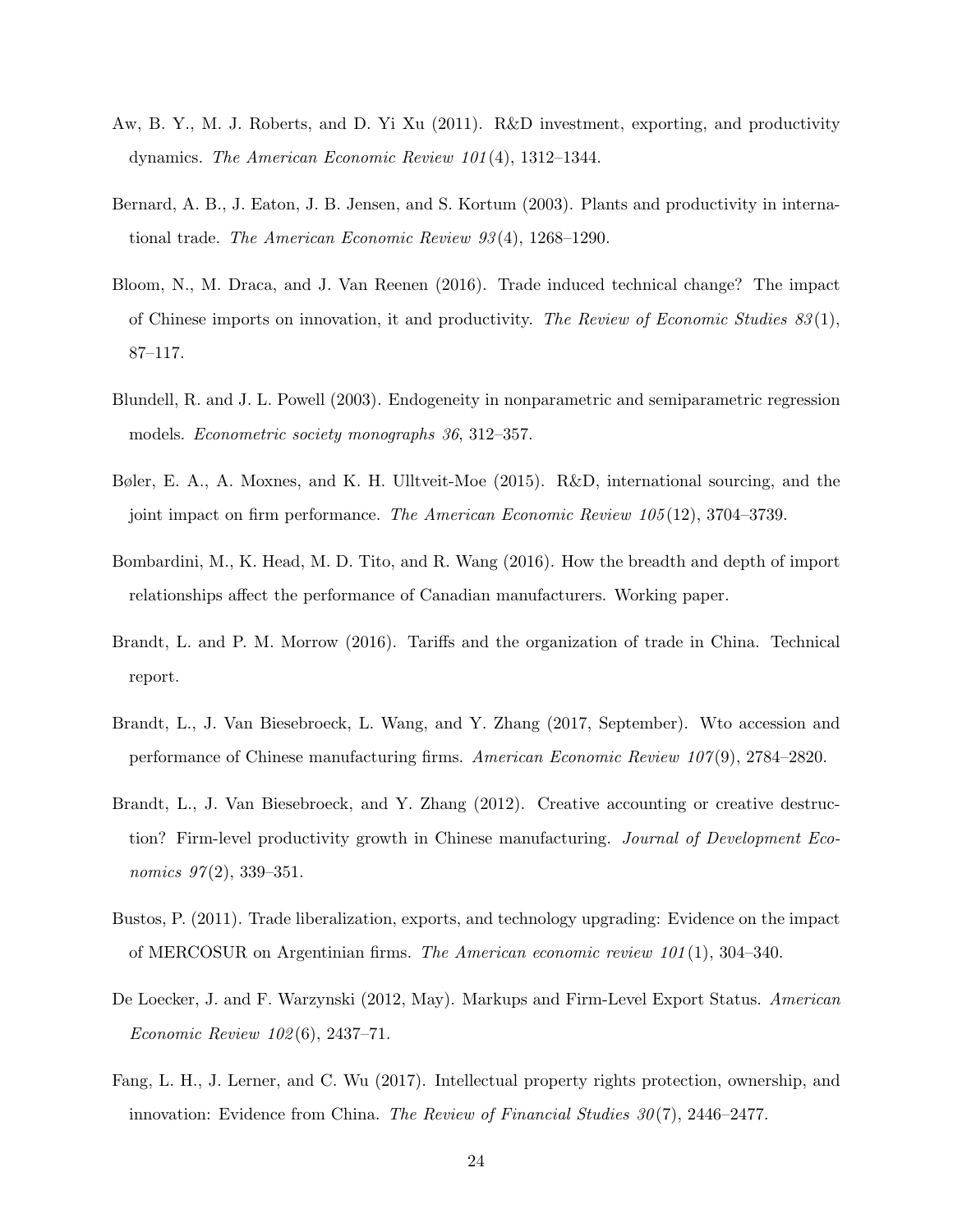- <span id="page-24-7"></span>Fieler, A. C., M. Eslava, and D. Y. Xu (2016). Trade, quality upgrading, and input linkages: Theory and evidence from Colombia.
- <span id="page-24-3"></span>Gilbert, R. (2006). Looking for mr. schumpeter: Where are we in the competition–innovation debate? Innovation policy and the economy 6, 159–215.
- <span id="page-24-1"></span>Griliches, Z. (1990). Patent statistics as economic indicators: A survey. Journal of Economic Literature  $28(4)$ , 1661–1707.
- <span id="page-24-0"></span>Hall, B., C. Helmers, M. Rogers, and V. Sena (2014). The choice between formal and informal intellectual property: a review. Journal of Economic Literature 52 (2), 375–423.
- <span id="page-24-11"></span>Hsieh, C.-T. and Z. M. Song (2015). Grasp the large, let go of the small: the transformation of the state sector in China. Working paper, National Bureau of Economic Research.
- <span id="page-24-10"></span>Hu, A. G. and G. H. Jefferson (2009). A great wall of patents: What is behind China's recent patent explosion? Journal of Development Economics  $90(1)$ , 57–68.
- <span id="page-24-9"></span>Hu, A. G., G. H. Jefferson, and Q. Jinchang (2005). R&D and technology transfer: firm-level evidence from Chinese industry. The Review of Economics and Statistics 87(4), 780–786.
- <span id="page-24-4"></span>Khandelwal, A. K., P. K. Schott, and S.-J. Wei (2013). Trade liberalization and embedded institutional reform: evidence from Chinese exporters. The American Economic Review  $103(6)$ , 2169–2195.
- <span id="page-24-8"></span>Lim, K., D. Trefler, and M. Yu (2017). Trade and innovation: The role of scale and competition effects. Technical report.
- <span id="page-24-5"></span>Lu, Y. and L. Yu (2015). Trade liberalization and markup dispersion: evidence from China's WTO accession. American Economic Journal: Applied Economics  $\gamma(4)$ , 221–253.
- <span id="page-24-6"></span>MacGarvie, M. (2006). Do firms learn from international trade? The Review of Economics and *Statistics*  $88(1)$ , 46–60.
- <span id="page-24-2"></span>Melitz, M. J. and G. I. Ottaviano (2008). Market size, trade, and productivity. The review of economic studies  $75(1)$ , 295–316.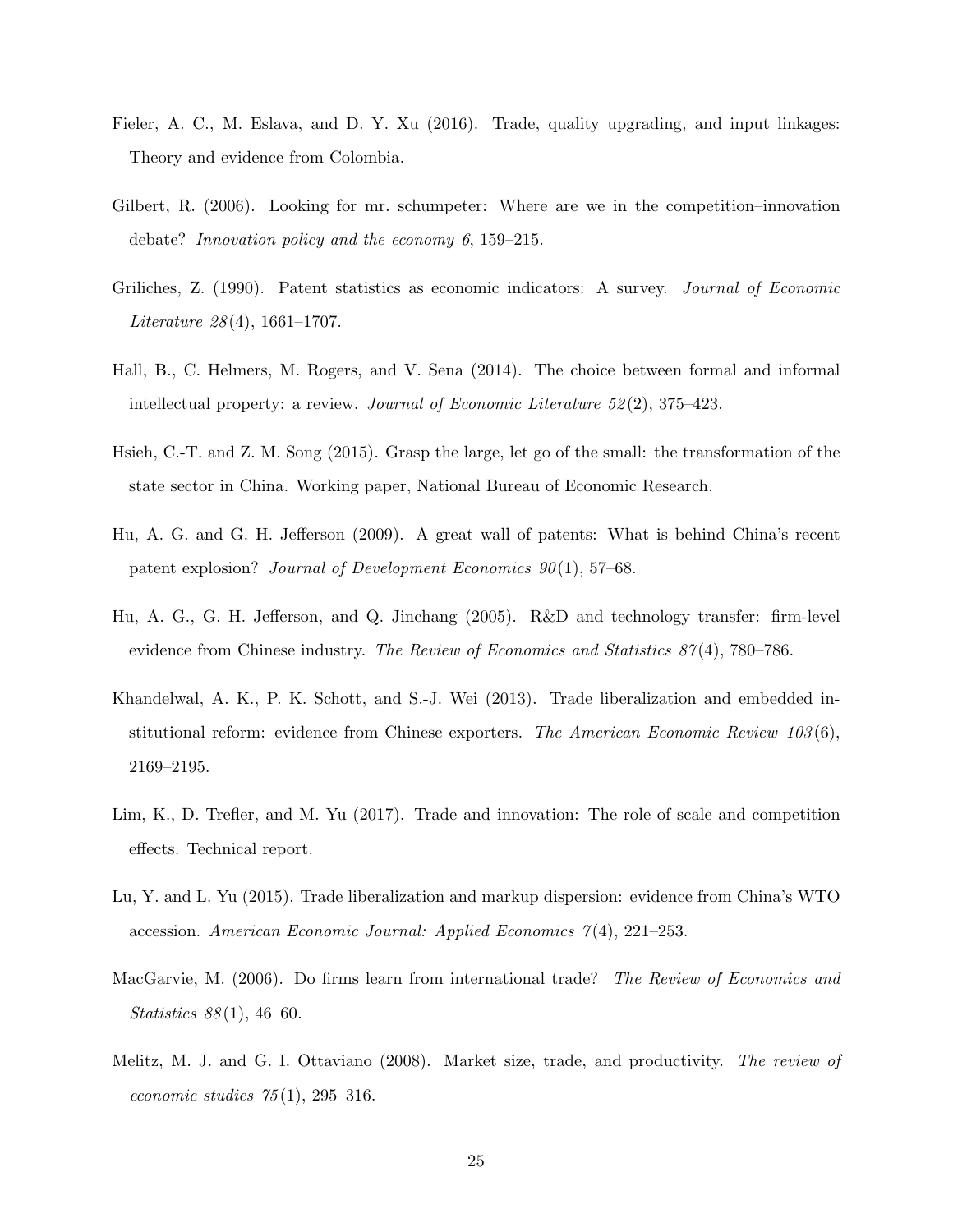- <span id="page-25-0"></span>Moser, P. (2013). Patents and innovation: evidence from economic history. The Journal of Economic Perspectives  $27(1)$ , 23-44.
- <span id="page-25-1"></span>Nagaoka, S., K. Motohashi, and A. Goto (2010). Patent statistics as an innovation indicator. Handbook of the Economics of Innovation 2, 1083–1127.
- <span id="page-25-8"></span>Ottaviano, G., T. Tabuchi, and J.-F. Thisse (2002). Agglomeration and trade revisited. International Economic Review, 409–435.
- <span id="page-25-4"></span>Perla, J., C. Tonetti, and M. E. Waugh (2015). Equilibrium technology diffusion, trade, and growth. Technical report, National Bureau of Economic Research.
- <span id="page-25-2"></span>Qian, Y. (2007). Do national patent laws stimulate domestic innovation in a global patenting environment? a cross-country analysis of pharmaceutical patent protection, 1978–2002. The Review of Economics and Statistics 89 (3), 436–453.
- <span id="page-25-5"></span>Teshima, K. (2008). Import competition and innovation at the plant level: evidence from mexico.
- <span id="page-25-3"></span>Trefler, D. and M. Yu (2017). Market size and innovation in China. Technical report, (Work in progress, only abstract available).
- <span id="page-25-6"></span>Wei, S.-J., Z. Xie, and X. Zhang (2017). From "made in China" to "innovated in China": Necessity, prospect, and challenges. Journal of Economic Perspectives 31 (1), 49–70.
- <span id="page-25-9"></span>Wooldridge, J. M. (2010). Econometric analysis of cross section and panel data. MIT press.
- <span id="page-25-7"></span>Xie, Z. and X. Zhang (2015). The patterns of patents in China. China Economic Journal  $\mathcal{S}(2)$ , 122–142.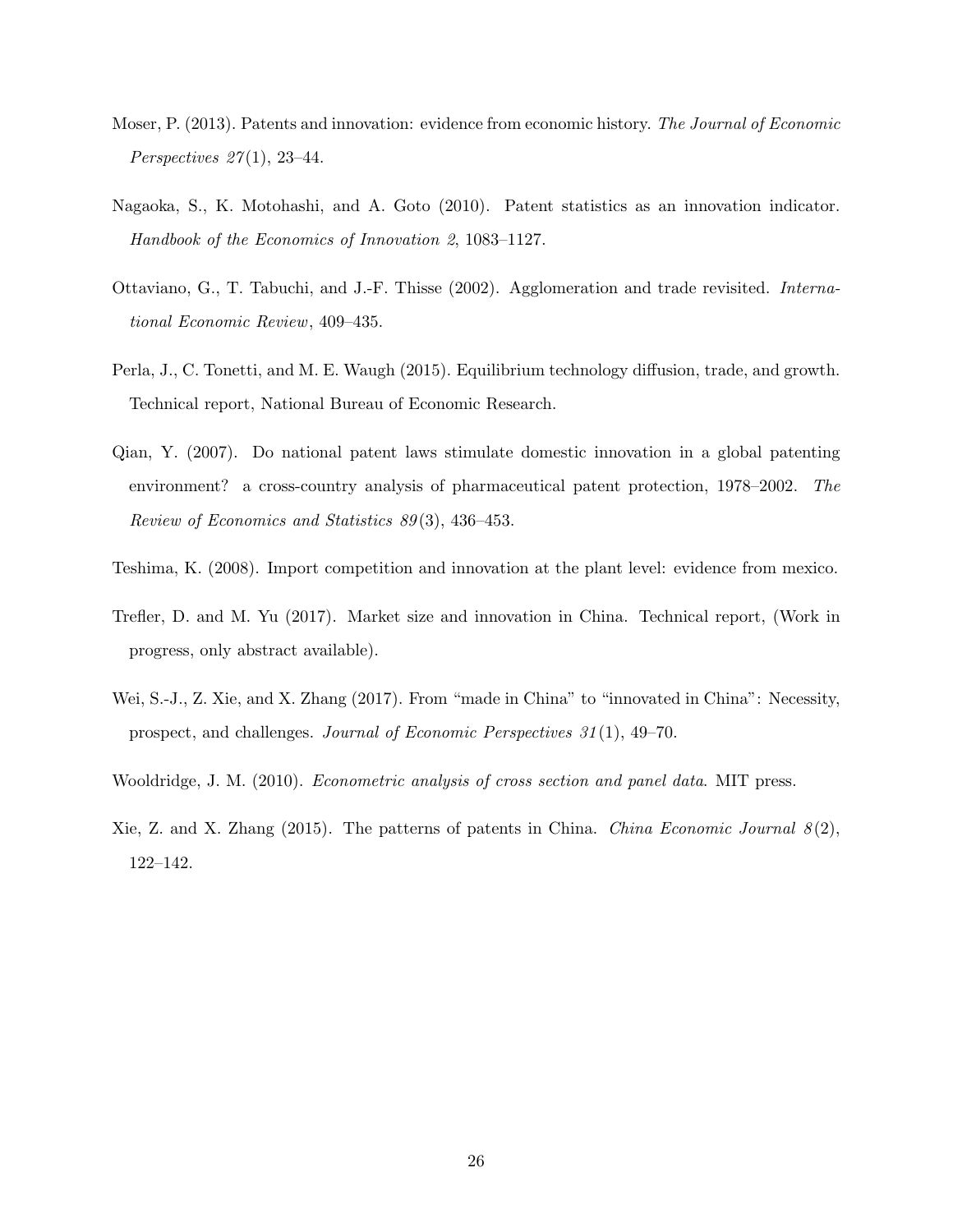# Figures

<span id="page-26-0"></span>

Figure 1: Difference in expected profits due to innovation



<span id="page-26-1"></span>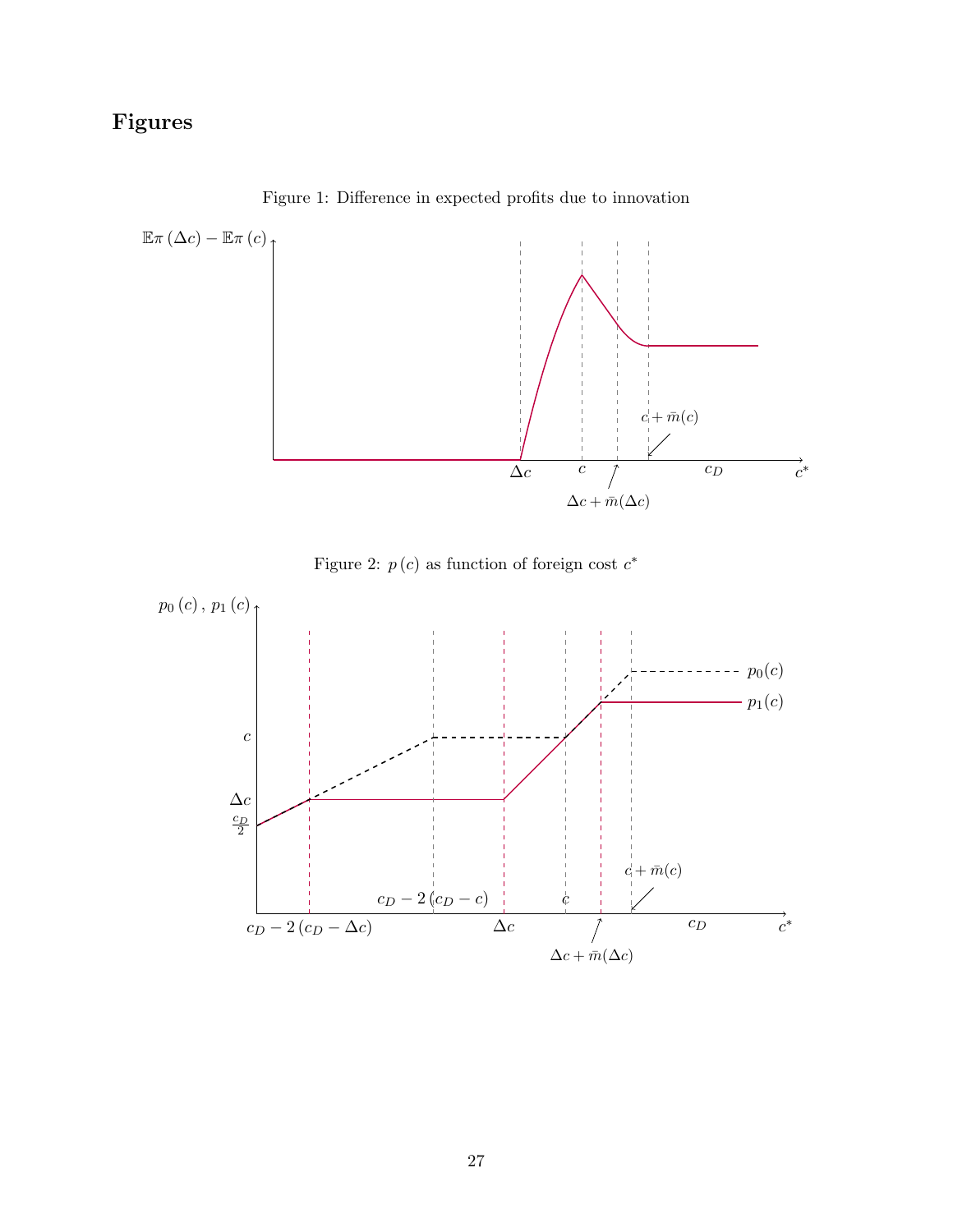

<span id="page-27-1"></span><span id="page-27-0"></span>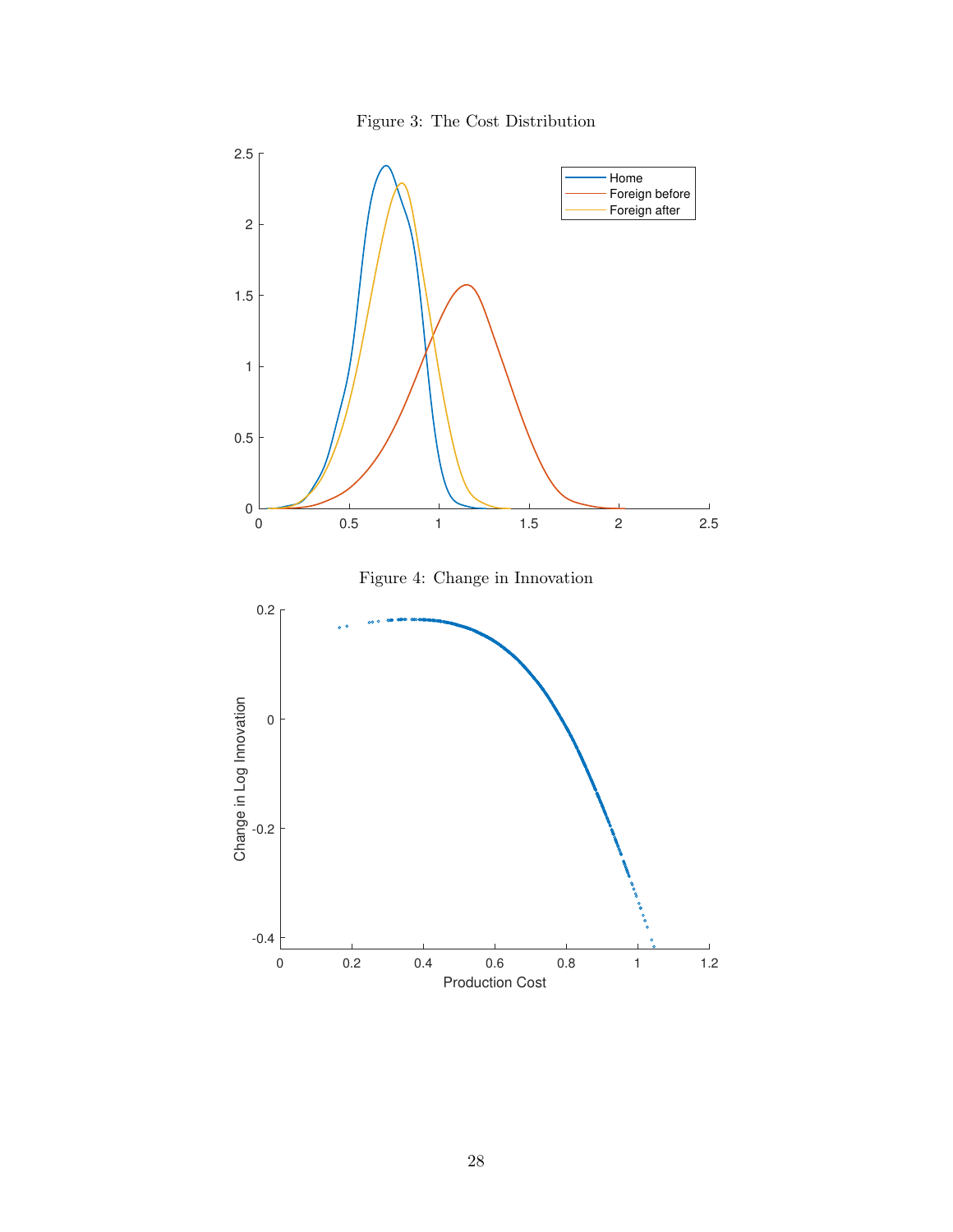<span id="page-28-0"></span>

Figure 5: Actually applied tariff and bounded tariff

Figure 6: Tariff trends

<span id="page-28-1"></span>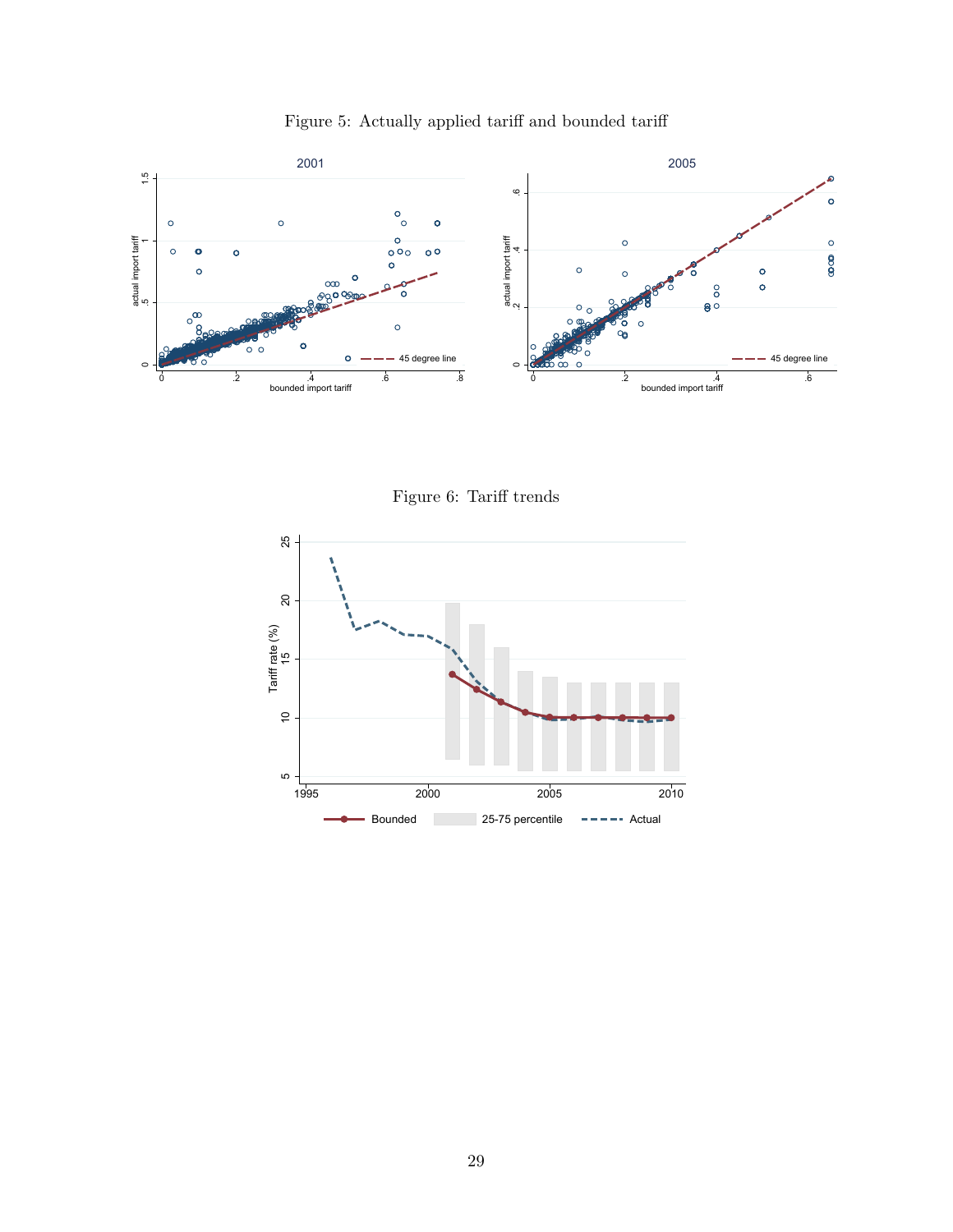# <span id="page-29-0"></span>Tables

|                       | $\#$ application | $#$ patenting firms patent per firm |      |
|-----------------------|------------------|-------------------------------------|------|
| SIPO data             |                  |                                     |      |
| All assignee          | 233,271          |                                     |      |
| Firm assignee         | 167,670          | 29,212                              | 5.74 |
| Firm located in China | 65,621           | 13,799                              | 4.76 |
| matched to NBS        | 40,057           | 7,279                               | 5.50 |
| and non-processing    | 32,348           | 5,904                               | 5.48 |
| NBS data              |                  | $# \, \text{firms}$                 |      |
| All                   |                  | 329,836                             |      |
| Non-processing        |                  | 317,467                             |      |

Table 1: Patent sample construction

Notes: Statistics for year 2007.

<span id="page-29-1"></span>

|                           | (1)     | (2)          | (3)     | (4)  | (5)                  | (6)  |
|---------------------------|---------|--------------|---------|------|----------------------|------|
|                           |         | Patent share |         |      | No. patents per firm |      |
| Application year          | 1999    | 2003         | 2007    | 1999 | 2003                 | 2007 |
| Chem., Petrol., Rubber    | 39.0%   | 35.5%        | 23.8%   | 1.79 | 2.30                 | 3.64 |
| Computers, Electronics    | 20.3%   | 30.6%        | 34.6%   | 2.39 | 5.35                 | 8.38 |
| Metal, Metal Products     | 12.9%   | $6.7\%$      | 7.5%    | 2.20 | 2.72                 | 4.42 |
| Machinery, Equipment      | $9.2\%$ | 11.8%        | 17.2%   | 1.40 | 1.74                 | 2.91 |
| Food, Tobacco             | $6.6\%$ | $4.4\%$      | $4.3\%$ | 1.45 | 1.91                 | 3.85 |
| Clay, Stone, Glass        | 5.0%    | 3.2%         | $2.2\%$ | 1.20 | 1.84                 | 2.15 |
| Transportation            | $3.3\%$ | $4.2\%$      | $6.0\%$ | 1.56 | 2.43                 | 4.35 |
| Paper, Print              | 1.3%    | 1.6%         | 1.3%    | 1.38 | 1.68                 | 3.16 |
| Textile, Apparel, Leather | 1.2%    | 1.3%         | $2.2\%$ | 1.11 | 1.44                 | 3.01 |
| Wood, Furniture           | 1.1%    | 0.4%         | 0.5%    | 1.29 | 1.38                 | 2.00 |
| Other Manufacturing       | 0.1%    | 0.3%         | $0.2\%$ | 1.00 | 1.39                 | 2.33 |

Table 2: Patent distribution across sectors

Notes: The sample used is the primary sample of non-processing NBS firms, dropping Huawei and ZTE. Industries are ordered by column (1), ranking of patent share in 1999. Columns (1)-(3) show the share out of total patent count for each sector. Columns (4)-(6) shows the average number of patent application per patenting firm.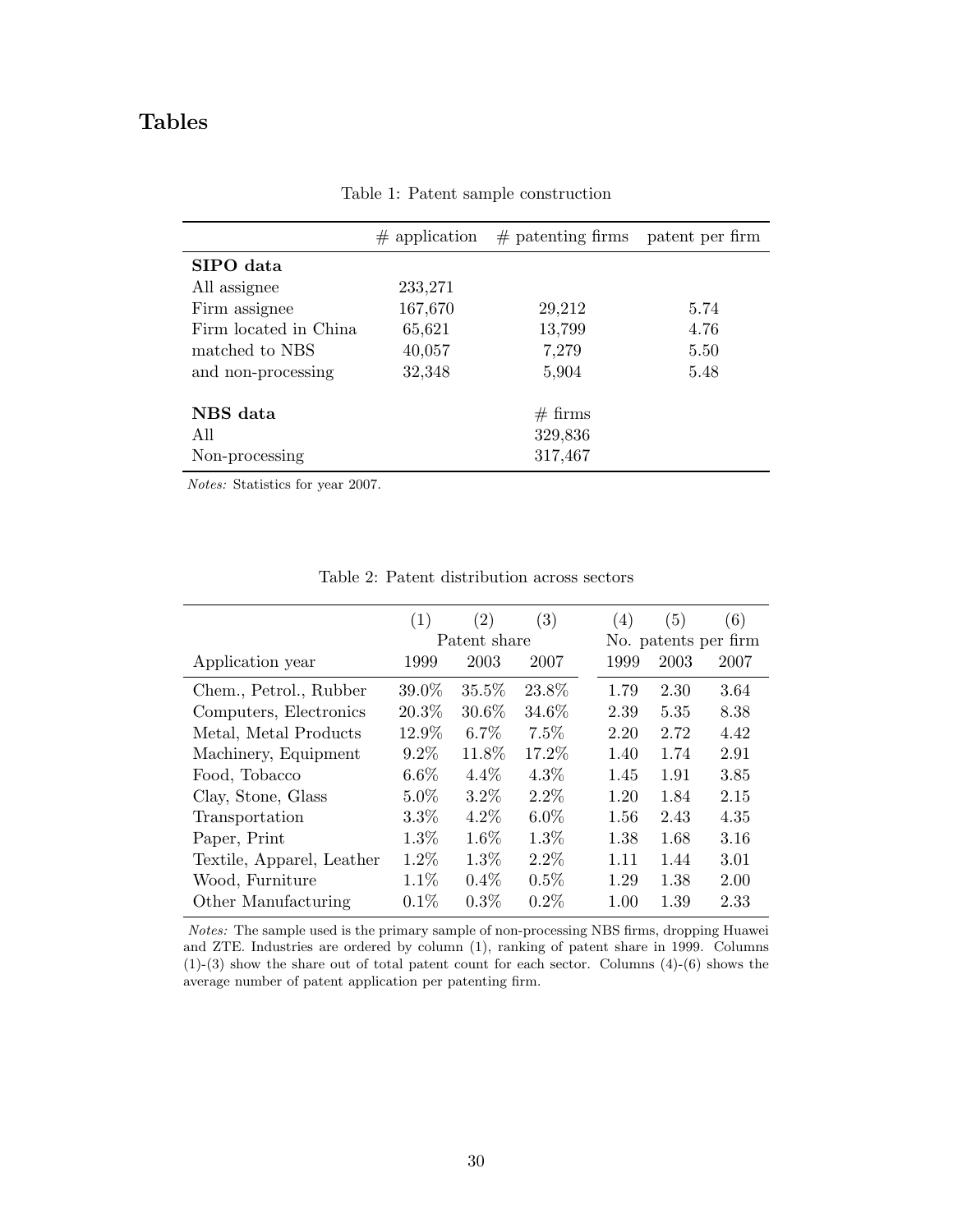<span id="page-30-0"></span>

|                                                 | 1                                                            | $\left( 2\right)$                                  | $\left( 3\right)$                                  | $ 4\rangle$                                        |  |  |  |  |
|-------------------------------------------------|--------------------------------------------------------------|----------------------------------------------------|----------------------------------------------------|----------------------------------------------------|--|--|--|--|
|                                                 | $_{output}$<br>$_{output}$<br>$\tau_{2002}$<br>$\tau_{2001}$ | output<br>output<br>$\tau_{2001}$<br>$\tau_{2003}$ | output<br>output<br>$\tau_{2004}$<br>$\tau_{2001}$ | output<br>output<br>$\tau_{2001}$<br>$\tau_{2005}$ |  |  |  |  |
| Panel A: Initial TFP growth                     |                                                              |                                                    |                                                    |                                                    |  |  |  |  |
| $tfp_{2000} - tfp_{1998}$                       | 0.001                                                        | 0.001                                              | $-0.001$                                           | $-0.003$                                           |  |  |  |  |
|                                                 | (0.005)                                                      | (0.009)                                            | (0.013)                                            | (0.015)                                            |  |  |  |  |
| $R^2$                                           | 0.330                                                        | 0.344                                              | 0.373                                              | 0.373                                              |  |  |  |  |
| Obs                                             | 424                                                          | 424                                                | 424                                                | 424                                                |  |  |  |  |
| Panel B: Initial patent growth                  |                                                              |                                                    |                                                    |                                                    |  |  |  |  |
| $\text{pattern}_{2000}$ -patent <sub>1998</sub> | $-0.000$                                                     | $-0.000$                                           | $-0.000$                                           | $-0.000$                                           |  |  |  |  |
|                                                 | (0.000)                                                      | (0.000)                                            | (0.000)                                            | (0.000)                                            |  |  |  |  |
| $R^2$                                           | 0.333                                                        | 0.349                                              | 0.376                                              | 0.375                                              |  |  |  |  |
| Obs                                             | 424                                                          | 424                                                | 424                                                | 424                                                |  |  |  |  |

Table 3: WTO accession tariff and initial period growth rates

<span id="page-30-1"></span>Notes: Standard errors are clustered at the industry-year level. \*\*\*  $p<0.01$ , \*\*  $p<0.05$ , \*  $p<0.1$ 

|                      | (1)             | (2)              | (3)                      |
|----------------------|-----------------|------------------|--------------------------|
|                      | Lerner $I_{st}$ | Lerner $II_{st}$ | Lerner $\text{III}_{st}$ |
| $\tau_{st}^{output}$ | $5.624***$      | $2.990***$       | $5.149***$               |
|                      | (1.111)         | (0.761)          | (1.132)                  |
| $\,R^2$              | 0.458           | 0.465            | 0.509                    |
| Obs                  | 1848            | 2016             | 1848                     |

Table 4: WTO accession tariff and Lerner Index

Notes: Time period, 2001-2005. Industry fixed effects and year fixed effects controlled. \*\*\* p<0.01, \*\* p<0.05,  $*$  p<0.1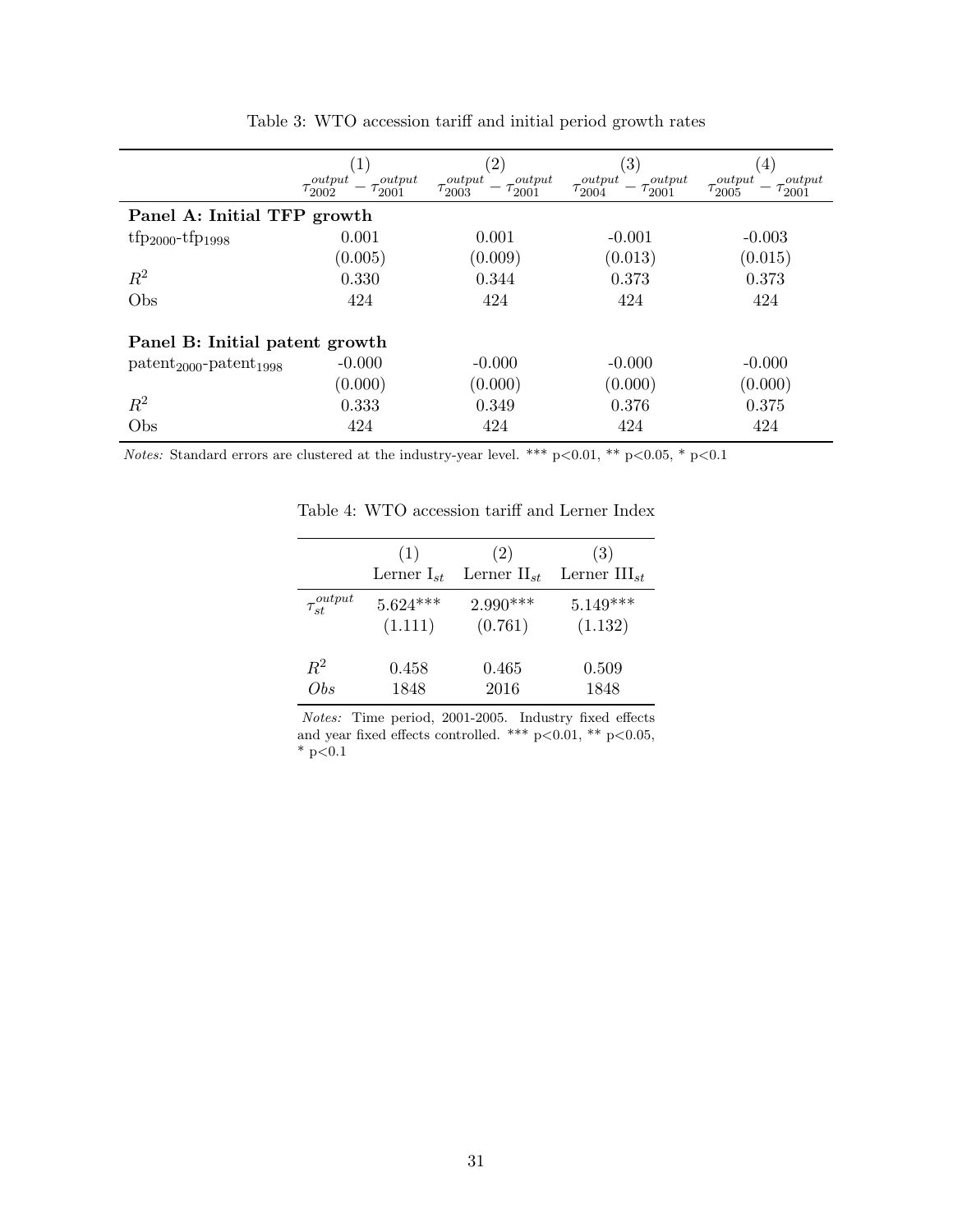|                                                     | (1)     | (2)                   | (3)                                     | (4)        |  |  |  |  |
|-----------------------------------------------------|---------|-----------------------|-----------------------------------------|------------|--|--|--|--|
| Dep. var: Patent application counts                 |         |                       |                                         |            |  |  |  |  |
| Output competition                                  |         |                       |                                         |            |  |  |  |  |
| $\tau_{s,t-2}^{output} \times Top_{is,t-2}$         |         | $-3.525**$ $-3.675**$ | $-3.418**$                              | $-3.577**$ |  |  |  |  |
|                                                     |         | $(1.412)$ $(1.428)$   | (1.474)                                 | (1.466)    |  |  |  |  |
| $\tau_{s,t-2}^{\mathit{output}}$                    |         | $-0.506$ $-0.161$     | 0.966                                   | 1.275      |  |  |  |  |
|                                                     |         |                       | $(1.643)$ $(1.655)$ $(1.896)$ $(1.883)$ |            |  |  |  |  |
| $Top_{is,t-2}$                                      |         | $1.210***$ $1.234***$ | $1.177***$                              | $1.209***$ |  |  |  |  |
|                                                     |         |                       | $(0.142)$ $(0.143)$ $(0.147)$           | (0.146)    |  |  |  |  |
| Export control                                      |         |                       |                                         |            |  |  |  |  |
| $\mathbf{D}_{ist-2}^{\text{experter}}$              |         | $1.278***$            |                                         | $0.909***$ |  |  |  |  |
|                                                     |         | (0.333)               |                                         | (0.329)    |  |  |  |  |
| $E_{s,t-2}^{demand}$                                |         | $0.063***$            |                                         | $0.066***$ |  |  |  |  |
|                                                     |         | (0.021)               |                                         | (0.021)    |  |  |  |  |
| $E_{s,t-2}^{demand} \times D_{ist-2}^{exporter}$    |         | 0.026                 |                                         | 0.023      |  |  |  |  |
|                                                     |         | (0.025)               |                                         | (0.025)    |  |  |  |  |
| Import control                                      |         |                       |                                         |            |  |  |  |  |
| $\mathcal{D}_{ist-2}^{\text{importer}}$             |         |                       | $1.799***$                              | $0.984***$ |  |  |  |  |
|                                                     |         |                       | (0.188)                                 | (0.168)    |  |  |  |  |
| $\tau_{is,t-2}^{input}$                             |         |                       | $-0.336$                                | $-4.936$   |  |  |  |  |
|                                                     |         |                       | (11.268)                                | (10.972)   |  |  |  |  |
| $\tau_{is,t-2}^{input} \times D_{ist-2}^{importer}$ |         |                       | $-11.314***$                            | $-7.385**$ |  |  |  |  |
|                                                     |         |                       | (3.848)                                 | (3.639)    |  |  |  |  |
|                                                     |         |                       |                                         |            |  |  |  |  |
| obs                                                 | 800,292 | 800,292               | 800,292                                 | 800,292    |  |  |  |  |

<span id="page-31-0"></span>Table 5: Effect of import competition on patenting, industry level result

Notes: The Top dummy equals to 1 if the firm is above 75 percentile in industry s at time  $t - 2$ . All columns control for four-digit CIC industry fixed effects, as well as four-sector by year fixed effects. The four sectors are: chemicals and petroleum, computers and electronics, machinery and equipment sector, and others. Standard errors are clustered at the industry-year level. \*\*\*  $p<0.01$ , \*\*  $p<0.05$ , \*  $p<0.1$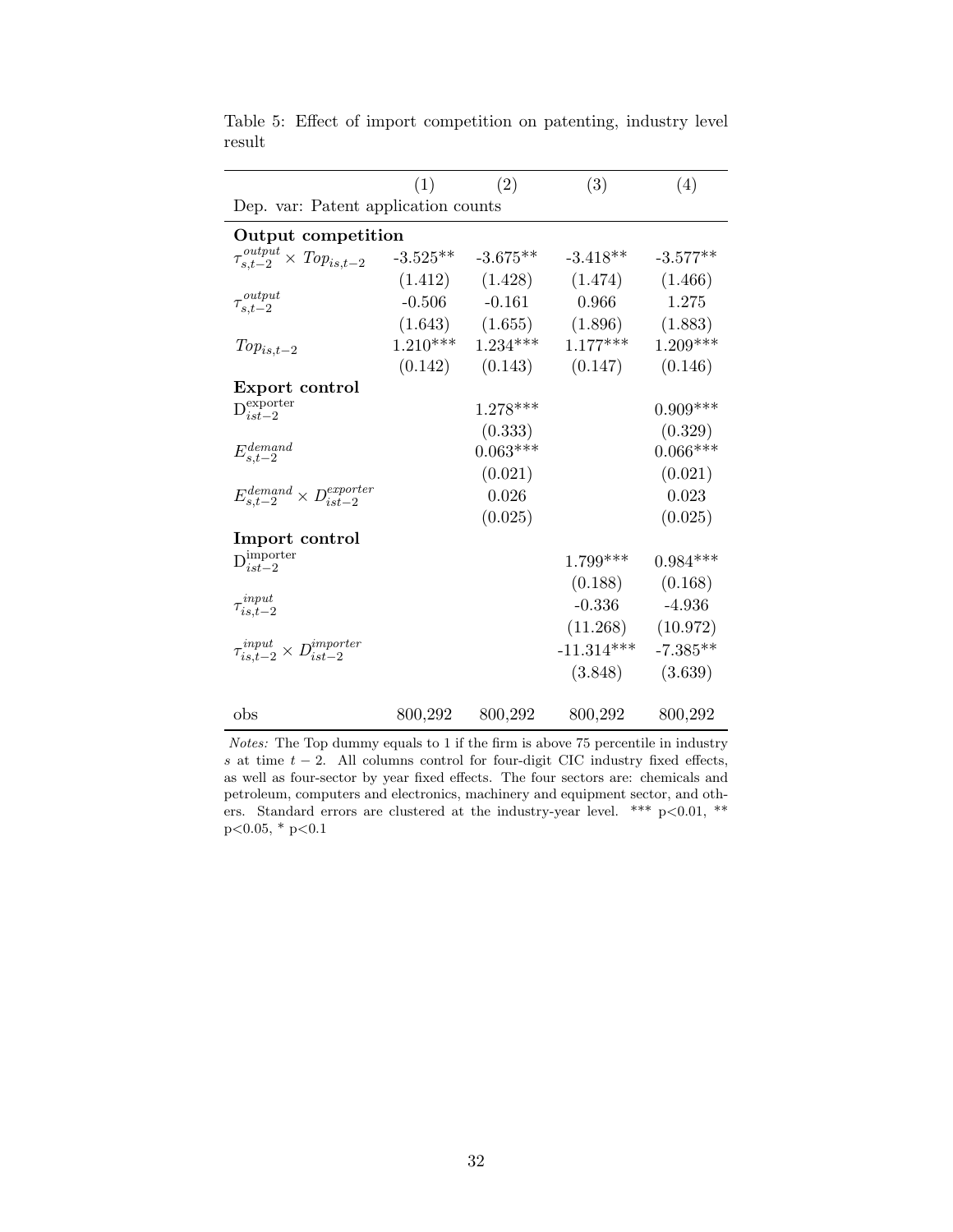<span id="page-32-0"></span>

|                                                  | (1)         | (2)         | (3)         | (4)         |  |  |  |  |
|--------------------------------------------------|-------------|-------------|-------------|-------------|--|--|--|--|
| Dep. var: Patent application counts              |             |             |             |             |  |  |  |  |
| Output competition                               |             |             |             |             |  |  |  |  |
| firm $\tau_{s.t-2}^{output} \times Top_{is.t-2}$ | $-3.735***$ | $-3.662***$ | $-4.069***$ | $-3.992***$ |  |  |  |  |
|                                                  | (1.086)     | (1.101)     | (1.082)     | (1.105)     |  |  |  |  |
| firm $\tau_{s.t-2}^{output}$                     | $-1.763$    | $-1.619$    | $-2.301$    | $-1.974$    |  |  |  |  |
|                                                  | (2.094)     | (2.098)     | (2.597)     | (2.566)     |  |  |  |  |
| $Top_{is,t-2}$                                   | $0.368***$  | $0.369***$  | $0.423***$  | $0.423***$  |  |  |  |  |
|                                                  | (0.118)     | (0.112)     | (0.127)     | (0.119)     |  |  |  |  |
| Export control                                   |             |             |             |             |  |  |  |  |
| firm $\tau_{is.t-2}^{export}$                    |             | $-0.007$    |             | 0.004       |  |  |  |  |
|                                                  |             | (0.051)     |             | (0.056)     |  |  |  |  |
| Import control                                   |             |             |             |             |  |  |  |  |
| firm $\tau_{is,t-2}^{input}$                     |             |             | 2.159       | 2.066       |  |  |  |  |
|                                                  |             |             | (6.976)     | (6.417)     |  |  |  |  |
| obs                                              | 11,483      | 11,111      | 8,461       | 8,210       |  |  |  |  |

Table 6: Effect of import competition on patenting, firm level result

Notes: Poisson specification. Firm fixed effects and time fixed effects are controlled. See Table [B3](#page-41-0) for an OLS specification. The Top dummy equals to 1 if the firm is above 75 percentile in industry s at time  $t - 2$ . Standard errors are clustered at the industry-year level. \*\*\* p<0.01, \*\* p<0.05, \* p<0.1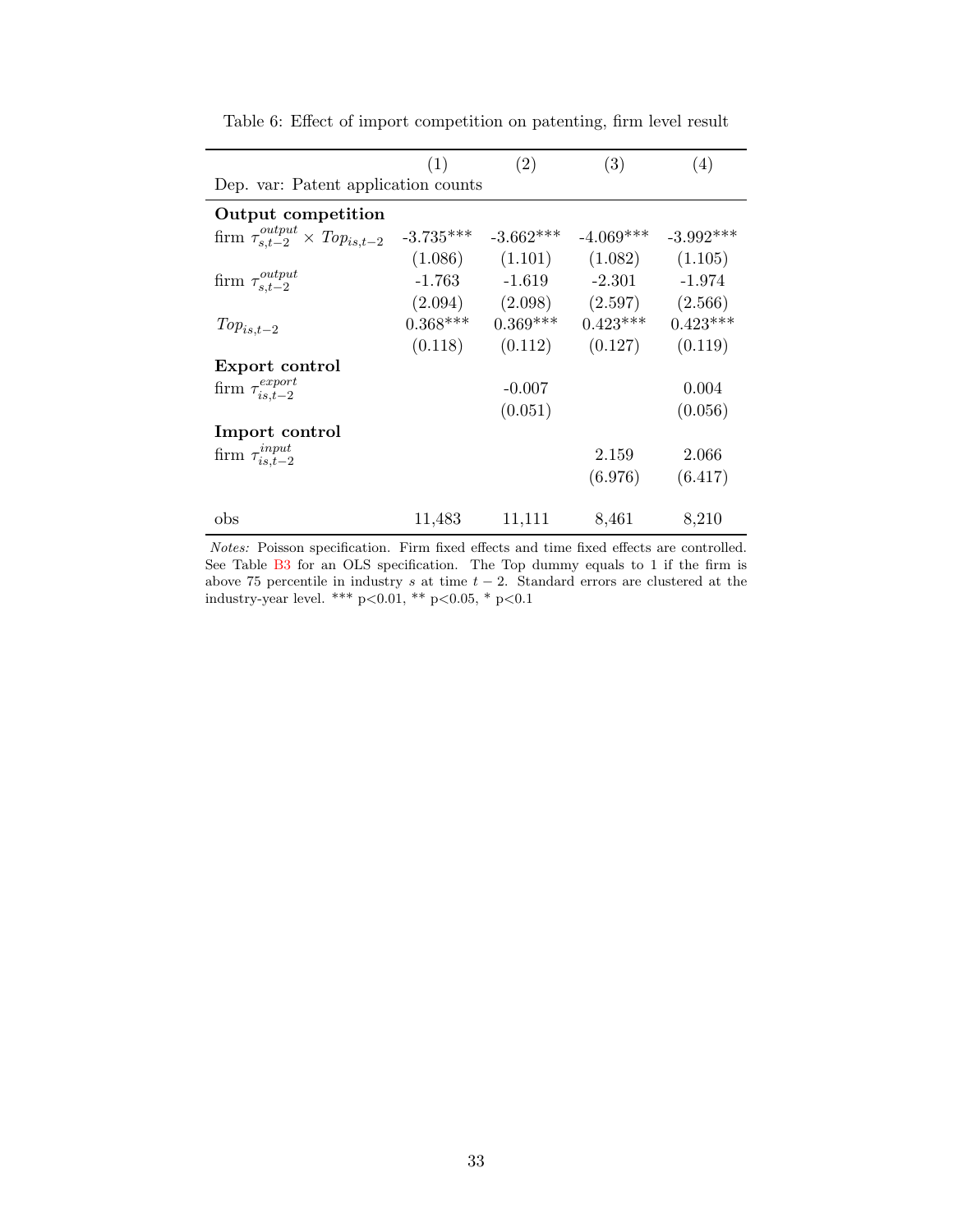<span id="page-33-0"></span>

|                                             | I. 2003-2007 |                            |                               |            |                            | II. 1998-2001 (pre-exposure) |
|---------------------------------------------|--------------|----------------------------|-------------------------------|------------|----------------------------|------------------------------|
| Dep. var                                    |              | Pat <sub>2003</sub> , 2007 |                               |            | Pat <sub>1998</sub> , 2001 |                              |
|                                             | (1)          | (2)                        | (3)                           | (4)        | (5)                        | (6)                          |
| Past output competition                     |              |                            |                               |            |                            |                              |
| $\tau_s^{output} \times Top_{is}$ 2001,2005 | $-4.587***$  | $-4.685***$                | $-3.005*$                     | $-2.982*$  |                            |                              |
|                                             | (1.534)      | (1.576)                    | (1.546)                       | (1.622)    |                            |                              |
| $\tau_s^{output}$ 2001,2005                 | $-0.029$     | 0.646                      | $-0.333$                      | 0.733      |                            |                              |
|                                             | (2.523)      |                            | $(2.623)$ $(2.323)$ $(2.709)$ |            |                            |                              |
| $Top_{is}2001,2005$                         | $1.335***$   | $1.338***$                 | $1.225***$                    | $1.197***$ |                            |                              |
|                                             | (0.152)      | (0.156)                    | (0.143)                       | (0.145)    |                            |                              |
| Pre-exposure trends                         |              |                            |                               |            |                            |                              |
| Pat <sub>1998, 2001</sub>                   |              |                            | $0.128***$                    | $0.117***$ |                            |                              |
|                                             |              |                            | (0.015)                       | (0.013)    |                            |                              |
| Future output competition                   |              |                            |                               |            |                            |                              |
| $\tau_s^{output} \times Top_{is}$ 2001,2005 |              |                            |                               |            | $-1.768$                   | $-1.815$                     |
|                                             |              |                            |                               |            | (2.189)                    | (2.193)                      |
| $\tau_s^{output}$ 2001,2005                 |              |                            |                               |            | 0.099                      | 0.920                        |
|                                             |              |                            |                               |            | (2.724)                    | (3.400)                      |
| $Top_{is2001,2005}$                         |              |                            |                               |            | $0.897***$                 | $0.859***$                   |
|                                             |              |                            |                               |            | (0.193)                    | (0.190)                      |
| obs                                         | 337,029      | 337,029                    | 141,190                       | 141,190    | 119,146                    | 119,146                      |

Table 7: Long term effects and falsification test

Notes: The specifications are Poisson with two years stacked. All columns control for ownership and region dummies, four-digit CIC industry fixed effects, as well as four-sector by year fixed effects. The even columns include the export and import controls in addition. Standard errors are clustered at the industry-year-top level. \*\*\*  $p<0.01$ , \*\*  $p<0.05$ , \*  $p<0.1$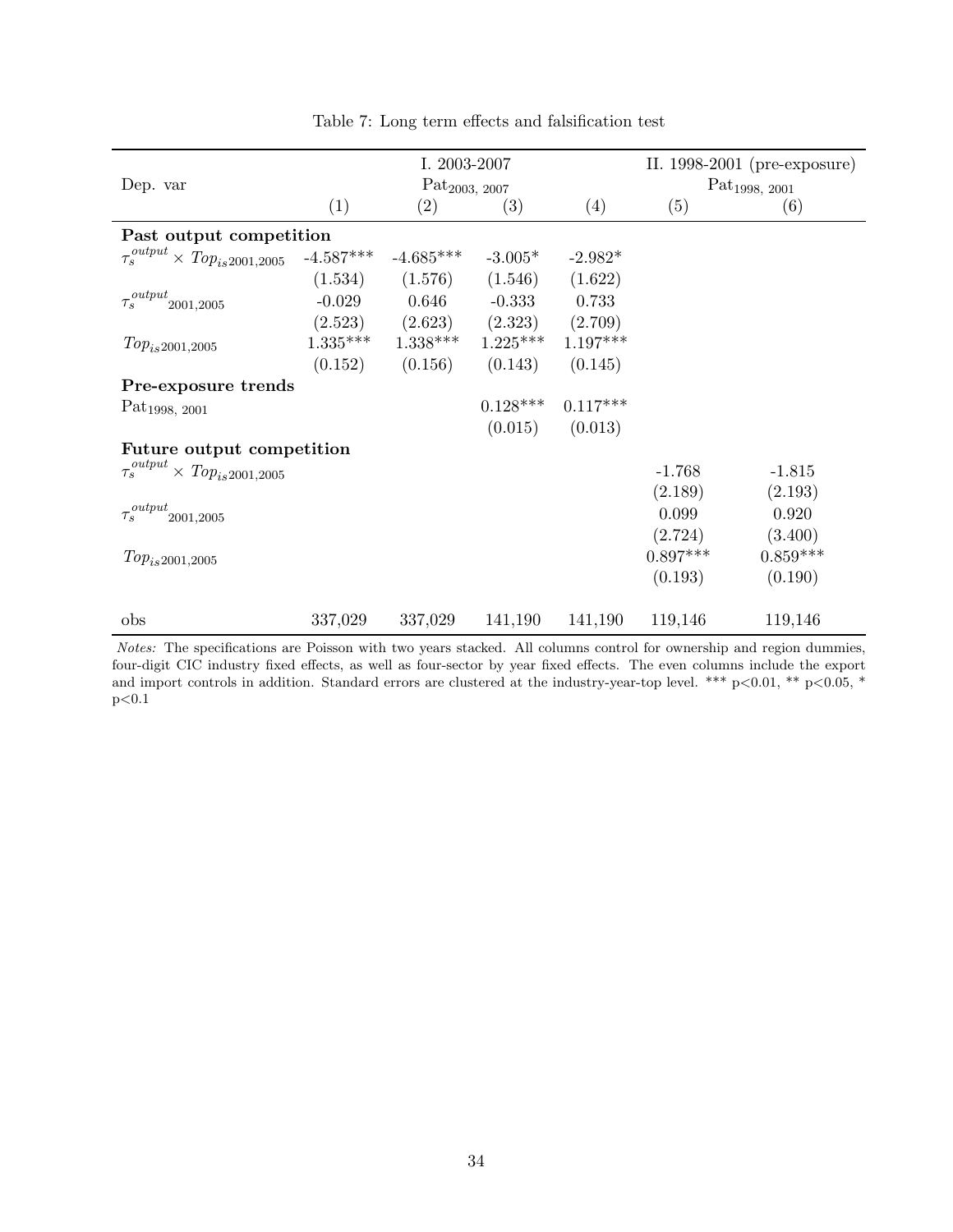Table 8: Technology core vs. scope

<span id="page-34-0"></span>

|                                                                        | (1)         | (2)        | (3)        | (4)         | (5)             | (6)        | (7)           |
|------------------------------------------------------------------------|-------------|------------|------------|-------------|-----------------|------------|---------------|
| Sample                                                                 |             | All        |            |             | Patented before |            | scope<br>core |
| Dep. var                                                               | application | scope      | core       | application | scope           | core       |               |
| Output competition                                                     |             |            |            |             |                 |            |               |
| $\tau_{s,t-2}^{output} \times Top_{is,t-2}$                            | $-3.577**$  | $-2.397**$ | $-3.968**$ | $-3.659***$ | $-2.323**$      | $-4.833**$ | $-0.472$      |
|                                                                        | (1.466)     | (0.974)    | (1.832)    | (1.591)     | (1.092)         | (2.063)    | (0.821)       |
| $\tau_{s,t-2}^{\mathit{output}}$                                       | 1.275       | 1.188      | 1.334      | 1.247       | 2.281           | 0.705      | $3.654**$     |
|                                                                        | (1.883)     | (1.337)    | (1.564)    | (2.333)     | (1.650)         | (1.917)    | (1.454)       |
| $Top_{is,t-2}$                                                         | $1.209***$  | $0.933***$ | $1.091***$ | $1.020***$  | $0.768***$      | $0.953***$ | $0.205***$    |
|                                                                        | (0.146)     | (0.090)    | (0.192)    | (0.152)     | (0.088)         | (0.217)    | (0.071)       |
| Export control                                                         |             |            |            |             |                 |            |               |
| $\mathbf{D}_{ist-2}^{\text{experter}}$                                 | $0.909***$  | $1.582***$ | 0.401      | $-0.022$    | $0.517*$        | $-1.163**$ | 0.287         |
|                                                                        | (0.329)     | (0.252)    | (0.409)    | (0.455)     | (0.308)         | (0.502)    | (0.196)       |
| $E_{s,t-2}^{demand}$                                                   | $0.066***$  | $0.079***$ | $0.082***$ | $0.059*$    | $0.052**$       | $0.056*$   | 0.018         |
|                                                                        | (0.021)     | (0.019)    | (0.022)    | (0.030)     | (0.022)         | (0.033)    | (0.018)       |
| $E_{s,t-2}^{demand}\times D_{ist-2}^{expert}$                          | 0.023       | $-0.040**$ | 0.028      | $0.068**$   | 0.012           | $0.124***$ | $-0.003$      |
|                                                                        | (0.025)     | (0.020)    | (0.033)    | (0.034)     | (0.023)         | (0.039)    | (0.016)       |
| Import control                                                         |             |            |            |             |                 |            |               |
| $\mathbf{D}_{ist-2}^{\text{importer}}$                                 | $0.984***$  | $0.968***$ | $0.631***$ | $0.469**$   | 0.174           | $-0.043$   | 0.172         |
|                                                                        | (0.168)     | (0.163)    | (0.202)    | (0.205)     | (0.176)         | (0.195)    | (0.172)       |
| $\tau_{is,t-2}^{input}$                                                | $-4.936$    | $-9.983$   | $-6.497$   | $-2.990$    | $-13.008$       | $-4.033$   | $-5.160$      |
|                                                                        | (10.972)    | (6.907)    | (7.036)    | (12.473)    | (8.584)         | (9.981)    | (8.317)       |
| $D_{i}^{importer}$<br>$\tau_{is,t-2}^{input}$ $\times$<br>$'$ ist $-2$ | $-7.385**$  | $-4.063$   | 1.744      | $-6.094$    | $-0.314$        | $7.254*$   | $-4.132$      |
|                                                                        | (3.639)     | (3.685)    | (3.905)    | (5.047)     | (4.247)         | (4.330)    | (4.427)       |
|                                                                        |             |            |            |             |                 |            |               |
| obs                                                                    | 800,292     | 800,005    | 800,005    | 23,931      | 23,917          | 23,917     | 12,721        |

Notes: All columns control for ownership, region, four-digit CIC industry fixed effects, as well as four-sector by year fixed effects. Standard errors are clustered at the industry-year level. \*\*\* p<0.01, \*\* p<0.05, \* p<0.1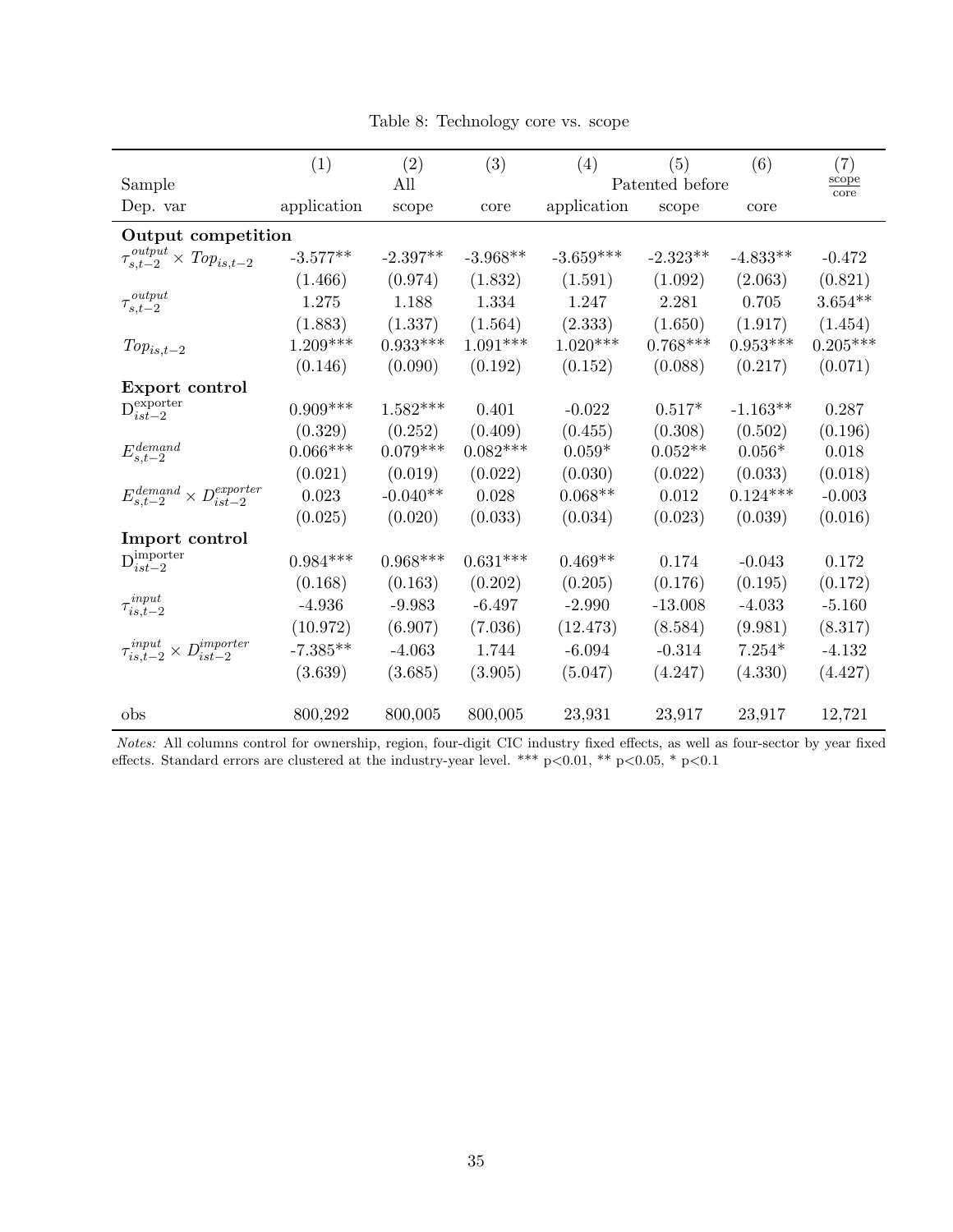<span id="page-35-0"></span>

|                                                     | (1)        | (2)         | (3)         | (4)         |
|-----------------------------------------------------|------------|-------------|-------------|-------------|
| Dep. var: log domestic output                       |            |             |             |             |
| Output competition                                  |            |             |             |             |
| $\tau_{s,t-2}^{output} \times Top_{is,t-2}$         | $-0.482**$ | $-0.468*$   | $-0.424*$   | $-0.426*$   |
|                                                     | (0.244)    | (0.242)     | (0.239)     | (0.239)     |
| $\tau_{s,t-2}^{output}$                             | $-0.008$   | $-0.039$    | $-0.373$    | $-0.386$    |
|                                                     | (0.401)    | (0.397)     | (0.438)     | (0.439)     |
| $Top_{is,t-2}$                                      | $0.656***$ | $0.656***$  | $0.650***$  | $0.649***$  |
|                                                     | (0.033)    | (0.032)     | (0.032)     | (0.032)     |
| Export control                                      |            |             |             |             |
| $D_{ist-2}^{\text{exporter}}$                       |            | $0.546***$  |             | $0.394***$  |
|                                                     |            | (0.118)     |             | (0.119)     |
| $E^{demand}_{s,t-2}$                                |            | 0.008       |             | $0.008*$    |
|                                                     |            | (0.005)     |             | (0.005)     |
| $E^{demand}_{s,t-2}\times D^{experter}_{ist-2}$     |            | $-0.034***$ |             | $-0.037***$ |
|                                                     |            | (0.010)     |             | (0.010)     |
| Import control                                      |            |             |             |             |
| $\mathrm{D}^{\mathrm{importer}}_{ist-2}$            |            |             | $0.711***$  | $0.745***$  |
|                                                     |            |             | (0.075)     | (0.083)     |
| $\tau_{is,t-2}^{input}$                             |            |             | $4.634***$  | $4.736***$  |
|                                                     |            |             | (1.657)     | (1.644)     |
| $\tau_{is,t-2}^{input} \times D_{ist-2}^{importer}$ |            |             | $-7.408***$ | $-7.447***$ |
|                                                     |            |             | (1.700)     | (1.764)     |
| $R^2$                                               | 0.170      | 0.171       | 0.178       | 0.178       |
| obs                                                 | 737,768    | 737,768     | 737,768     | 737,768     |

Table 9: Effects on domestic output

Notes: All columns control for four-digit CIC industry fixed effects, aggregate sector by year fixed effects. Standard errors are clustered at the industry-year level. \*\*\* p<0.01, \*\* p<0.05, \* p<0.1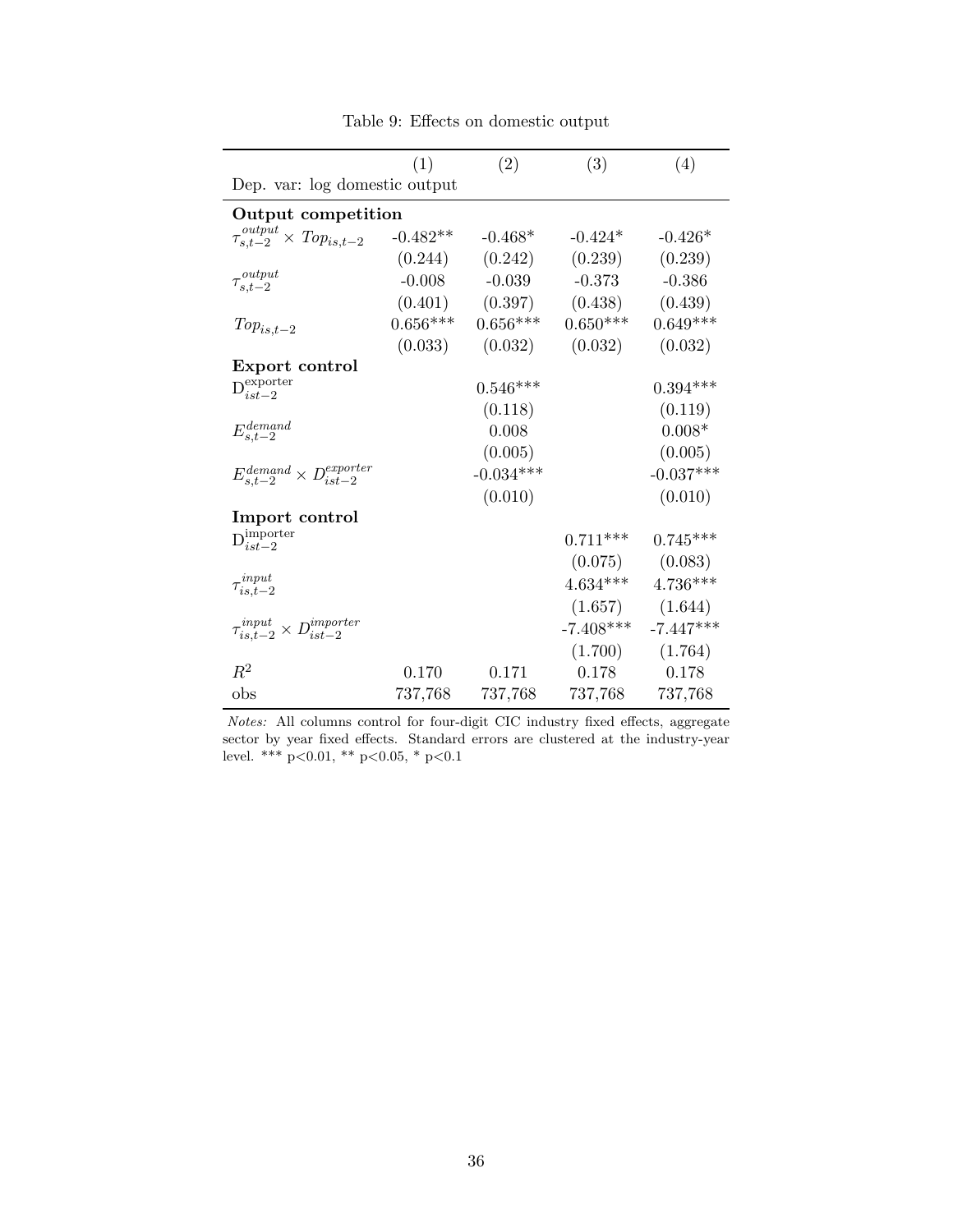|                                                     | (1)                  | (2)         | (3)         | (4)        |
|-----------------------------------------------------|----------------------|-------------|-------------|------------|
| Dep var                                             | $\operatorname{TFP}$ | ln(R&D)     | ln(capital) | ln(labor)  |
|                                                     | <b>OLS</b>           | <b>OLS</b>  | <i>OLS</i>  | <b>OLS</b> |
| Output competition                                  |                      |             |             |            |
| $\tau_{s,t-2}^{output}$<br>$\times$ $Top_{is,t-2}$  | $-0.167***$          | $-1.333***$ | $-1.122***$ | $-0.365**$ |
|                                                     | (0.036)              | (0.226)     | (0.264)     | (0.152)    |
| $\tau_{s,t-2}^{output}$                             | $-0.447*$            | 0.276       | 0.522       | $-0.462*$  |
|                                                     | (0.236)              | (0.374)     | (0.364)     | (0.279)    |
| $Top_{is,t-2}$                                      | $0.221***$           | $0.302***$  | $-0.003$    | $0.051**$  |
|                                                     | (0.005)              | (0.027)     | (0.036)     | (0.021)    |
| Export control                                      |                      |             |             |            |
| $\mathbf{D}_{ist-2}^{\text{experter}}$              | $0.043***$           | 0.140       | $0.339***$  | $0.242***$ |
|                                                     | (0.015)              | (0.158)     | (0.075)     | (0.046)    |
| $\tau_{s,t-2}^{export}$                             | 0.002                | $-0.000$    | $-0.006$    | $-0.005*$  |
|                                                     | (0.002)              | (0.006)     | (0.004)     | (0.003)    |
| $\tau_{s,t-2}^{export} \times D_{ist-2}^{exporter}$ | $-0.003***$          | $0.022*$    | 0.009       | $0.019***$ |
|                                                     | (0.001)              | (0.013)     | (0.006)     | (0.004)    |
| Import control                                      |                      |             |             |            |
| $\mathrm{D}^{\mathrm{importer}}_{ist-2}$            | $-0.007*$            | $0.639***$  | $0.957***$  | $0.449***$ |
|                                                     | (0.004)              | (0.101)     | (0.048)     | (0.024)    |
| $\tau_{is,t-2}^{input}$                             | $-0.822$             | $-0.121$    | $8.180***$  | $4.130***$ |
|                                                     | (0.808)              | (2.096)     | (1.270)     | (1.481)    |
| $\tau_{is,t-2}^{input} \times D_{ist-2}^{importer}$ | $0.180**$            | $-4.153$    | $-4.012***$ | $-1.105**$ |
|                                                     | (0.080)              | (2.537)     | (0.960)     | (0.473)    |
| $\mathbb{R}^2$                                      | 0.567                | 0.137       | 0.228       | 0.196      |
| obs                                                 | 802598               | 563144      | 798414      | 802598     |
|                                                     |                      |             |             |            |

Table 10: Effect on TFP, R&D, capital and labor

Notes: The Top dummy equals to 1 if the firm is above 75 percentile in industry s at time  $t-2$ . All columns control for four-digit CIC industry fixed effects, as well as four-sector by year fixed effects. The four sectors are: chemicals and petroleum, computers and electronics, machinery and equipment sector, and others. Standard errors are clustered at the industry-year level. \*\*\* p<0.01, \*\* p<0.05, \* p<0.1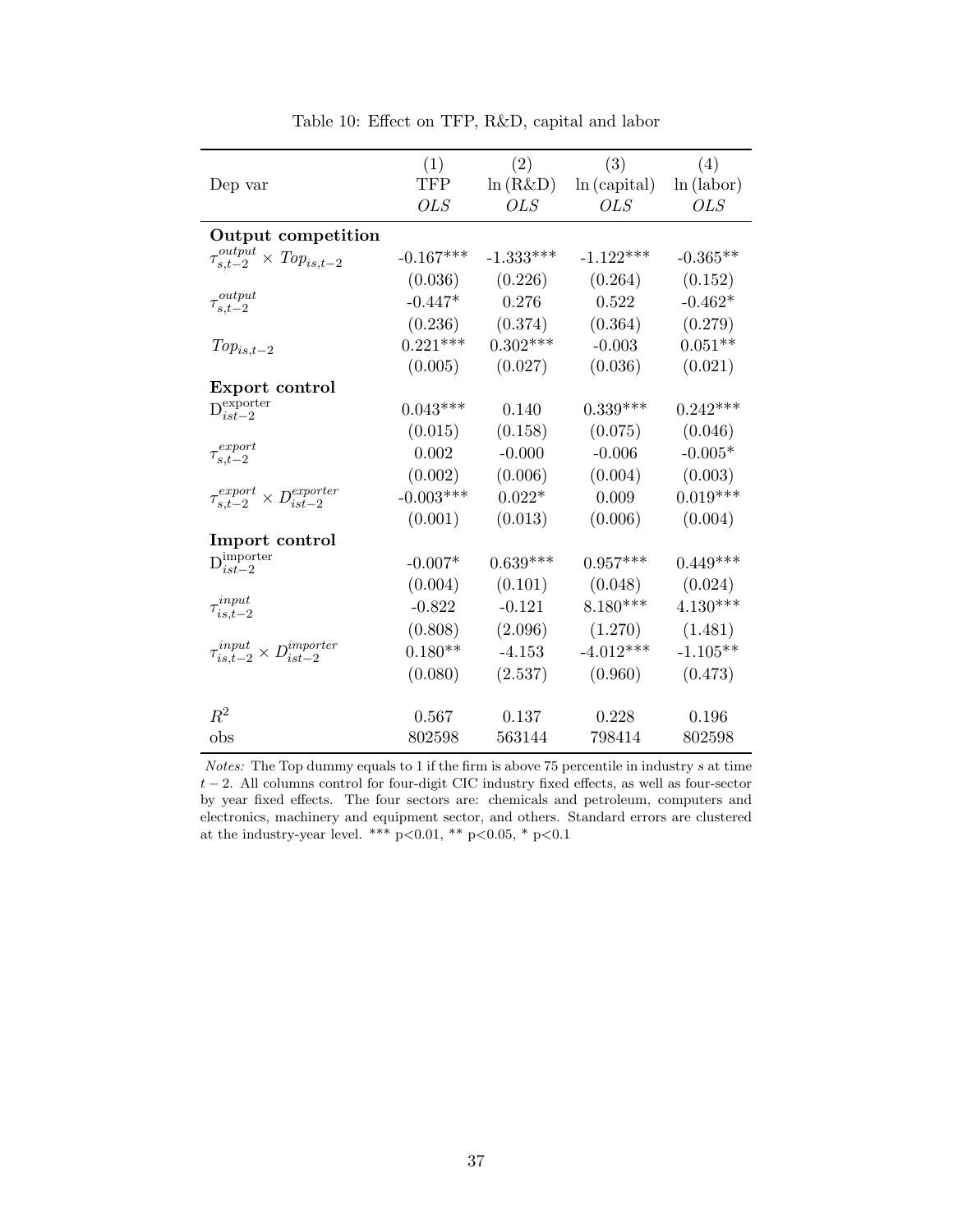# Appendix

# A Control function approach

In Table [5](#page-31-0) of the main text, we showed a reduced form relationship between firm patenting and import competition measured by import tariffs. In this section, we take a further look at the mechanism. We test whether more patenting is caused by increase in industry imports. To account for the endogeneity of trade volumes, we use the control function approach that is widely used in the literature when dealing with Poisson count data regression [\(Aghion et al.,](#page-22-4) [2009;](#page-22-4) [Wooldridge,](#page-25-9) [2010;](#page-25-9) [Blundell and Powell,](#page-23-11) [2003\)](#page-23-11). Table [A1](#page-37-0) shows the results. The odd columns shows the OLS regression, adding export or import controls, one at a time. The even columns shows the corresponding second stage result of the control function approach.

Table A1: Effect of import competition on patenting, industry level result

<span id="page-37-0"></span>

|                                                      | (1)            | (2)                      | (3)                      | (4)                      | (5)                    | (6)                     |
|------------------------------------------------------|----------------|--------------------------|--------------------------|--------------------------|------------------------|-------------------------|
| Dep. var: Patent application counts                  |                |                          |                          |                          |                        |                         |
| Specification                                        | <b>OLS</b>     | CF                       | <b>OLS</b>               | CF                       | <b>OLS</b>             | CF                      |
| Output competition                                   |                |                          |                          |                          |                        |                         |
| $\ln M_{s,t-2}^{output} \times \text{Top}_{is,t-2}$  | $0.102**$      | $0.121***$               | $0.107***$               | $0.126***$               | $0.104**$              | $0.112**$               |
|                                                      | (0.040)        | (0.045)                  | (0.039)                  | (0.045)                  | (0.042)                | (0.047)                 |
| $\ln M_{s,t-2}^{output}$                             | 0.023          | 0.476                    | 0.035                    | 0.443                    | 0.018                  | 0.219                   |
|                                                      | (0.025)        | (0.322)                  | (0.028)                  | (0.318)                  | (0.025)                | (0.370)                 |
| $Top_{is,t-2}$                                       | $0.768***$     | $0.750***$               | $0.787***$               | $0.770***$               | $0.740***$             | $0.749***$              |
|                                                      | (0.088)        | (0.090)                  | (0.087)                  | (0.089)                  | (0.088)                | (0.090)                 |
| Export control                                       |                |                          |                          |                          |                        |                         |
| $\mathcal{D}^{\text{exporter}}_{ist-2}$              |                |                          | $1.586***$               | $1.588***$               |                        |                         |
|                                                      |                |                          | (0.102)                  | (0.102)                  |                        |                         |
| $\ln X_{s.t-2}^{exp}$                                |                |                          | $-0.184***$              | 0.034                    |                        |                         |
|                                                      |                |                          | (0.046)                  | (0.066)                  |                        |                         |
| $\ln X_{s,t-2}^{export} \times D_{ist-2}^{exporter}$ |                |                          | $0.206***$               | $0.217***$               |                        |                         |
|                                                      |                |                          | (0.041)                  | (0.044)                  |                        |                         |
| Import control                                       |                |                          |                          |                          |                        |                         |
| $\overline{\mathrm{D}}_{ist-2}^{\mathrm{importer}}$  |                |                          |                          |                          | $1.756***$             | $1.731***$              |
|                                                      |                |                          |                          |                          | (0.250)                | (0.251)                 |
| $\ln M_{is,t-2}^{input}$                             |                |                          |                          |                          | $-4.439$               | 0.392                   |
|                                                      |                |                          |                          |                          | (11.949)               | (14.453)                |
| $\ln M_{is,t-2}^{input} \times D_{ist-2}^{importer}$ |                |                          |                          |                          | $-11.713**$            | $-11.607**$             |
|                                                      |                |                          |                          |                          |                        |                         |
|                                                      |                |                          |                          |                          | (5.161)                | (5.202)                 |
|                                                      |                |                          |                          |                          |                        |                         |
| <b>First Stage</b>                                   |                |                          |                          |                          |                        |                         |
| Endogenous var.                                      |                | $\ln M_{s,t-2}^{output}$ |                          | $\ln X_{s,t-2}^{expert}$ |                        | $\ln M_{s,t-2}^{input}$ |
| Instruments                                          | output         | $-5.544***$              | export<br>$\tau_{s,t-2}$ | $0.406***$               | $\tau_{s,t-2}^{input}$ | $-12.975***$            |
|                                                      | $\tau_{s.t-2}$ | (1.641)                  |                          | (0.021)                  |                        | (2.299)                 |
|                                                      |                |                          |                          |                          |                        |                         |
| obs                                                  | 802,410        | 802,410                  | 802,410                  | 802,410                  | 802,410                | 792,963                 |

*Notes:* The Top dummy equals to 1 if the firm is above 75 percentile in industry s at time  $t - 2$ . All columns control for four-digit CIC industry fixed effects, as well as four-sector by year fixed effects. The four sectors are: chemicals and petroleum, computers and electronics, machinery and equipment sector, and others. Standard errors are clustered at the industry-year level. \*\*\* p<0.01, \*\* p<0.05, \* p<0.1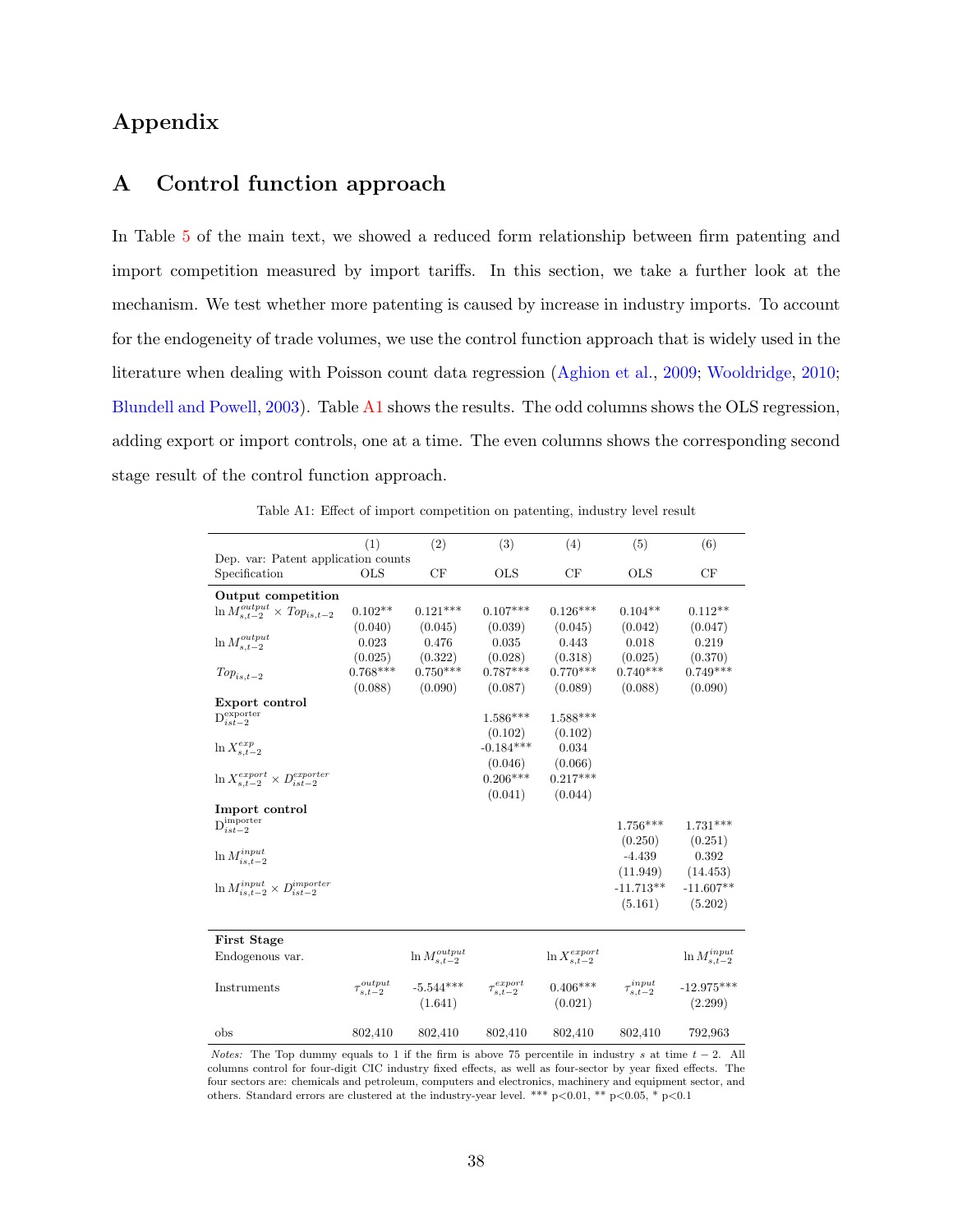# B Robustness checks

## B.1 Alternative measures

Table [B1](#page-39-0) shows the estimation result for different dependent variable measures and econometric specifications. The first two columns use patent grants and citation weighted application as dependent variables. The estimated elasticity for the heterogeneous effect is comparable to column (4) of Table [5.](#page-31-0) To minimize the concern for strategic patent portfolio construction (the incentive to file for more patent is only to complete a patent portfolio rather than reacting to competition), we use patent dummy instead of patent count in column (3). Columns (4) and (5) perform OLS regressions directly on patent counts and log patents. The heterogeneous effect of import competition for top firms remain significant.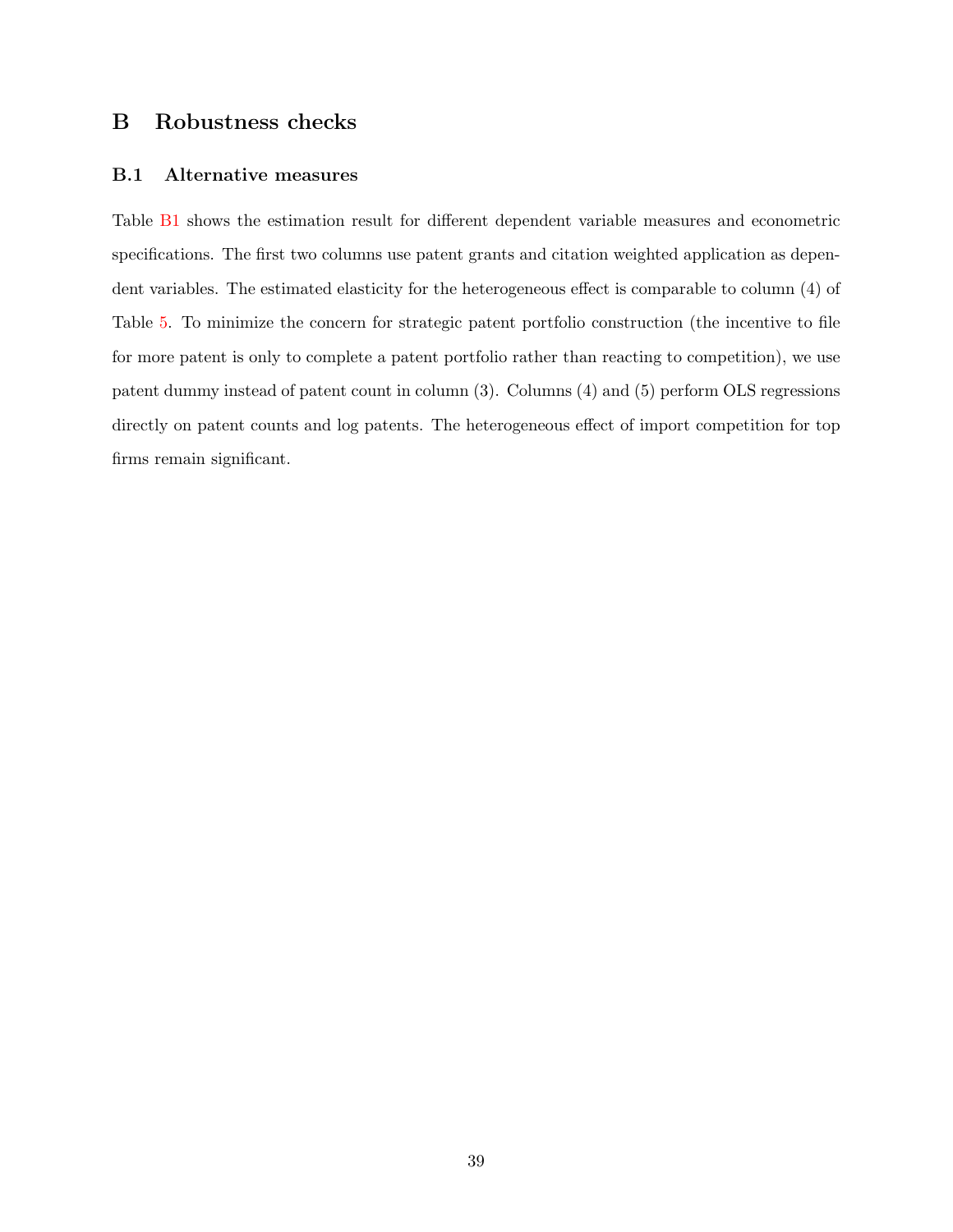<span id="page-39-0"></span>

|                                                     | (1)         | (2)         | (3)         | (4)         | (5)         |
|-----------------------------------------------------|-------------|-------------|-------------|-------------|-------------|
| Dep var                                             | Granted     | Citation    | Patent      | Patent      |             |
|                                                     | application | weighted    | dummy       | count       | $ln(Pat+1)$ |
|                                                     | Poisson     | Poisson     | <b>OLS</b>  | <i>OLS</i>  | <i>OLS</i>  |
| Output competition                                  |             |             |             |             |             |
| $\tau_{s,t-2}^{output}$<br>$\times$ $Top_{is,t-2}$  | $-2.750*$   | $-2.836**$  | $-0.057***$ | $-0.917***$ | $-0.096***$ |
|                                                     | (1.483)     | (1.303)     | (0.008)     | (0.229)     | (0.014)     |
| $\tau_{s,t-2}^{output}$                             | 2.732       | $-0.454$    | $-0.019$    | $-0.002$    | $-0.020$    |
|                                                     | (2.370)     | (2.094)     | (0.015)     | (0.167)     | (0.021)     |
| $Top_{is,t-2}$                                      | $1.126***$  | $1.048***$  | $0.012***$  | $0.165***$  | $0.019***$  |
|                                                     | (0.142)     | (0.122)     | (0.001)     | (0.032)     | (0.002)     |
| Export control                                      |             |             |             |             |             |
| $\mathbf{D}_{ist-2}^{\text{experter}}$              | $0.928***$  | $0.875***$  | $0.042***$  | $0.293***$  | $0.055***$  |
|                                                     | (0.159)     | (0.141)     | (0.003)     | (0.047)     | (0.004)     |
| $E_{s,t-2}^{demand}$                                | $1.477**$   | 1.001       | $0.015**$   | $0.238***$  | $0.029***$  |
|                                                     | (0.626)     | (0.639)     | (0.007)     | (0.071)     | (0.009)     |
| $E_{s,t-2}^{demand} \times D_{ist-2}^{exporter}$    | $-0.227$    | $-1.143$    | $-0.275***$ | $-2.063***$ | $-0.374***$ |
|                                                     | (1.954)     | (1.679)     | (0.025)     | (0.373)     | (0.035)     |
| Import control                                      |             |             |             |             |             |
| $\mathbf{D}_{ist-2}^{\text{importer}}$              | $1.599***$  | $1.415***$  | $0.049***$  | $0.273***$  | $0.063***$  |
|                                                     | (0.284)     | (0.240)     | (0.004)     | (0.047)     | (0.005)     |
| $\tau_{is,t-2}^{input}$                             | $-0.114$    | 0.120       | $0.240***$  | 0.569       | $0.257***$  |
|                                                     | (19.535)    | (13.923)    | (0.046)     | (0.459)     | (0.062)     |
| $\tau_{is,t-2}^{input} \times D_{ist-2}^{importer}$ | $-16.220**$ | $-11.554**$ | $-0.556***$ | $-3.599***$ | $-0.739***$ |
|                                                     | (6.997)     | (5.686)     | (0.077)     | (0.911)     | (0.105)     |
| $R^2$                                               |             |             |             |             |             |
|                                                     |             |             | 0.038       | 0.008       | 0.037       |
| obs                                                 | 762,640     | 770,316     | 770,978     | 770,978     | 770,978     |

Table B1: Alternative measures of innovation

*Notes:* The Top dummy equals to 1 if the firm is above 75 percentile in industry s at time  $t - 2$ . All columns control for four-digit CIC industry fixed effects, as well as four-sector by year fixed effects. The four sectors are: chemicals and petroleum, computers and electronics, machinery and equipment sector, and others. Standard errors are clustered at the industry-year level. \*\*\* p<0.01, \*\* p<0.05,  $^*$  p<0.1  $\,$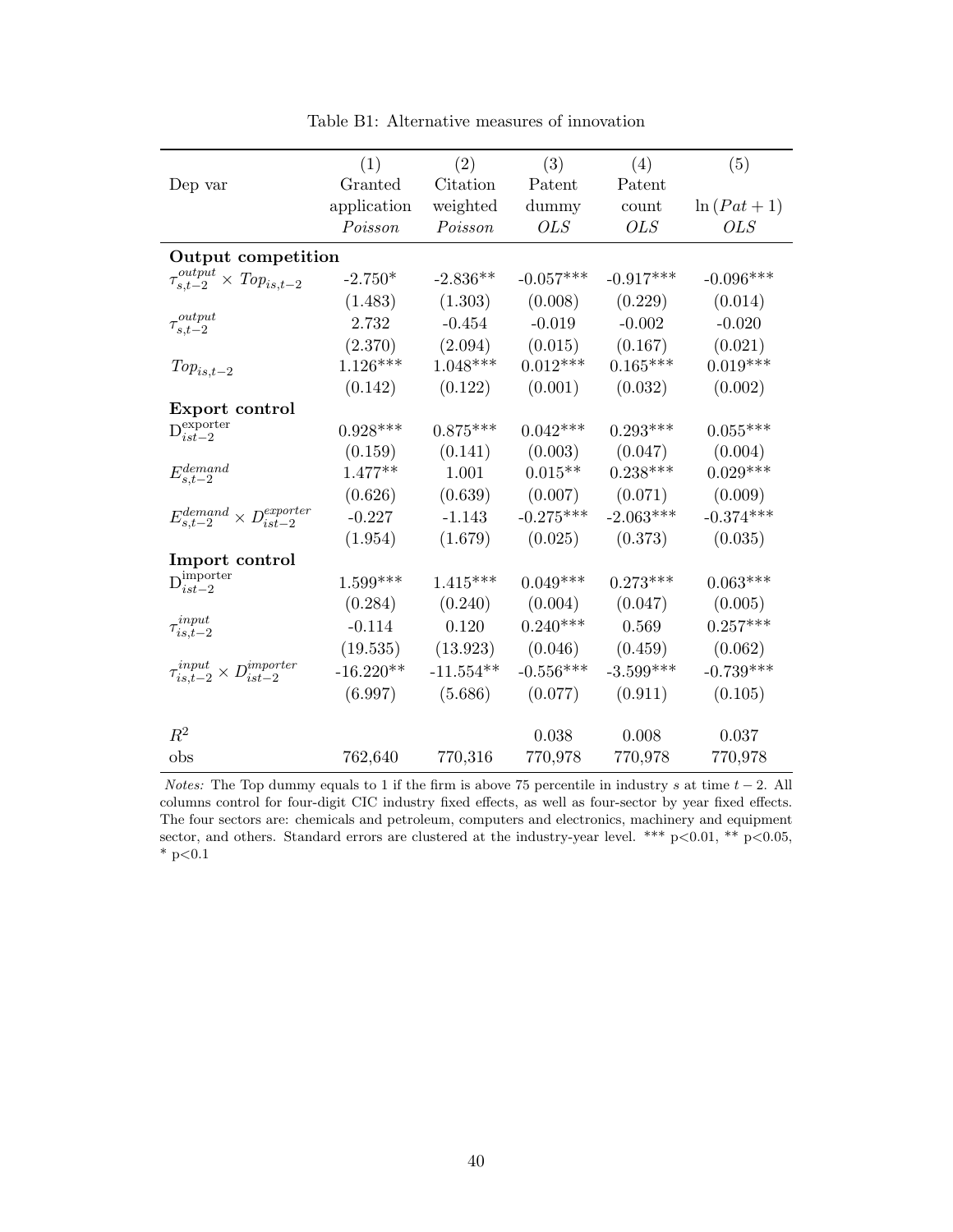# B.2 Dropping 2-digit sectors one at a time

|                                                  | (1)            | (2)           | (3)            | (4)            | (5)        |  |
|--------------------------------------------------|----------------|---------------|----------------|----------------|------------|--|
| Dep. var: Patent application counts              |                |               |                |                |            |  |
| <b>Sector Dropped</b>                            | Food           | <b>Drinks</b> | <b>Tobacco</b> | <b>Textile</b> | Furniture  |  |
| firm $\tau_{s,t-2}^{output} \times Top_{is,t-2}$ | $-2.417*$      | $-2.653*$     | $-2.943**$     | $-2.919**$     | $-2.890**$ |  |
|                                                  | (1.415)        | (1.416)       | (1.412)        | (1.387)        | (1.362)    |  |
| firm $\tau_{s,t-2}^{output}$                     | $-1.095$       | $-0.723$      | 0.377          | 1.183          | $-0.465$   |  |
|                                                  | (2.071)        | (2.218)       | (2.231)        | (2.025)        | (1.965)    |  |
| $Top_{is,t-2}$                                   | $1.099***$     | $1.104***$    | $1.117***$     | $1.112***$     | $1.116***$ |  |
|                                                  | (0.133)        | (0.133)       | (0.132)        | (0.131)        | (0.131)    |  |
| obs                                              | 738657         | 790877        | 803282         | 681173         | 778623     |  |
|                                                  |                |               |                |                |            |  |
| <b>Sector Dropped</b>                            | Paper          | Chemical      | <b>Stone</b>   | Metal          | Machinery  |  |
| firm $\tau_{s,t-2}^{output} \times Top_{is,t-2}$ | $-2.852**$     | $-3.217**$    | $-2.874**$     | $-2.656*$      | $-3.151**$ |  |
|                                                  | (1.377)        | (1.400)       | (1.383)        | (1.428)        | (1.334)    |  |
| firm $\tau_{s,t-2}^{output}$                     | 0.117          | $-1.629$      | $-0.466$       | $-0.102$       | $-0.272$   |  |
|                                                  | (2.062)        | (2.051)       | (1.999)        | (1.939)        | (2.077)    |  |
| $Top_{is,t-2}$                                   | $1.108***$     | $1.212***$    | $1.120***$     | $1.038***$     | $1.226***$ |  |
|                                                  | (0.133)        | (0.150)       | (0.131)        | (0.140)        | (0.134)    |  |
| obs                                              | 752471         | 665091        | 732278         | 724141         | 692330     |  |
|                                                  |                |               |                |                |            |  |
| <b>Sector Dropped</b>                            | Transportation | Computers     | Other          |                |            |  |
| firm $\tau_{s,t-2}^{output} \times Top_{is,t-2}$ | $-2.083$       | $-4.202***$   | $-2.884**$     |                |            |  |
|                                                  | (1.585)        | (1.181)       | (1.371)        |                |            |  |
| firm $\tau_{s,t-2}^{output}$                     | $-1.360$       | $-0.687$      | $-0.372$       |                |            |  |
|                                                  | (2.112)        | (1.656)       | (1.960)        |                |            |  |
| $Top_{is,t-2}$                                   | $1.097***$     | $0.985***$    | $1.114***$     |                |            |  |
|                                                  | (0.142)        | (0.128)       | (0.131)        |                |            |  |
| obs                                              | 764506         | 731702        | 791453         |                |            |  |

Table B2: Drop 2-digit sectors, one at a time

*Notes:* The Top dummy equals to 1 if the firm is above 75 percentile in industry s at time  $t-2$ . All columns include the export and import controls, the four-digit CIC industry fixed effects, as well as four-sector by year fixed effects. The four sectors are: chemicals and petroleum, computers and electronics, machinery and equipment sector, and others. Standard errors are clustered at the industry-year level. \*\*\* p<0.01, \*\* p<0.05, \* p<0.1.